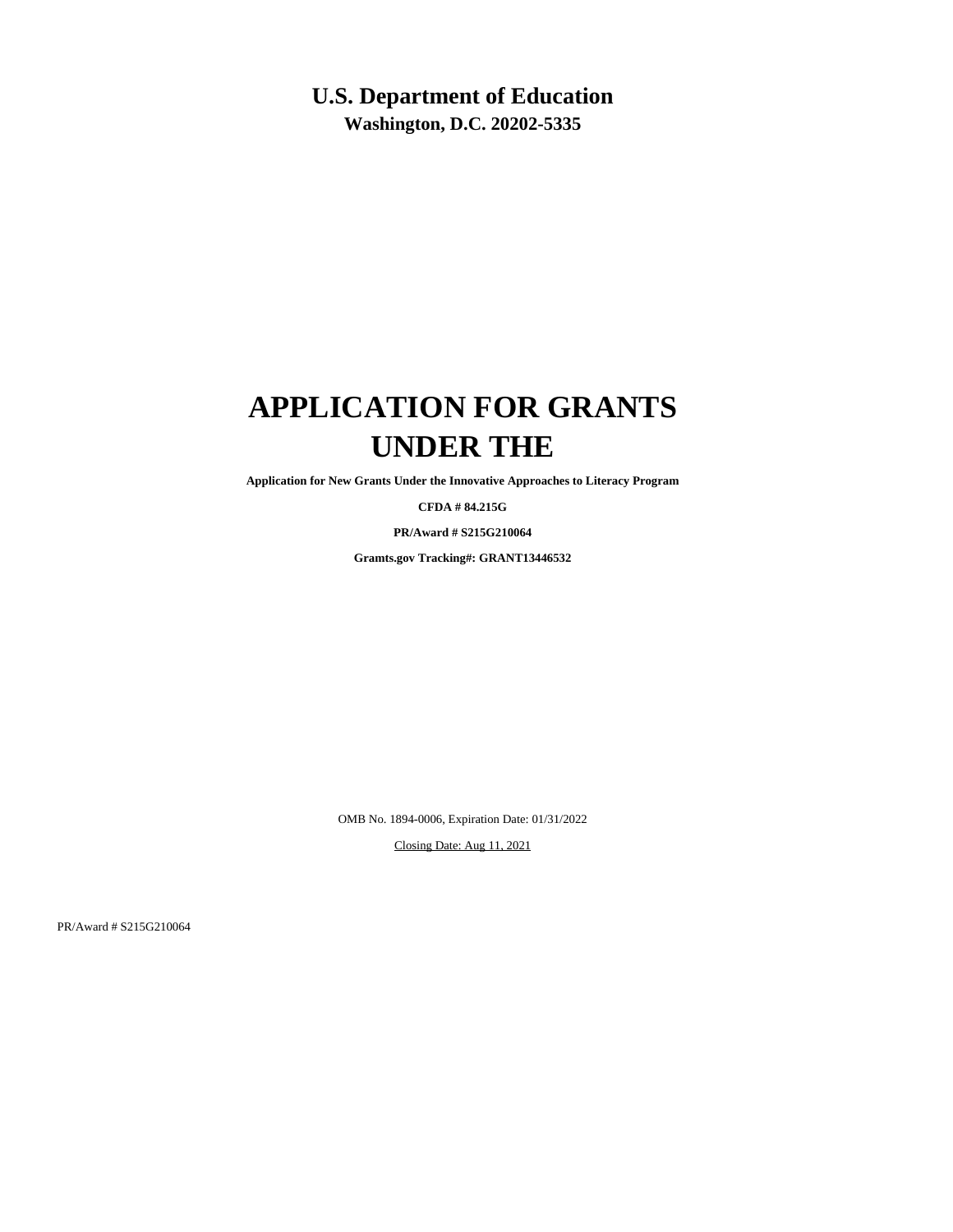# **\*\*Table of Contents\*\***

| Form                                                          | Page |
|---------------------------------------------------------------|------|
| 1. Application for Federal Assistance SF-424                  | e3   |
| Attachment - 1 (1239-ACS READS Areas affected by the project) | e6   |
| 2. ED GEPA427 Form                                            | e7   |
| Attachment - 1 (1236-Section 427 of GEPA)                     | e8   |
| 3. Grants.gov Lobbying Form                                   | e10  |
| 4. Dept of Education Supplemental Information for SF-424      | e11  |
| 5. ED Abstract Narrative Form                                 | e13  |
| Attachment - 1 (1238-ACS READS Project Abstract)              | e14  |
| 6. Project Narrative Form                                     | e16  |
| Attachment - 1 (1234-ACS READS Project Narrative)             | e17  |
| 7. Other Narrative Form                                       | e47  |
| Attachment - 1 (1235-ACS READS Other Attachments)             | e48  |
| 8. Budget Narrative Form                                      | e66  |
| Attachment - 1 (1237-ACS READS Budget Narrative)              | e67  |
| 9. Form ED_524_Budget_1_4-V1.4.pdf                            | e71  |
| 10. Form SFLLL_2_0-V2.0.pdf                                   | e74  |

This application was generated using the PDF functionality. The PDF functionality automatically numbers the pages in this application. Some pages/sections of this application may contain 2 sets of page numbers, one set created by the applicant and the other set created by e-Application's PDF functionality. Page numbers created by the e-Application PDF functionality will be preceded by the letter e (for example, e1, e2, e3, etc.).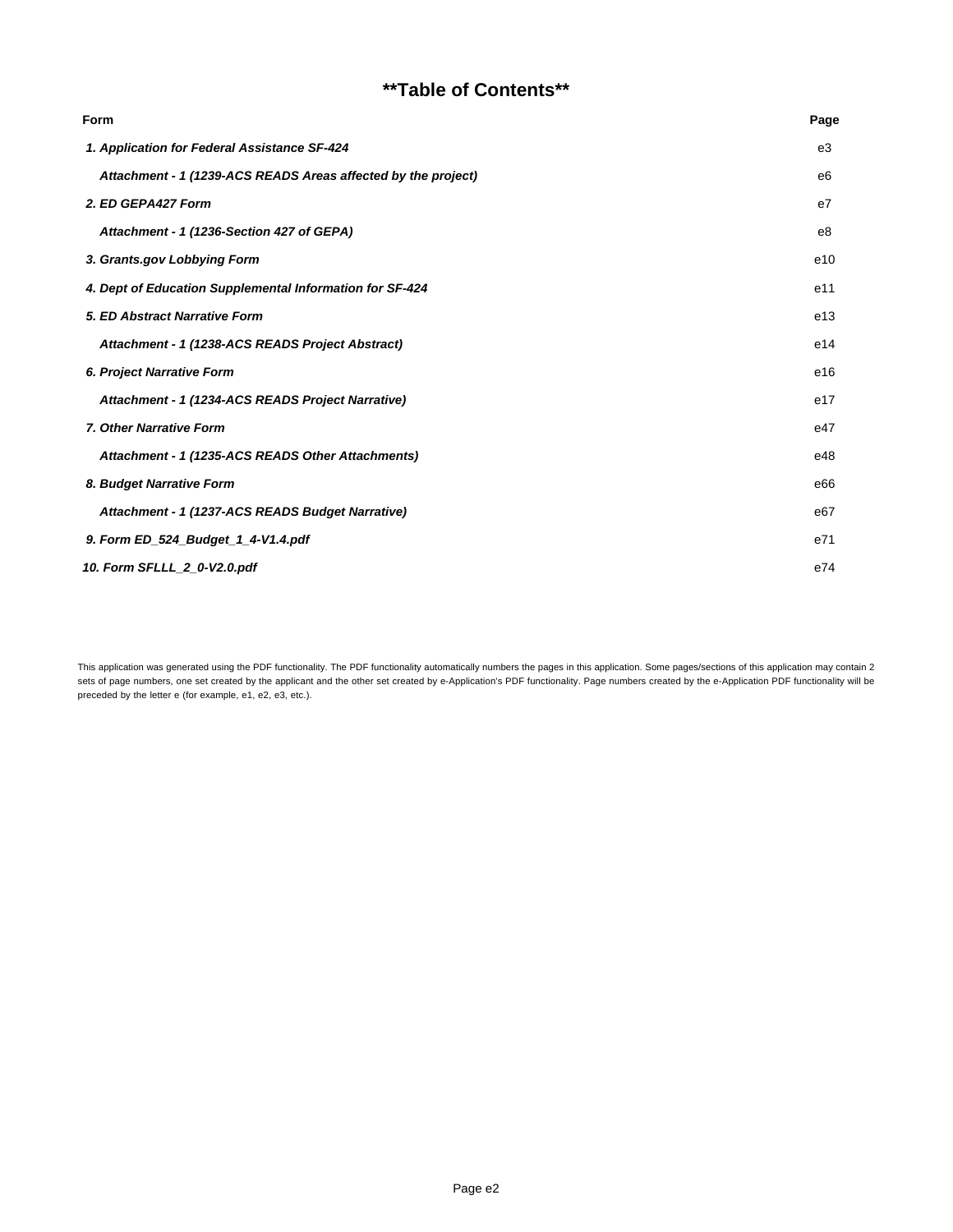| <b>Application for Federal Assistance SF-424</b>                                                 |                                                           |                 |                                                       |  |                                                                                                                                                                                                                                                                                                                                                                                      |  |
|--------------------------------------------------------------------------------------------------|-----------------------------------------------------------|-----------------|-------------------------------------------------------|--|--------------------------------------------------------------------------------------------------------------------------------------------------------------------------------------------------------------------------------------------------------------------------------------------------------------------------------------------------------------------------------------|--|
| * 1. Type of Submission:<br>Preapplication<br>$\boxtimes$ Application                            | Changed/Corrected Application                             | $\boxtimes$ New | * 2. Type of Application:<br>Continuation<br>Revision |  | * If Revision, select appropriate letter(s):<br>* Other (Specify):                                                                                                                                                                                                                                                                                                                   |  |
| * 3. Date Received:<br>08/11/2021                                                                |                                                           |                 | 4. Applicant Identifier:                              |  |                                                                                                                                                                                                                                                                                                                                                                                      |  |
| 5a. Federal Entity Identifier:                                                                   |                                                           |                 |                                                       |  | 5b. Federal Award Identifier:                                                                                                                                                                                                                                                                                                                                                        |  |
| <b>State Use Only:</b>                                                                           |                                                           |                 |                                                       |  |                                                                                                                                                                                                                                                                                                                                                                                      |  |
| 6. Date Received by State:                                                                       |                                                           |                 | 7. State Application Identifier:                      |  |                                                                                                                                                                                                                                                                                                                                                                                      |  |
| 8. APPLICANT INFORMATION:                                                                        |                                                           |                 |                                                       |  |                                                                                                                                                                                                                                                                                                                                                                                      |  |
| * a. Legal Name:                                                                                 | Allen County Schools                                      |                 |                                                       |  |                                                                                                                                                                                                                                                                                                                                                                                      |  |
| * b. Employer/Taxpayer Identification Number (EIN/TIN):                                          |                                                           |                 |                                                       |  | * c. Organizational DUNS:                                                                                                                                                                                                                                                                                                                                                            |  |
| d. Address:                                                                                      |                                                           |                 |                                                       |  |                                                                                                                                                                                                                                                                                                                                                                                      |  |
| * Street1:<br>Street2:<br>* City:<br>County/Parish:<br>* State:                                  | 570 Oliver Street<br>Scottsville<br>Allen<br>KY: Kentucky |                 |                                                       |  |                                                                                                                                                                                                                                                                                                                                                                                      |  |
| Province:<br>* Country:<br>* Zip / Postal Code:                                                  | USA: UNITED STATES<br>42164-7955                          |                 |                                                       |  |                                                                                                                                                                                                                                                                                                                                                                                      |  |
| e. Organizational Unit:                                                                          |                                                           |                 |                                                       |  |                                                                                                                                                                                                                                                                                                                                                                                      |  |
| Department Name:                                                                                 |                                                           |                 |                                                       |  | Division Name:                                                                                                                                                                                                                                                                                                                                                                       |  |
| f. Name and contact information of person to be contacted on matters involving this application: |                                                           |                 |                                                       |  |                                                                                                                                                                                                                                                                                                                                                                                      |  |
| Prefix:<br>Middle Name:<br>* Last Name:<br>Suffix:                                               | Thomas                                                    |                 | * First Name:                                         |  | Tara                                                                                                                                                                                                                                                                                                                                                                                 |  |
| Title:                                                                                           |                                                           |                 |                                                       |  |                                                                                                                                                                                                                                                                                                                                                                                      |  |
| Organizational Affiliation:                                                                      |                                                           |                 |                                                       |  |                                                                                                                                                                                                                                                                                                                                                                                      |  |
| * Telephone Number:                                                                              |                                                           |                 |                                                       |  | Fax Number:                                                                                                                                                                                                                                                                                                                                                                          |  |
| * Email:                                                                                         |                                                           |                 | DD/A                                                  |  | $\overline{u}$ $\overline{u}$ $\overline{u}$ $\overline{u}$ $\overline{u}$ $\overline{u}$ $\overline{u}$ $\overline{u}$ $\overline{u}$ $\overline{u}$ $\overline{u}$ $\overline{u}$ $\overline{u}$ $\overline{u}$ $\overline{u}$ $\overline{u}$ $\overline{u}$ $\overline{u}$ $\overline{u}$ $\overline{u}$ $\overline{u}$ $\overline{u}$ $\overline{u}$ $\overline{u}$ $\overline{$ |  |

PR/Award # S215G210064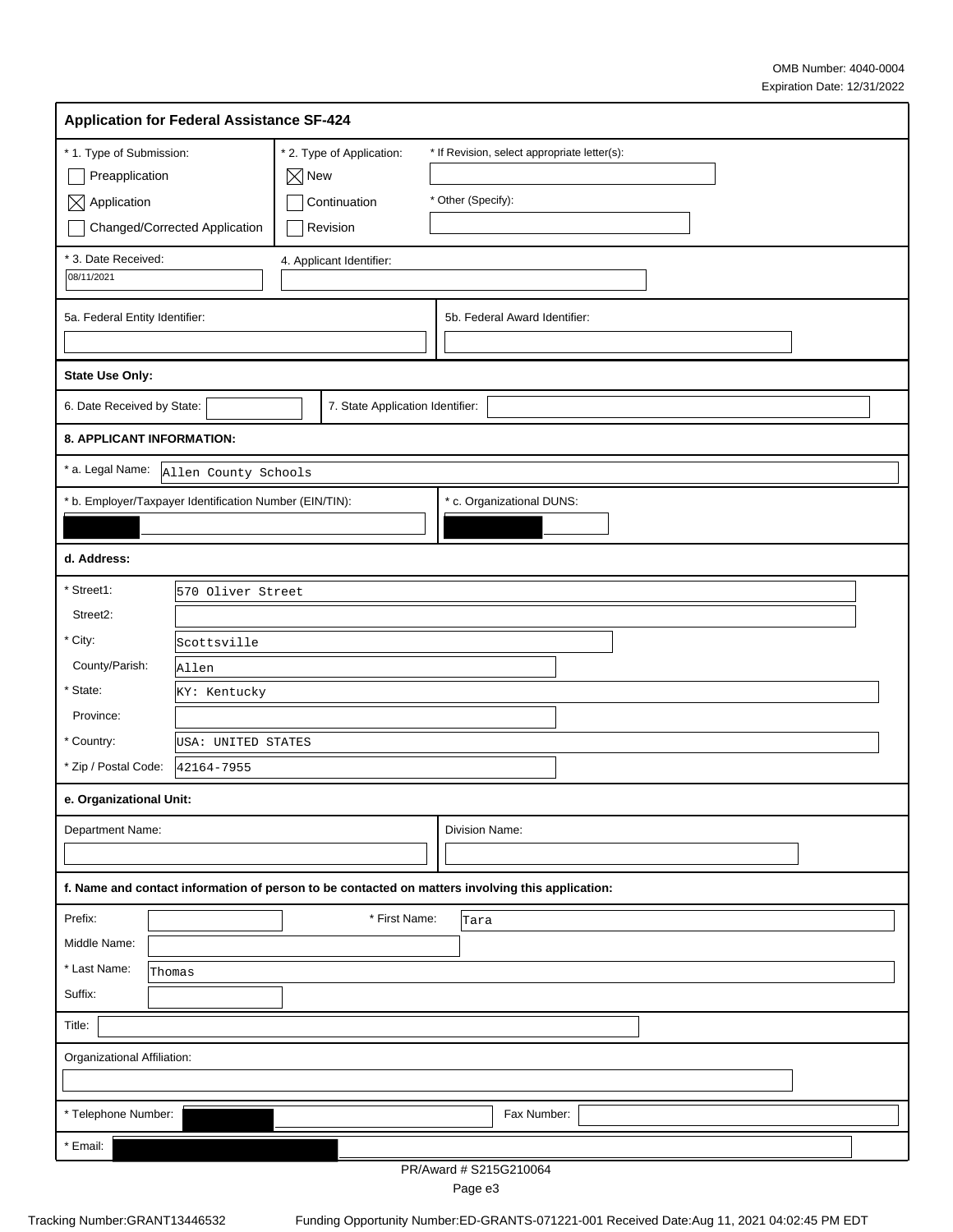| <b>Application for Federal Assistance SF-424</b>                                                                                               |
|------------------------------------------------------------------------------------------------------------------------------------------------|
| * 9. Type of Applicant 1: Select Applicant Type:                                                                                               |
| G: Independent School District                                                                                                                 |
| Type of Applicant 2: Select Applicant Type:                                                                                                    |
|                                                                                                                                                |
| Type of Applicant 3: Select Applicant Type:                                                                                                    |
|                                                                                                                                                |
| Other (specify):                                                                                                                               |
|                                                                                                                                                |
| * 10. Name of Federal Agency:                                                                                                                  |
| Department of Education                                                                                                                        |
| 11. Catalog of Federal Domestic Assistance Number:                                                                                             |
| 84.215                                                                                                                                         |
| CFDA Title:                                                                                                                                    |
| Innovative Approaches to Literacy, Full-service Community Schools; and Promise Neighborhoods                                                   |
| * 12. Funding Opportunity Number:                                                                                                              |
| ED-GRANTS-071221-001                                                                                                                           |
| * Title:                                                                                                                                       |
| Office of Elementary and Secondary Education (OESE): Innovative Approaches to Literacy (IAL)<br>Program Assistance Listing CFDA Number 84.215G |
| 13. Competition Identification Number:                                                                                                         |
| 84-215G2021-1                                                                                                                                  |
| Title:                                                                                                                                         |
| 84.215G Innovative Approaches to Literacy                                                                                                      |
|                                                                                                                                                |
|                                                                                                                                                |
| 14. Areas Affected by Project (Cities, Counties, States, etc.):                                                                                |
| <b>Add Attachment</b><br>Delete Attachment<br><b>View Attachment</b><br>1239-ACS READS Areas affected by the projec                            |
| * 15. Descriptive Title of Applicant's Project:                                                                                                |
| ACS READS                                                                                                                                      |
|                                                                                                                                                |
| Attach supporting documents as specified in agency instructions.                                                                               |
| Delete Attachments<br><b>Add Attachments</b><br><b>View Attachments</b>                                                                        |
|                                                                                                                                                |

 $\mathbf{L}$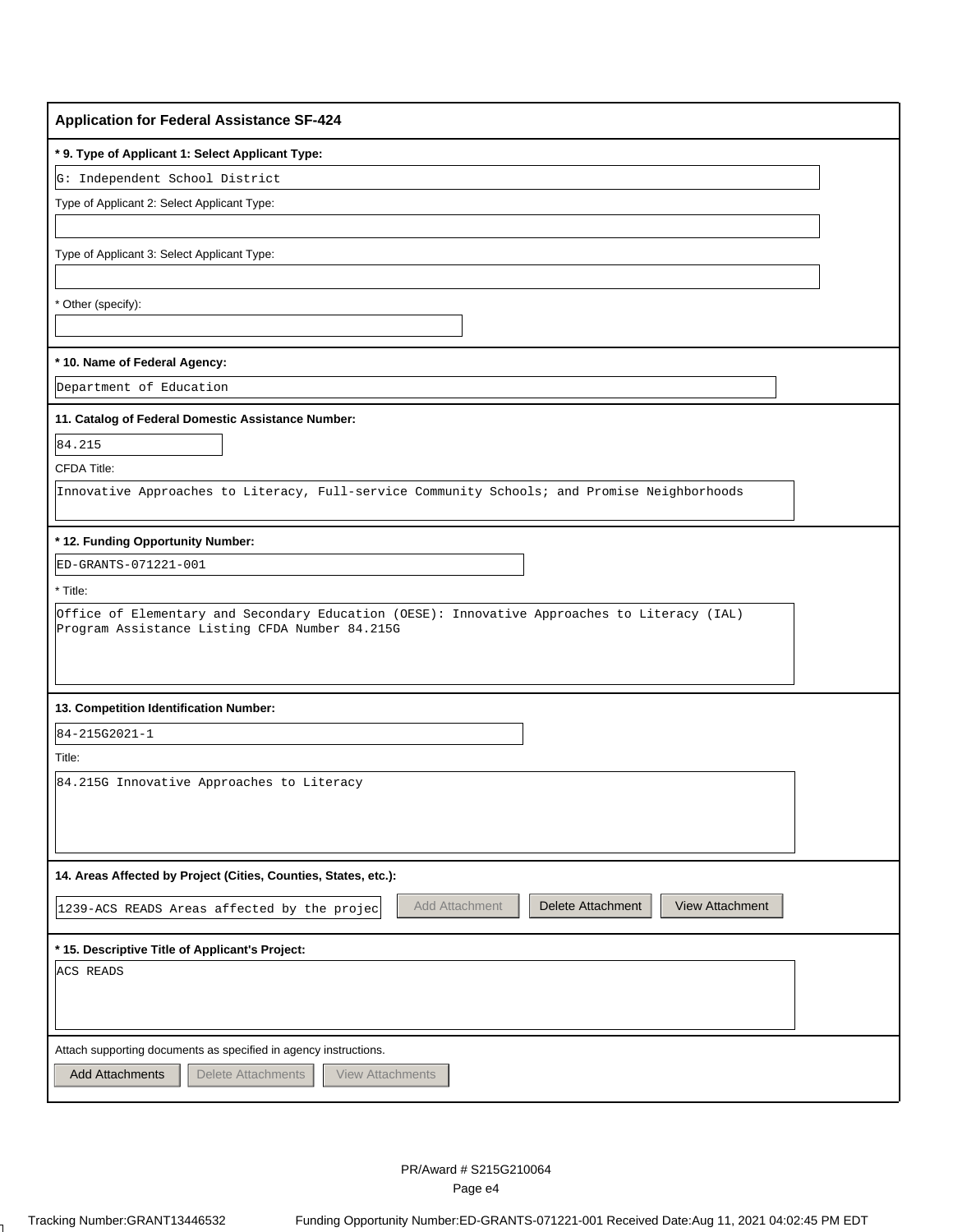| <b>Application for Federal Assistance SF-424</b>                                                                                                                                                                                                                                                                                                                                                                                                                                                                                                                                                                                                                                                                     |
|----------------------------------------------------------------------------------------------------------------------------------------------------------------------------------------------------------------------------------------------------------------------------------------------------------------------------------------------------------------------------------------------------------------------------------------------------------------------------------------------------------------------------------------------------------------------------------------------------------------------------------------------------------------------------------------------------------------------|
| 16. Congressional Districts Of:                                                                                                                                                                                                                                                                                                                                                                                                                                                                                                                                                                                                                                                                                      |
| * a. Applicant<br>* b. Program/Project<br>KY-001<br>KY-001                                                                                                                                                                                                                                                                                                                                                                                                                                                                                                                                                                                                                                                           |
| Attach an additional list of Program/Project Congressional Districts if needed.                                                                                                                                                                                                                                                                                                                                                                                                                                                                                                                                                                                                                                      |
| Delete Attachment<br>View Attachment<br><b>Add Attachment</b>                                                                                                                                                                                                                                                                                                                                                                                                                                                                                                                                                                                                                                                        |
| 17. Proposed Project:                                                                                                                                                                                                                                                                                                                                                                                                                                                                                                                                                                                                                                                                                                |
| * a. Start Date:<br>* b. End Date:<br>09/30/2026<br>10/01/2021                                                                                                                                                                                                                                                                                                                                                                                                                                                                                                                                                                                                                                                       |
| 18. Estimated Funding (\$):                                                                                                                                                                                                                                                                                                                                                                                                                                                                                                                                                                                                                                                                                          |
| * a. Federal                                                                                                                                                                                                                                                                                                                                                                                                                                                                                                                                                                                                                                                                                                         |
| * b. Applicant                                                                                                                                                                                                                                                                                                                                                                                                                                                                                                                                                                                                                                                                                                       |
| * c. State                                                                                                                                                                                                                                                                                                                                                                                                                                                                                                                                                                                                                                                                                                           |
| * d. Local                                                                                                                                                                                                                                                                                                                                                                                                                                                                                                                                                                                                                                                                                                           |
| * e. Other                                                                                                                                                                                                                                                                                                                                                                                                                                                                                                                                                                                                                                                                                                           |
| * f. Program I                                                                                                                                                                                                                                                                                                                                                                                                                                                                                                                                                                                                                                                                                                       |
| * g. TOTAL                                                                                                                                                                                                                                                                                                                                                                                                                                                                                                                                                                                                                                                                                                           |
| * 19. Is Application Subject to Review By State Under Executive Order 12372 Process?                                                                                                                                                                                                                                                                                                                                                                                                                                                                                                                                                                                                                                 |
| 08/09/2021<br>a. This application was made available to the State under the Executive Order 12372 Process for review on<br>M                                                                                                                                                                                                                                                                                                                                                                                                                                                                                                                                                                                         |
| b. Program is subject to E.O. 12372 but has not been selected by the State for review.                                                                                                                                                                                                                                                                                                                                                                                                                                                                                                                                                                                                                               |
| c. Program is not covered by E.O. 12372.                                                                                                                                                                                                                                                                                                                                                                                                                                                                                                                                                                                                                                                                             |
| * 20. Is the Applicant Delinquent On Any Federal Debt? (If "Yes," provide explanation in attachment.)                                                                                                                                                                                                                                                                                                                                                                                                                                                                                                                                                                                                                |
| $\boxtimes$ No<br>  Yes                                                                                                                                                                                                                                                                                                                                                                                                                                                                                                                                                                                                                                                                                              |
| If "Yes", provide explanation and attach                                                                                                                                                                                                                                                                                                                                                                                                                                                                                                                                                                                                                                                                             |
| Delete Attachment<br><b>View Attachment</b><br><b>Add Attachment</b>                                                                                                                                                                                                                                                                                                                                                                                                                                                                                                                                                                                                                                                 |
| 21. *By signing this application, I certify (1) to the statements contained in the list of certifications** and (2) that the statements<br>herein are true, complete and accurate to the best of my knowledge. I also provide the required assurances** and agree to<br>comply with any resulting terms if I accept an award. I am aware that any false, fictitious, or fraudulent statements or claims may<br>subject me to criminal, civil, or administrative penalties. (U.S. Code, Title 218, Section 1001)<br>** I AGREE<br>$\bowtie$<br>** The list of certifications and assurances, or an internet site where you may obtain this list, is contained in the announcement or agency<br>specific instructions. |
| <b>Authorized Representative:</b>                                                                                                                                                                                                                                                                                                                                                                                                                                                                                                                                                                                                                                                                                    |
| Melissa<br>Prefix:<br>* First Name:                                                                                                                                                                                                                                                                                                                                                                                                                                                                                                                                                                                                                                                                                  |
| Middle Name:                                                                                                                                                                                                                                                                                                                                                                                                                                                                                                                                                                                                                                                                                                         |
| * Last Name:<br>Biggerstaff                                                                                                                                                                                                                                                                                                                                                                                                                                                                                                                                                                                                                                                                                          |
| Suffix:                                                                                                                                                                                                                                                                                                                                                                                                                                                                                                                                                                                                                                                                                                              |
| * Title:<br>Chief Academic Officer                                                                                                                                                                                                                                                                                                                                                                                                                                                                                                                                                                                                                                                                                   |
| * Telephone Number:<br>Fax Number:                                                                                                                                                                                                                                                                                                                                                                                                                                                                                                                                                                                                                                                                                   |
| Email:                                                                                                                                                                                                                                                                                                                                                                                                                                                                                                                                                                                                                                                                                                               |
| * Date Signed:<br>* Signature of Authorized Representative:<br>Tara Thomas<br>08/11/2021                                                                                                                                                                                                                                                                                                                                                                                                                                                                                                                                                                                                                             |

PR/Award # S215G210064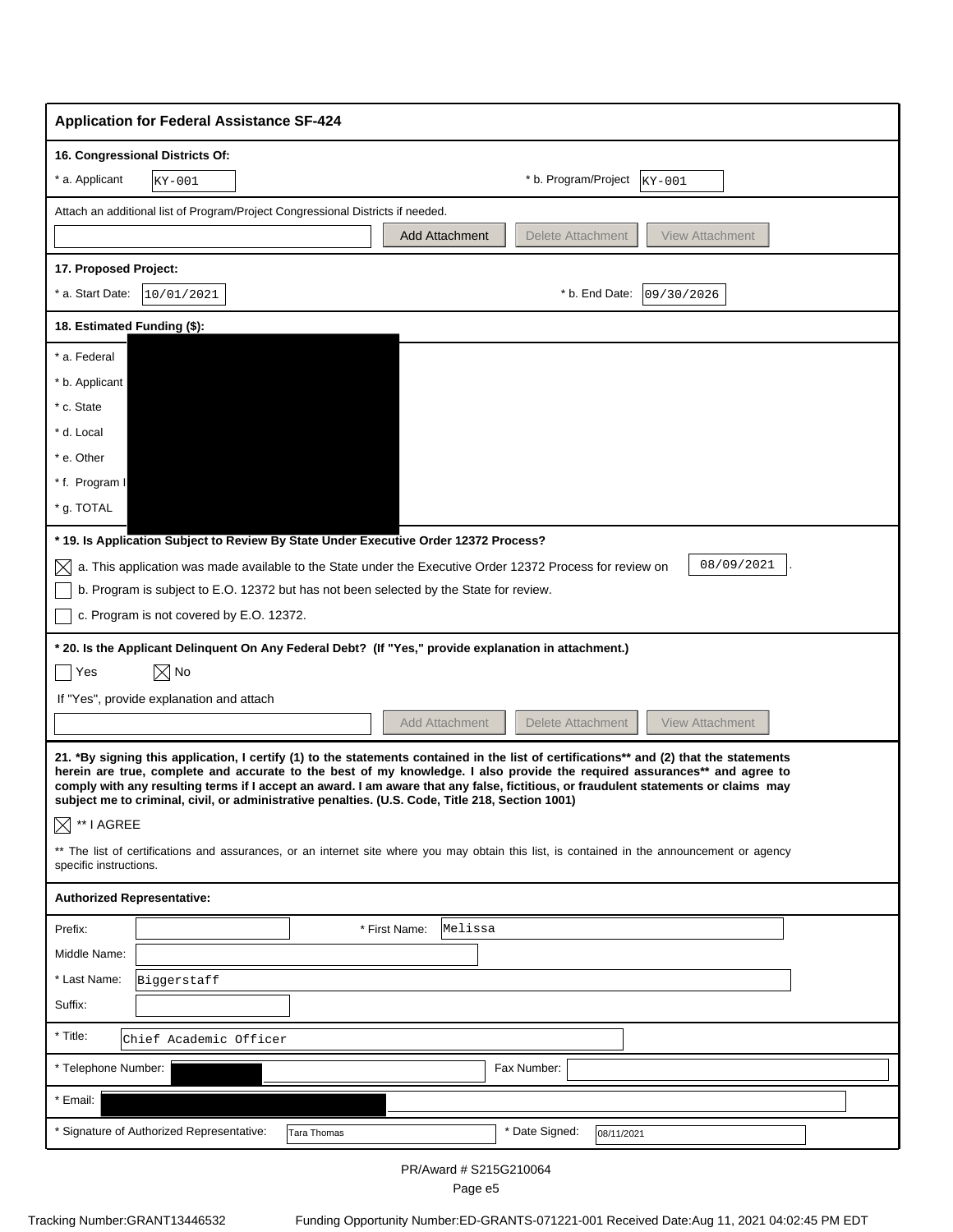## **Allen County Schools**

US Department of Education Innovative Approaches to Literacy Program

Areas affected by the project: Scottsville and Allen County in Kentucky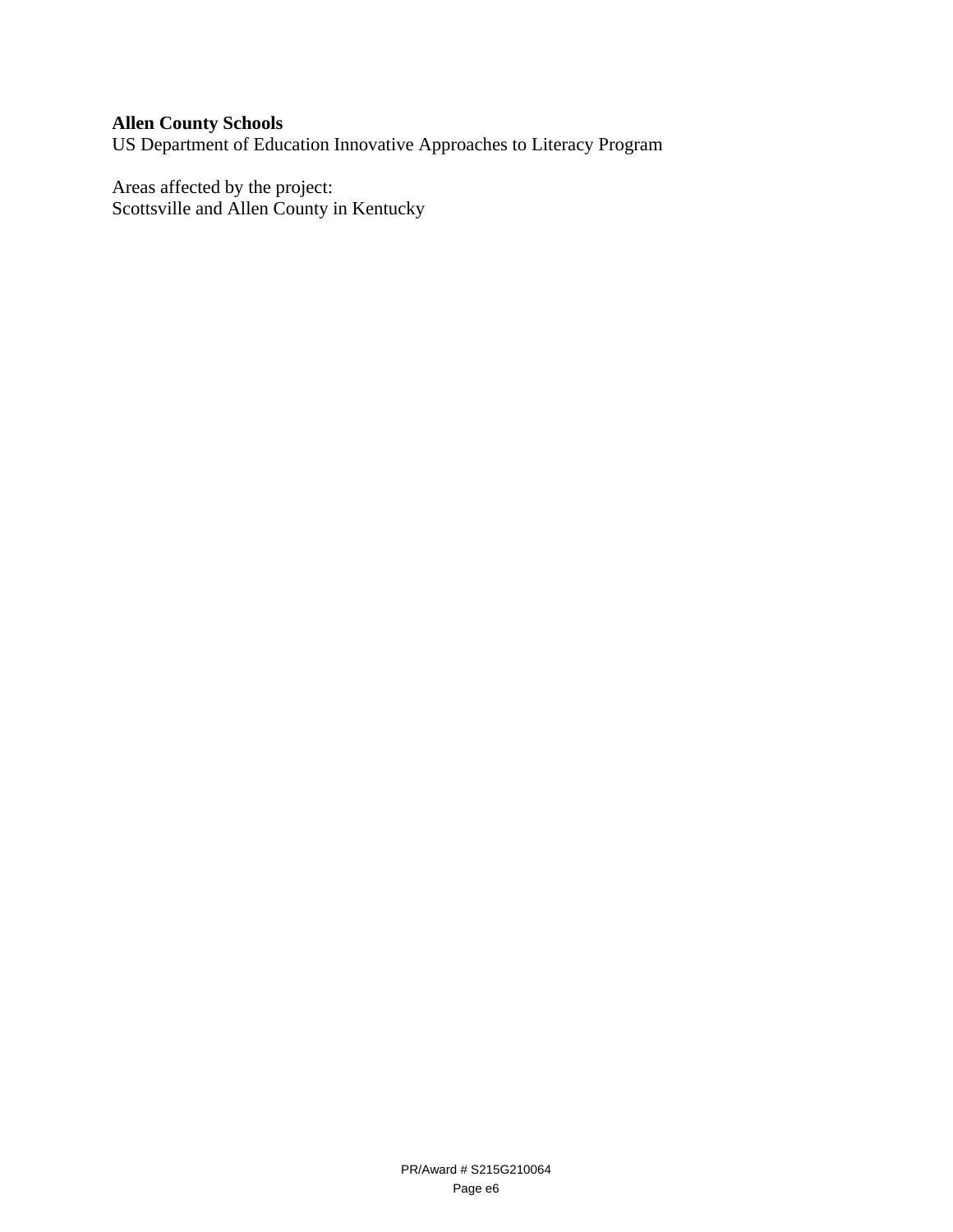The purpose of this enclosure is to inform you about a new provision in the Department of Education's General Education Provisions Act (GEPA) that applies to applicants for new grant awards under Department programs. This provision is Section 427 of GEPA, enacted as part of the Improving America's Schools Act of 1994 (Public Law (P.L.) 103-382).

#### **To Whom Does This Provision Apply?**

Section 427 of GEPA affects applicants for new grant awards under this program. **ALL APPLICANTS FOR NEW AWARDS MUST INCLUDE INFORMATION IN THEIR APPLICATIONS TO ADDRESS THIS NEW PROVISION IN ORDER TO RECEIVE FUNDING UNDER THIS PROGRAM.** 

(If this program is a State-formula grant program, a State needs to provide this description only for projects or activities that it carries out with funds reserved for State-level uses. In addition, local school districts or other eligible applicants that apply to the State for funding need to provide this description in their applications to the State for funding. The State would be responsible for ensuring that the school district or other local entity has submitted a sufficient section 427 statement as described below.)

#### **What Does This Provision Require?**

Section 427 requires each applicant for funds (other than an individual person) to include in its application a description of the steps the applicant proposes to take to ensure equitable access to, and participation in, its Federally-assisted program for students, teachers, and other program beneficiaries with special needs. This provision allows applicants discretion in developing the required description. The statute highlights six types of barriers that can impede equitable access or participation: gender, race, national origin, color, disability, or age. Based on local circumstances, you should determine whether these or other barriers may prevent your students, teachers, etc. from such access or participation in, the Federally-funded project or activity. The description in your application of steps to be taken to overcome these barriers need not be lengthy; you may provide a clear and succinct description of how you plan to address those barriers that are applicable to your circumstances. In addition, the information may be provided in a single narrative, or, if appropriate, may

be discussed in connection with related topics in the application.

Section 427 is not intended to duplicate the requirements of civil rights statutes, but rather to ensure that, in designing their projects, applicants for Federal funds address equity concerns that may affect the ability of certain potential beneficiaries to fully participate in the project and to achieve to high standards. Consistent with program requirements and its approved application, an applicant may use the Federal funds awarded to it to eliminate barriers it identifies.

#### **What are Examples of How an Applicant Might Satisfy the Requirement of This Provision?**

The following examples may help illustrate how an applicant may comply with Section 427.

(1) An applicant that proposes to carry out an adult literacy project serving, among others, adults with limited English proficiency, might describe in its application how it intends to distribute a brochure about the proposed project to such potential participants in their native language.

(2) An applicant that proposes to develop instructional materials for classroom use might describe how it will make the materials available on audio tape or in braille for students who are blind.

(3) An applicant that proposes to carry out a model science program for secondary students and is concerned that girls may be less likely than boys to enroll in the course, might indicate how it intends to conduct "outreach" efforts to girls, to encourage their enrollment.

(4) An applicant that proposes a project to increase school safety might describe the special efforts it will take to address concern of lesbian, gay, bisexual, and transgender students, and efforts to reach out to and involve the families of LGBT students.

We recognize that many applicants may already be implementing effective steps to ensure equity of access and participation in their grant programs, and we appreciate your cooperation in responding to the requirements of this provision.

#### **Estimated Burden Statement for GEPA Requirements**

According to the Paperwork Reduction Act of 1995, no persons are required to respond to a collection of information unless such collection displays a valid OMB control number. Public reporting burden for this collection of information is estimated to average 1.5 hours per response, including time for reviewing instructions, searching existing data sources, gathering and maintaining the data needed, and completing and reviewing the collection of information. The obligation to respond to this collection is required to obtain or retain benefit (Public Law 103-382). Send comments regarding the burden estimate or any other aspect of this collection of information, including suggestions for reducing this burden, to the U.S. Department of Education, 400 Maryland Ave., SW, Washington, DC 20210-4537 or email ICDocketMgr@ed.gov and reference the OMB Control Number 1894-0005.

# **Optional - You may attach 1 file to this page.**

1236-Section 427 of GEPA.pdf **Add Attachment** Delete Attachment View Attachment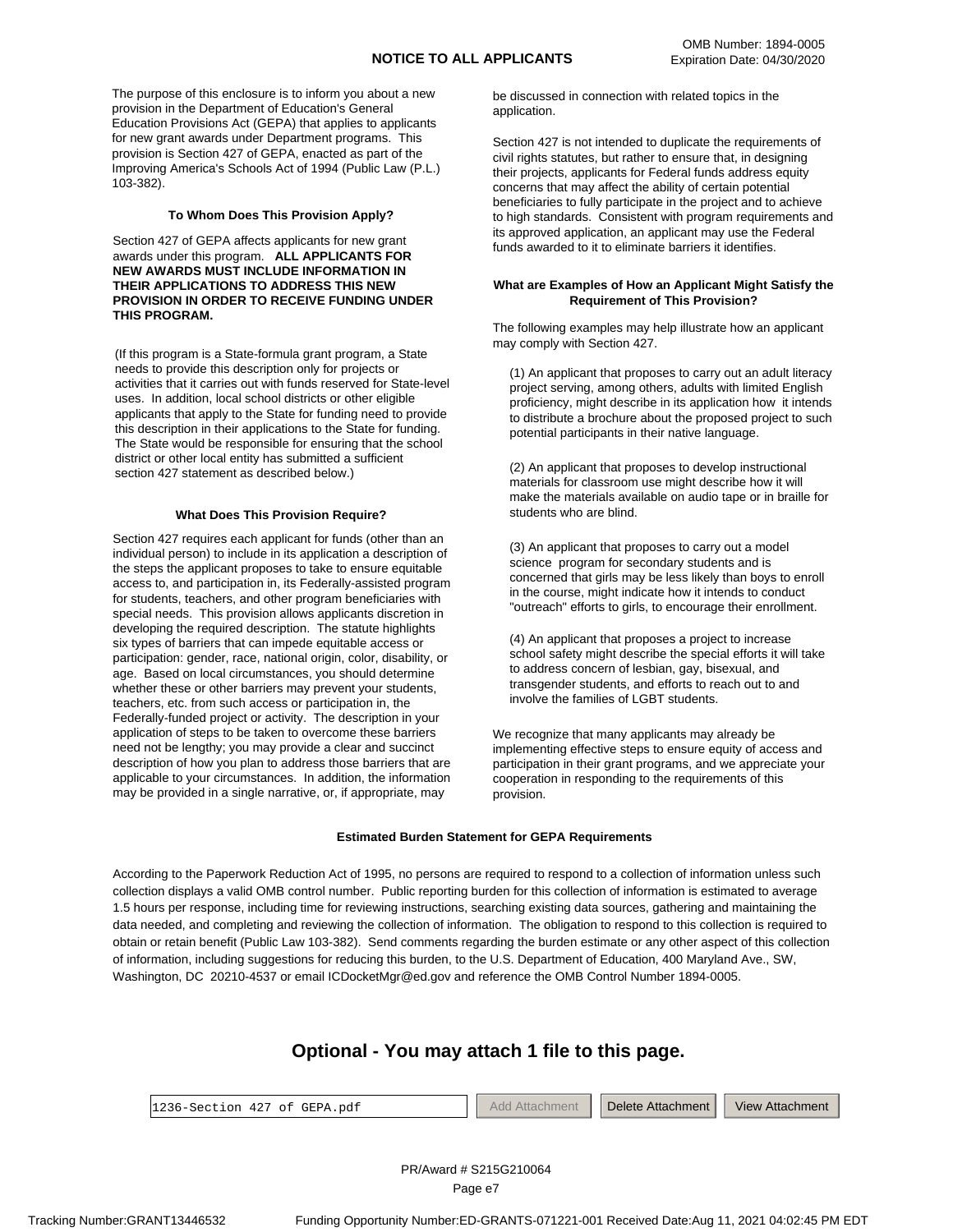### **Section 427 of GEPA**

Allen County Schools, a local education agency (LEA), has policies prohibiting discrimination on the basis of race, color, national origin, sex, religion, age or disability. Each school complies fully with Section 504 of the Rehabilitation Act of 1973 and the Americans with Disabilities Act of 1990, including handicap-accessible facilities. These policies will be transferred automatically to this Innovative Approaches to Literacy project. In addition, the Project Director and all other participants in the program will be familiar with confidentiality guidelines pertaining to teachers and students. Program participants with special needs and/or handicapping conditions will receive appropriate accommodations such as assistive technology, health, and/or learning consultation.

 To ensure equity, our schools disaggregate achievement data by gender, race, free/reduce lunch qualification, and disability. School leadership identifies and provides resources to student groups that – the data show – are in need of alternative teaching, learning and assessment strategies (i.e., project-based assessments vs. a quiz; performance assessments vs. essay responses). Principals and teachers can easily see the group performance of students on various types of open response and multiple-choice questions, scientific problems, writing prompts, etc. Additional professional development may be provided by the district to resolve identified issues among teachers.

 Our project will serve students from our largest, traditionally underrepresented group – rural students of poverty/low-income. All of our schools are rural and located in a low-income community. In our four schools, 100% of students qualify for free/reduced lunch and breakfast.

 Through this project we will address the potential barrier or issue of the school library not being accessible/usable for all students. To meet this potential need, we will equitably support all district students by creating library environments in each school which are welcoming and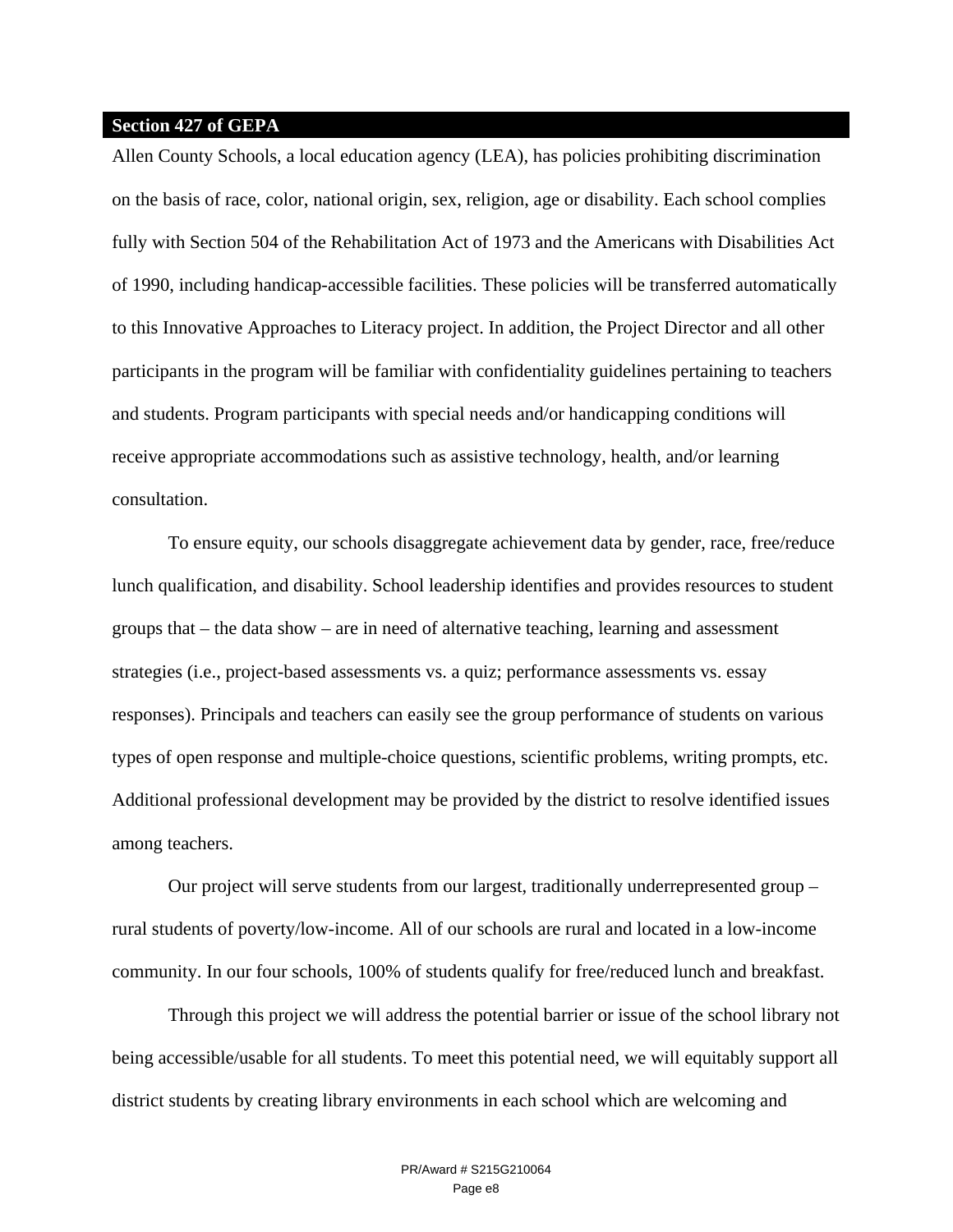responsive, inclusive, supportive and identity-safe. We will utilize our Director of Special Education, School Psychologists and Mental Health Professionals to assist in ensuring that the library environment meets the specific needs of students who are visually or hearing impaired, have psychological barriers to learning, or who need specific assistive technologies to take full advantage of the library.

 In addition, we will also address the issue of books not being accessible or usable for students with specific disabilities (visual impairment, those who need specific assistive technologies, etc.). To meet this potential need, we will equitably support all district students by incorporating assistive technologies and specialized books (braille, large writing, etc.) to ensure all students can utilize the school libraries. We will also incorporate specialized books as part of our book giveaways so all students are able to have books at home.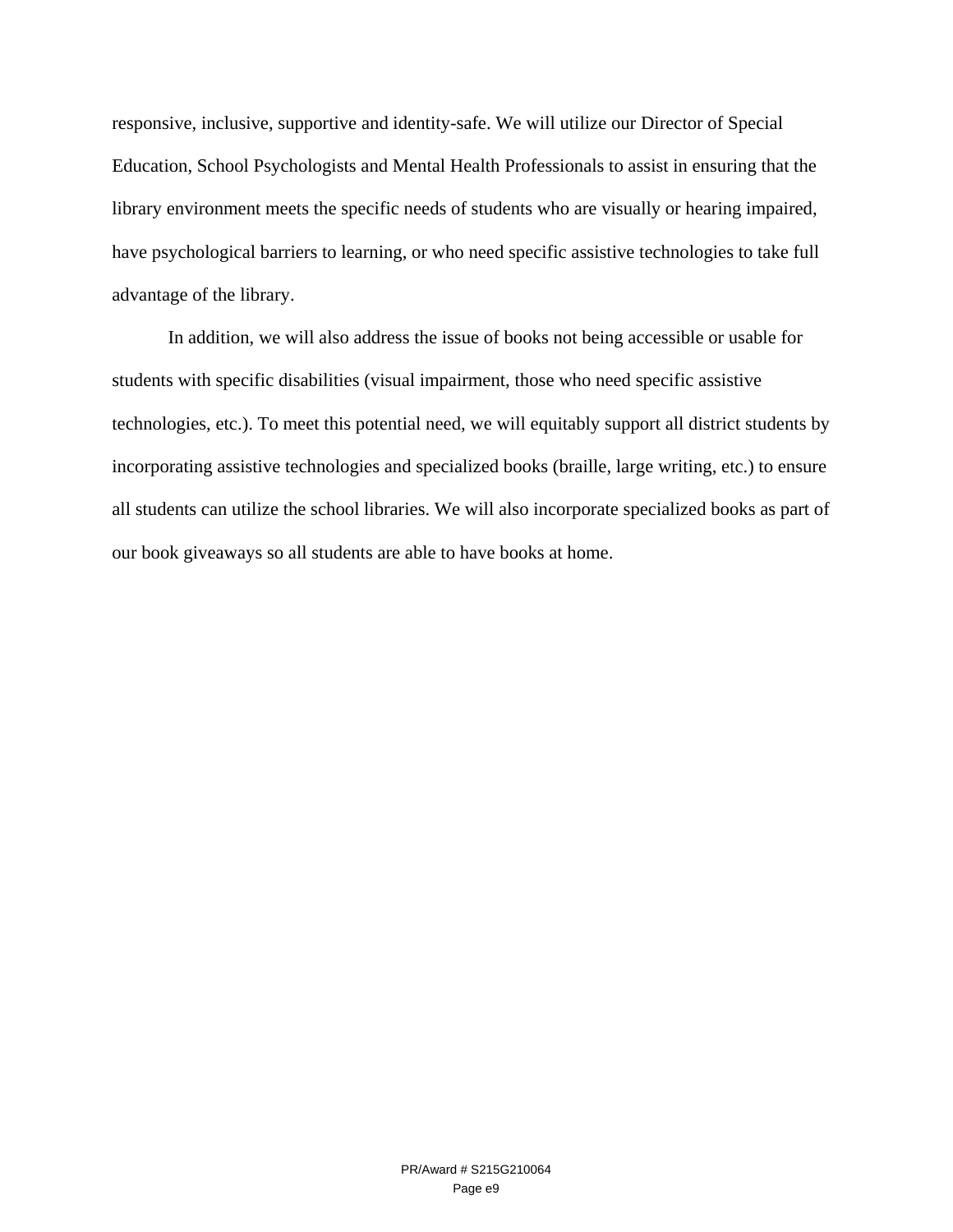#### **CERTIFICATION REGARDING LOBBYING**

Certification for Contracts, Grants, Loans, and Cooperative Agreements

The undersigned certifies, to the best of his or her knowledge and belief, that:

(1) No Federal appropriated funds have been paid or will be paid, by or on behalf of the undersigned, to any person for influencing or attempting to influence an officer or employee of an agency, a Member of Congress, an officer or employee of Congress, or an employee of a Member of Congress in connection with the awarding of any Federal contract, the making of any Federal grant, the making of any Federal loan, the entering into of any cooperative agreement, and the extension, continuation, renewal, amendment, or modification of any Federal contract, grant, loan, or cooperative agreement.

(2) If any funds other than Federal appropriated funds have been paid or will be paid to any person for influencing or attempting to influence an officer or employee of any agency, a Member of Congress, an officer or employee of Congress, or an employee of a Member of Congress in connection with this Federal contract, grant, loan, or cooperative agreement, the undersigned shall complete and submit Standard Form-LLL, ''Disclosure of Lobbying Activities,'' in accordance with its instructions.

(3) The undersigned shall require that the language of this certification be included in the award documents for all subawards at all tiers (including subcontracts, subgrants, and contracts under grants, loans, and cooperative agreements) and that all subrecipients shall certify and disclose accordingly. This certification is a material representation of fact upon which reliance was placed when this transaction was made or entered into. Submission of this certification is a prerequisite for making or entering into this transaction imposed by section 1352, title 31, U.S. Code. Any person who fails to file the required certification shall be subject to a civil penalty of not less than \$10,000 and not more than \$100,000 for each such failure.

Statement for Loan Guarantees and Loan Insurance

The undersigned states, to the best of his or her knowledge and belief, that:

If any funds have been paid or will be paid to any person for influencing or attempting to influence an officer or employee of any agency, a Member of Congress, an officer or employee of Congress, or an employee of a Member of Congress in connection with this commitment providing for the United States to insure or guarantee a loan, the undersigned shall complete and submit Standard Form-LLL, ''Disclosure of Lobbying Activities,'' in accordance with its instructions. Submission of this statement is a prerequisite for making or entering into this transaction imposed by section 1352, title 31, U.S. Code. Any person who fails to file the required statement shall be subject to a civil penalty of not less than \$10,000 and not more than \$100,000 for each such failure.

| * APPLICANT'S ORGANIZATION                            |                    |
|-------------------------------------------------------|--------------------|
| Allen County Schools                                  |                    |
| * PRINTED NAME AND TITLE OF AUTHORIZED REPRESENTATIVE |                    |
| * First Name: Melissa<br>Prefix:                      | Middle Name:       |
| * Last Name: Biggerstaff                              | Suffix:            |
| * Title: Chief Academic Officer                       |                    |
| * SIGNATURE: Tara Thomas                              | * DATE: 08/11/2021 |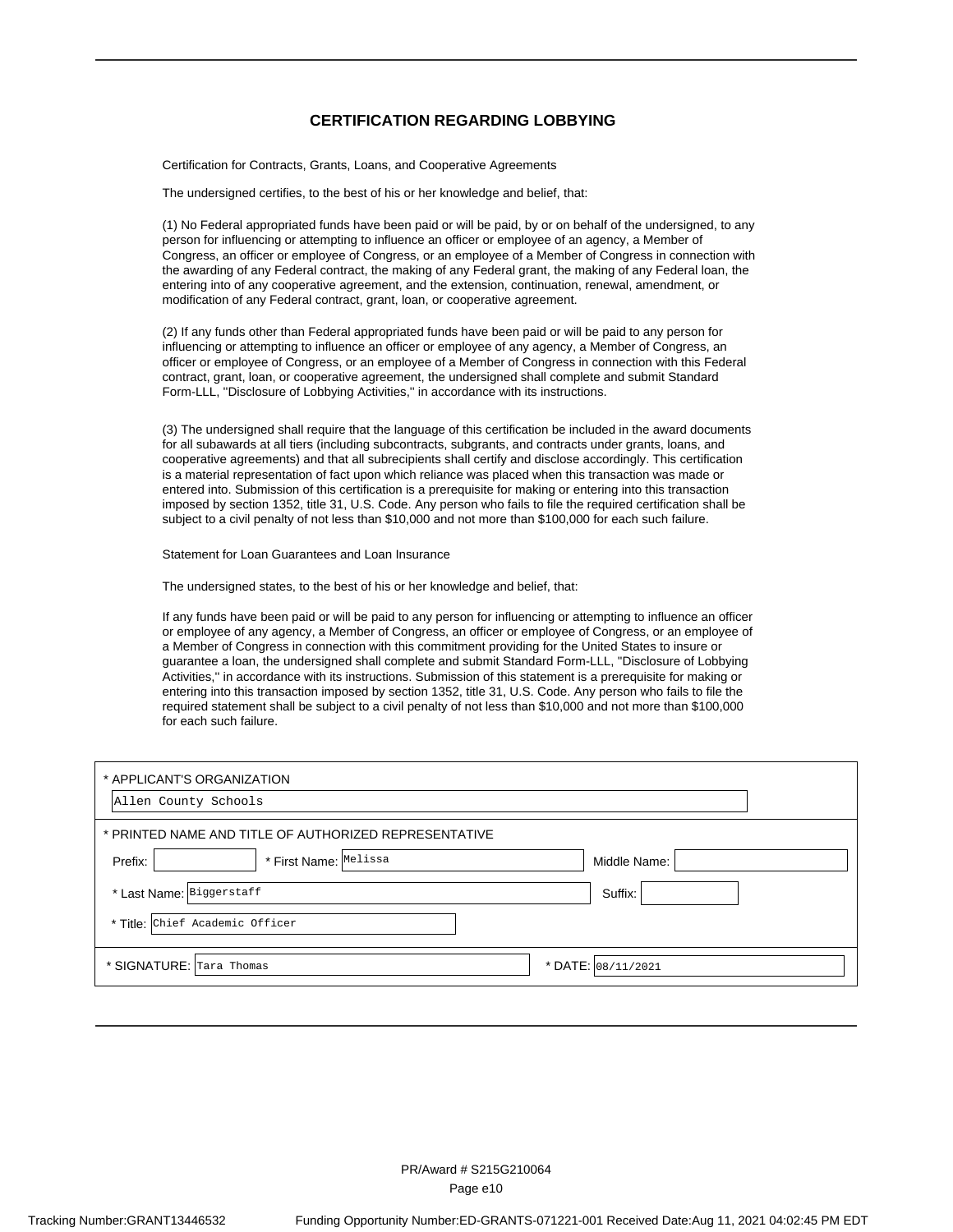#### **U.S. Department of Education Supplemental Information for the SF-424 Application for Federal Assistance**

#### **1. Project Director:**

| Prefix:                  | * First Name:                                                               | Middle Name:                | * Last Name: | Suffix: |
|--------------------------|-----------------------------------------------------------------------------|-----------------------------|--------------|---------|
|                          | Melissa                                                                     |                             | Biggerstaff  |         |
|                          |                                                                             |                             |              |         |
|                          |                                                                             |                             |              |         |
|                          | Project Director Level of Effort (percentage of time devoted to grant): 100 |                             |              |         |
| Address:                 |                                                                             |                             |              |         |
|                          | * Street1: 570 Oliver Street                                                |                             |              |         |
| Street2:                 |                                                                             |                             |              |         |
|                          | * City: Scottsville                                                         |                             |              |         |
|                          | County: Allen                                                               |                             |              |         |
|                          | * State: KY: Kentucky                                                       |                             |              |         |
|                          | * Zip Code: 42164-7955                                                      |                             |              |         |
|                          | Country: USA: UNITED STATES                                                 |                             |              |         |
|                          | * Phone Number (give area code)                                             | Fax Number (give area code) |              |         |
|                          |                                                                             |                             |              |         |
| * Email Address:         |                                                                             |                             |              |         |
|                          |                                                                             |                             |              |         |
| Alternate Email Address: |                                                                             |                             |              |         |
|                          |                                                                             |                             |              |         |
|                          |                                                                             |                             |              |         |
|                          | 2. New Potential Grantee or Novice Applicant:                               |                             |              |         |

a. Are you either a new potential grantee or novice applicant as defined in the program competition's notice inviting applications (NIA)?



#### **3. Qualified Opportunity Zones:**

If the NIA includes a Qualified Opportunity Zones (QOZ) Priority in which you propose to either provide services in QOZ(s) or are in a QOZ, provide the QOZ census tract number(s) below: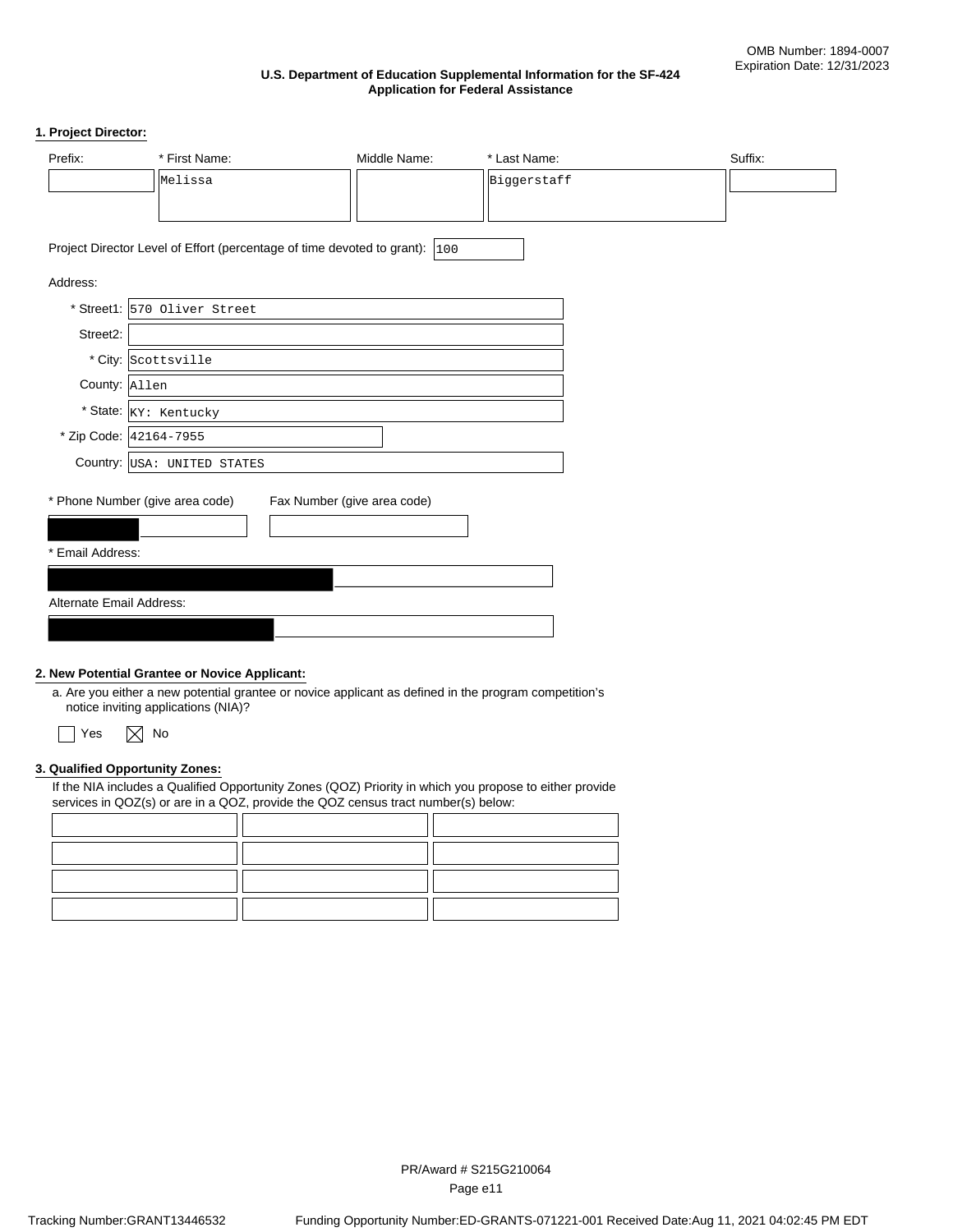#### **4. Human Subjects Research:**

| Yes | No                                                                                        |                     |                                                             |  |
|-----|-------------------------------------------------------------------------------------------|---------------------|-------------------------------------------------------------|--|
|     | b. Are ALL the research activities proposed designated to be exempt from the regulations? |                     |                                                             |  |
|     | Yes Provide Exemption(s) #(s):                                                            | $\vert$ 1 $\vert$ 2 | $\Box$ 3 $\Box$ 4 $\Box$ 5 $\Box$ 6 $\Box$ 7<br>$\vert$   8 |  |
| No  | Provide Assurance #(s), if available: [                                                   |                     |                                                             |  |
|     |                                                                                           |                     | .                                                           |  |

c. If applicable, please attach your "Exempt Research" or "Nonexempt Research" narrative to this form as indicated in the definitions page in the attached instructions.

|  |  | Add Attachment   Delete Attachment   View Attachment |  |
|--|--|------------------------------------------------------|--|
|  |  |                                                      |  |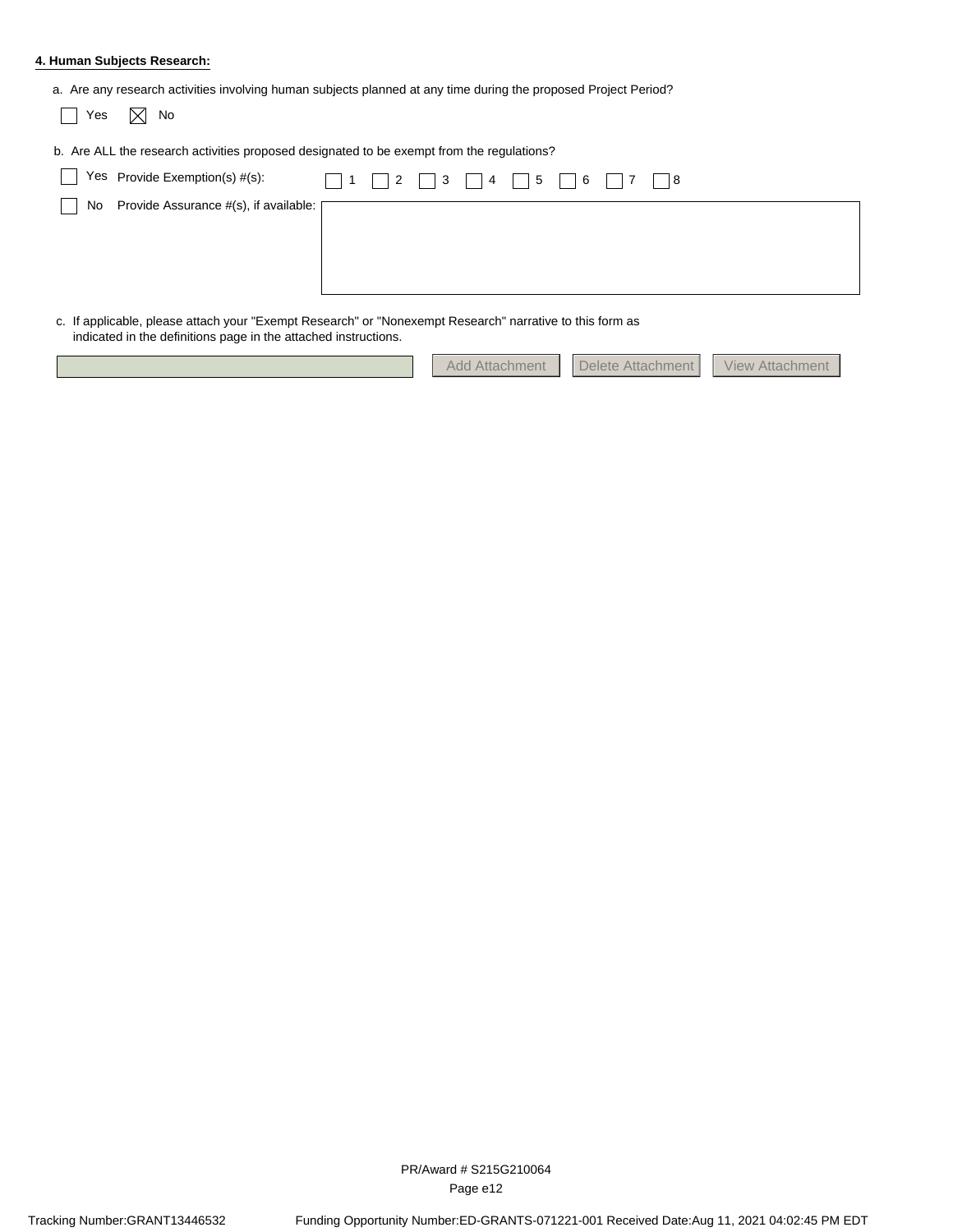#### **Abstract**

The abstract narrative must not exceed one page and should use language that will be understood by a range of audiences. For all projects, include the project title (if applicable), goals, expected outcomes and contributions for research, policy, practice, etc. Include population to be served, as appropriate. For research applications, also include the following:

- Theoretical and conceptual background of the study (i.e., prior research that this investigation builds upon and that provides a competition retired for this ctudy). provides a compelling rationale for this study)
- **·** Research issues, hypotheses and questions being addressed
- Study design including a brief description of the sample including sample size, methods, principals dependent, independent, independent, independent, and control variables, and the approach to data analysis.

[Note: For a non-electronic submission, include the name and address of your organization and the name, phone number and e-mail address of the contact person for this project.]

### **You may now Close the Form**

**You have attached 1 file to this page, no more files may be added. To add a different file, you must first delete the existing file.**

| * Attachment: 1238-ACS READS Project Abstract.pdf | Add | Delete Attachment | <b>View Attachment</b> |
|---------------------------------------------------|-----|-------------------|------------------------|
|---------------------------------------------------|-----|-------------------|------------------------|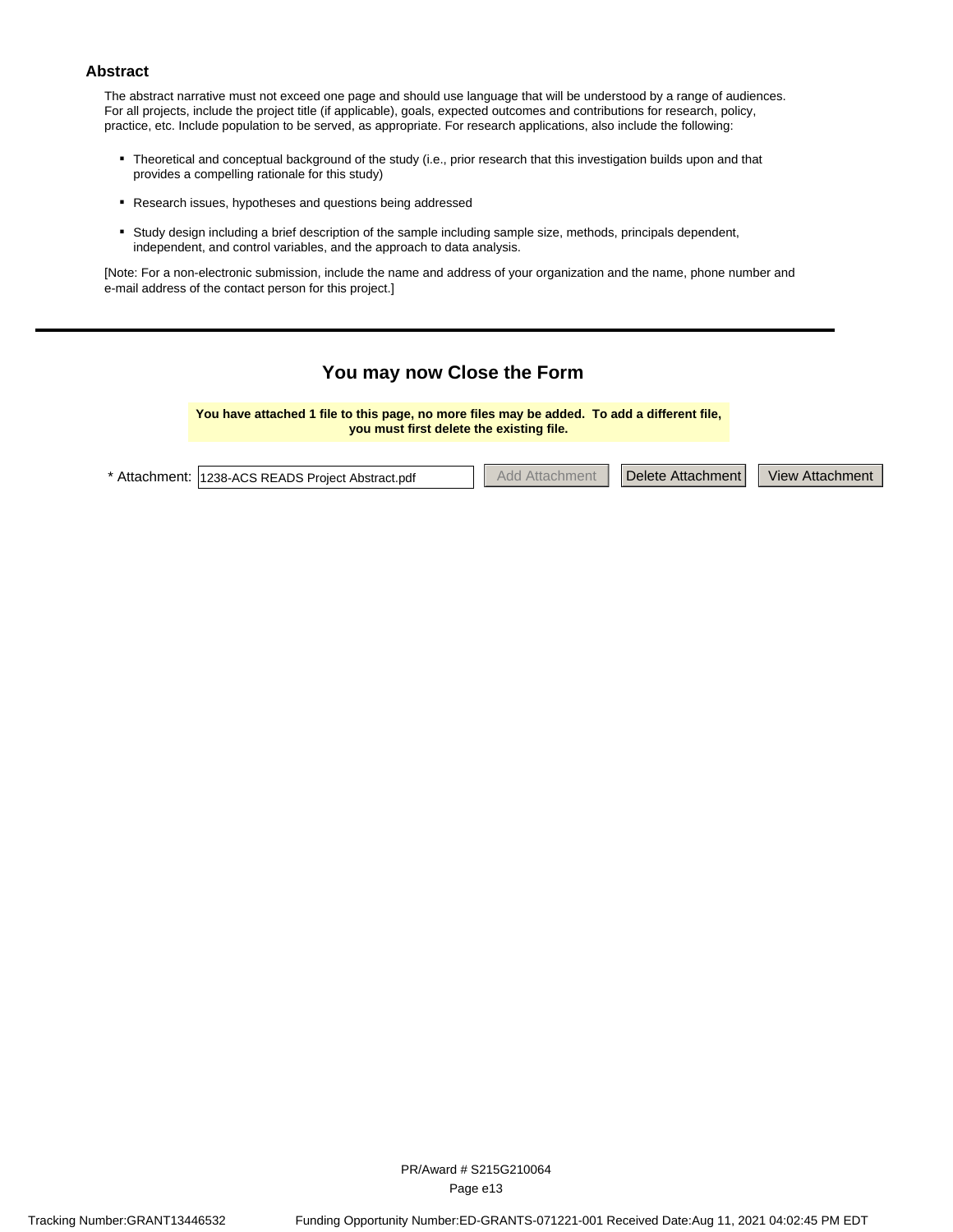#### **ACS READS Project Abstract**

**Project objectives** include: 1) Increase the  $\frac{\text{H}}{\text{N}}$  of students reading at proficiency in  $4^{\text{th}}$  and  $8^{\text{th}}$ grades 10% by year 3, and an additional 10% by year 5; 2) Increase the effectiveness and knowledge of librarians as evidenced by increased use of resources by students and teachers across the project period as measured by increased circulation statistics and librarian self-report; 3) Increase available, age-appropriate, grade-appropriate updated books/materials/resources in school libraries by 25% by the end of the project; 4) Increase # of age and developmentallyappropriate books given to birth-preK children in the community as measured by number of medical provider relationships for book giveaways pre- and post-project, and total number of books disseminated; 5) Increase number of books provided to district students by 50% by end of the project period; and 6) Increase the effectiveness rating of teachers in reading.

**Project activities** include: 1) Multiple book giveaways for children and students from birth-12<sup>th</sup> grade each year; 2) New books, materials and resources for school libraries; 3) Creation of responsive/inclusive/supportive/identity-safe library environments; 4) The implementation of preK-3rd grade phonemic awareness curriculum (Heggerty); 5) Self-selected, content-specific professional development for librarians; 6) Explicit instruction in reading professional development via 6-week "Literacy Camps" for primary and intermediate teachers; 7) A Reading Coach in each school starting in year 3; 8) Implementation of a K-12 reading assessment system (FastBridge); and 9) Data collection (student assessment data, interviews, survey data, etc.).

### **Applicable Priorities** include:

- $\bullet$  Absolute Priority 1 Projects carried out in coordination with school libraries for book distribution, childhood literacy activities, or both.
- Absolute Priority 2 Projects carried out in coordination with school libraries that provide a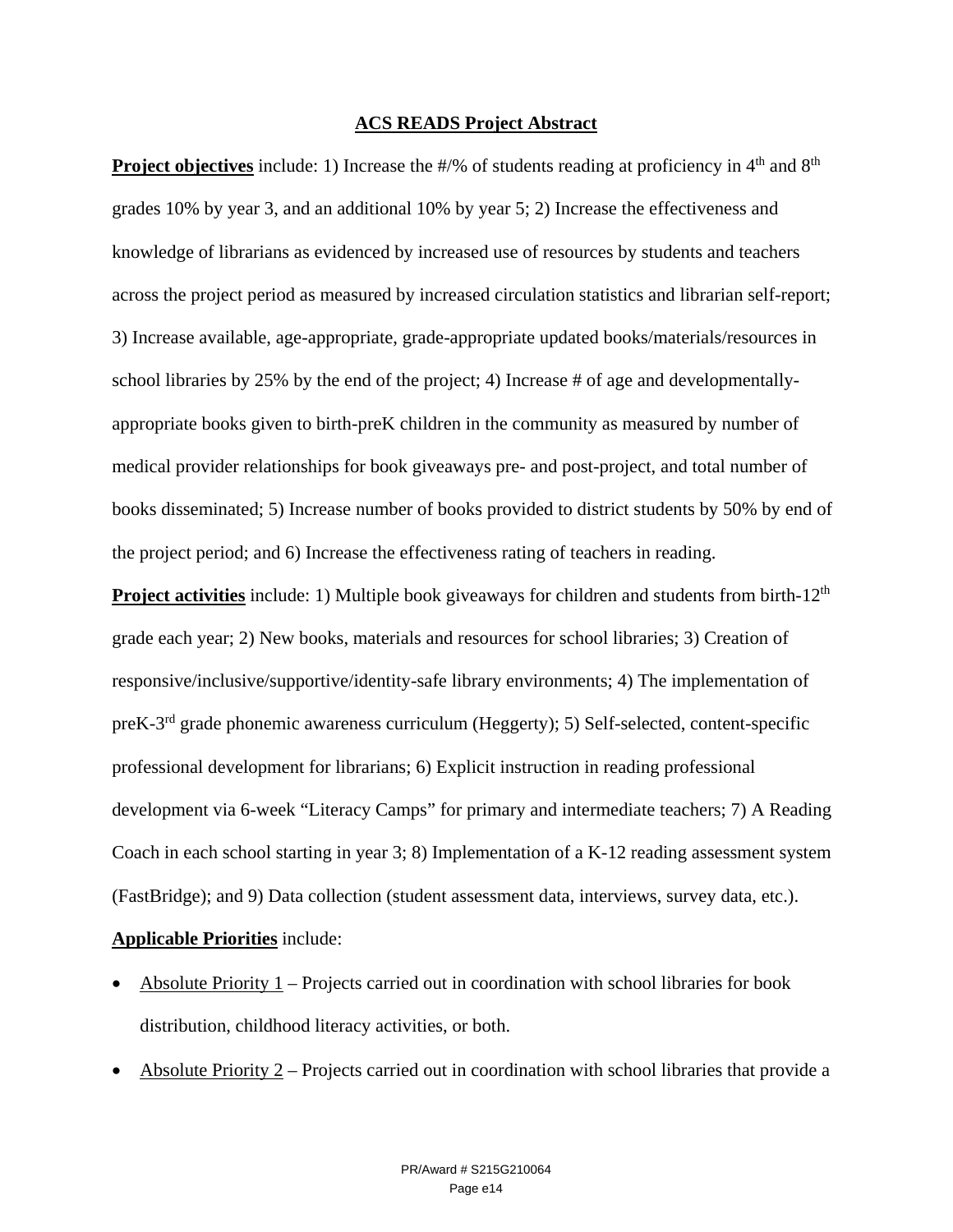learning environment that is racially, ethnically, culturally, disability status and linguistically responsive and inclusive, supportive, and identity-safe.

### • Competitive Preference Priority  $1$  – Rural Applicants

**Proposed project outcomes** include the following: a) increased librarian knowledge and effectiveness; b) increased teacher knowledge, skills and effectiveness in reading; c) increased number of students scoring proficient in reading in  $4<sup>th</sup>$  and  $8<sup>th</sup>$  grades; d) increased student engagement in reading; e) enhanced and effective school library programs; f) more children begin to learn earlier through age and developmentally appropriate books; g) increased reading motivation, performance and frequency in prek- $12<sup>th</sup>$  grade students; h) increased use of school libraries by students and teachers; i) creation of responsive, inclusive, supportive and identitysafe library environments; j) increased number of updated books, materials and resources in school libraries; and k) increased number of young children in the community with access to age and developmentally appropriate books.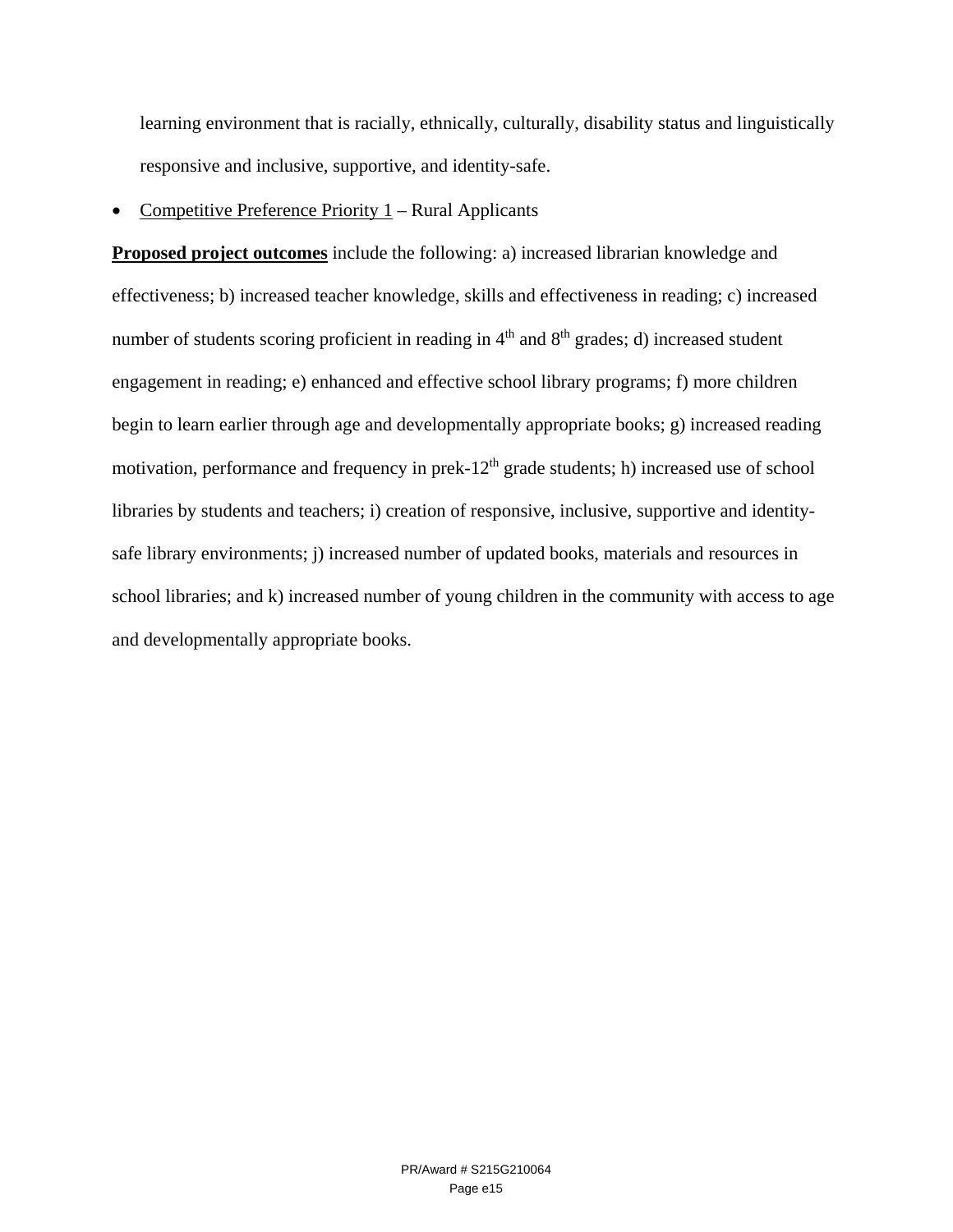| * Mandatory Project Narrative File Filename: 1234-ACS READS Project Narrative.pdf                                      |  |
|------------------------------------------------------------------------------------------------------------------------|--|
| Add Mandatory Project Narrative File   Delete Mandatory Project Narrative File   View Mandatory Project Narrative File |  |

To add more Project Narrative File attachments, please use the attachment buttons below.

Add Optional Project Narrative File Delete Optional Project Narrative File View Optional Project Narrative File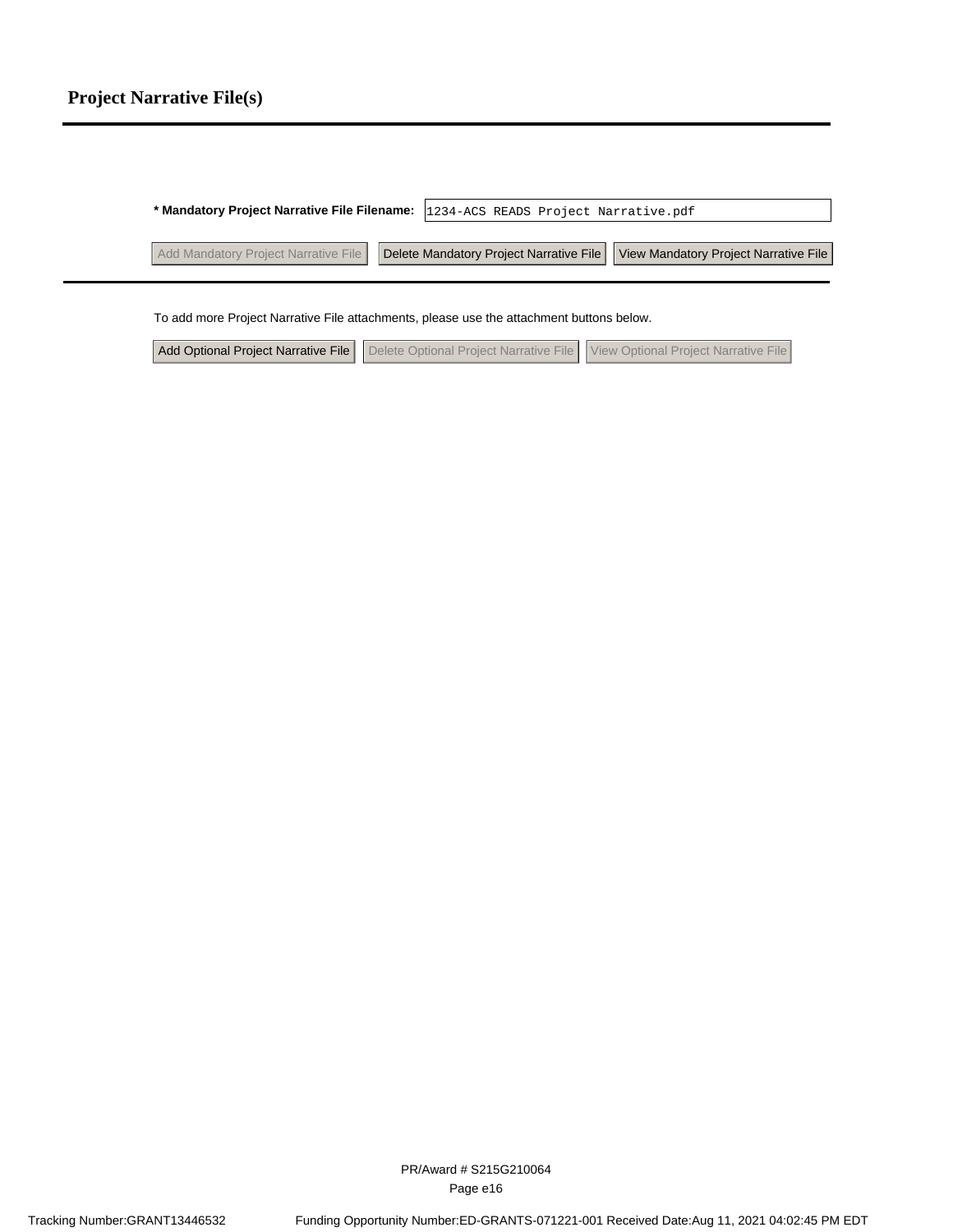

# **ACS READS**

2021 Innovative Approaches to Literacy Program Grant

# Allen County Schools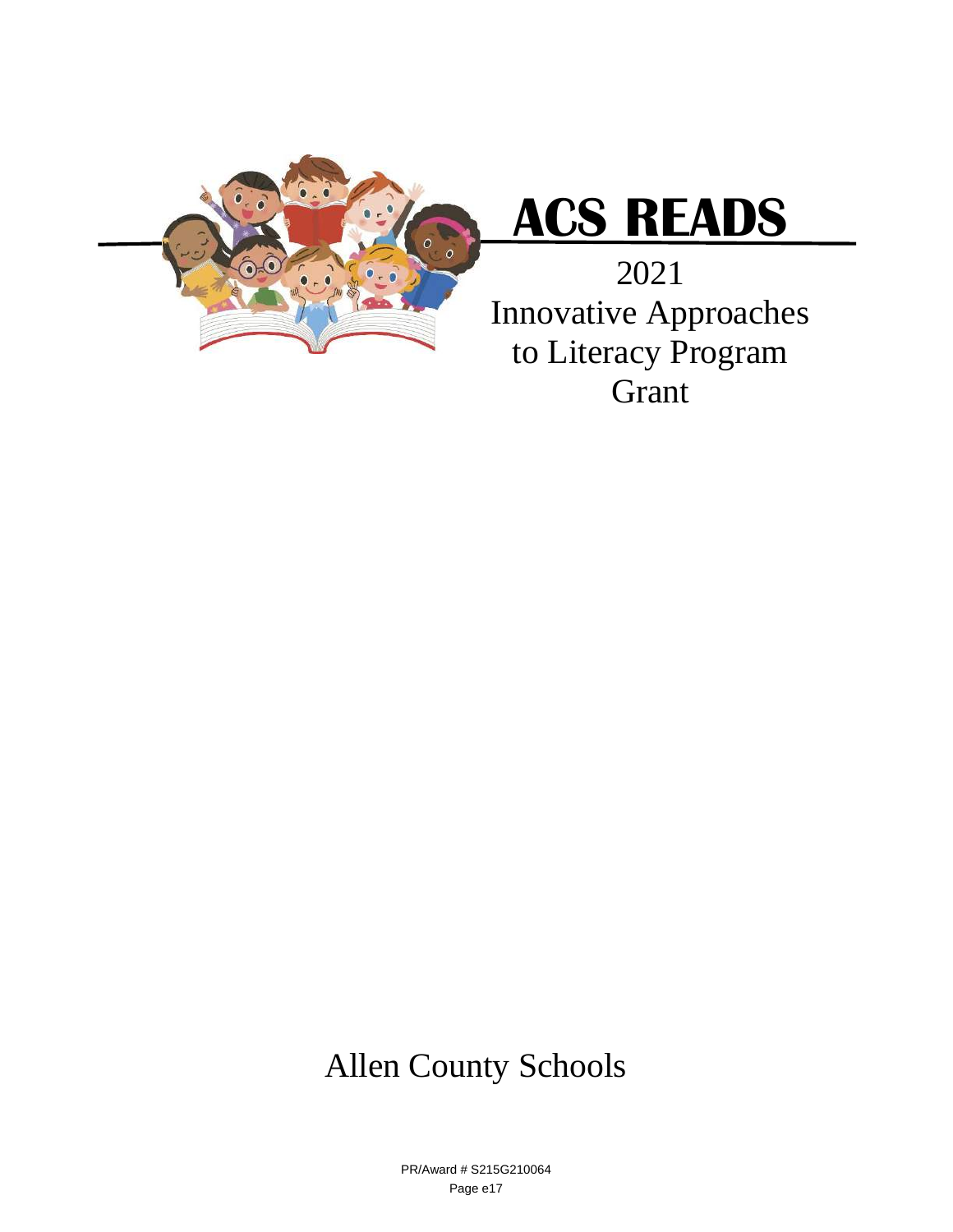# **ACS READS Table of Contents**

| A.2. Extent project builds capacity to provide/improve/expand services to address needs  3                           |
|----------------------------------------------------------------------------------------------------------------------|
| A.3. Importance of results/outcomes likely attained & improvements teaching/student achievement  5                   |
|                                                                                                                      |
| <b>B.1.</b> Extent to which goals/objectives/outcomes to be achieved are specified/measurable  6                     |
| <b>B.2.</b> Extent project design is appropriate to & successfully addresses needs of target population  7           |
| <b>B.3.</b> Extent project represents exceptional approach for meeting statutory purposes & requirements  8          |
|                                                                                                                      |
|                                                                                                                      |
| C.1. Extent to which services are appropriate to needs of intended recipients/beneficiaries  11                      |
|                                                                                                                      |
| C.3. Extent to which services provided are focused on those with greatest needs  16                                  |
|                                                                                                                      |
| <b>D.1.</b> Adequacy of management plan to achieve objectives on time & on budget, including clearly                 |
|                                                                                                                      |
|                                                                                                                      |
| <b>D.3.</b> Extent time of project director and principal investigator $\&$ other key personnel are appropriate $\&$ |
|                                                                                                                      |
|                                                                                                                      |
|                                                                                                                      |
| <b>E.2.</b> Extent evaluation methods provide examining effectiveness of implementation strategies  24               |
|                                                                                                                      |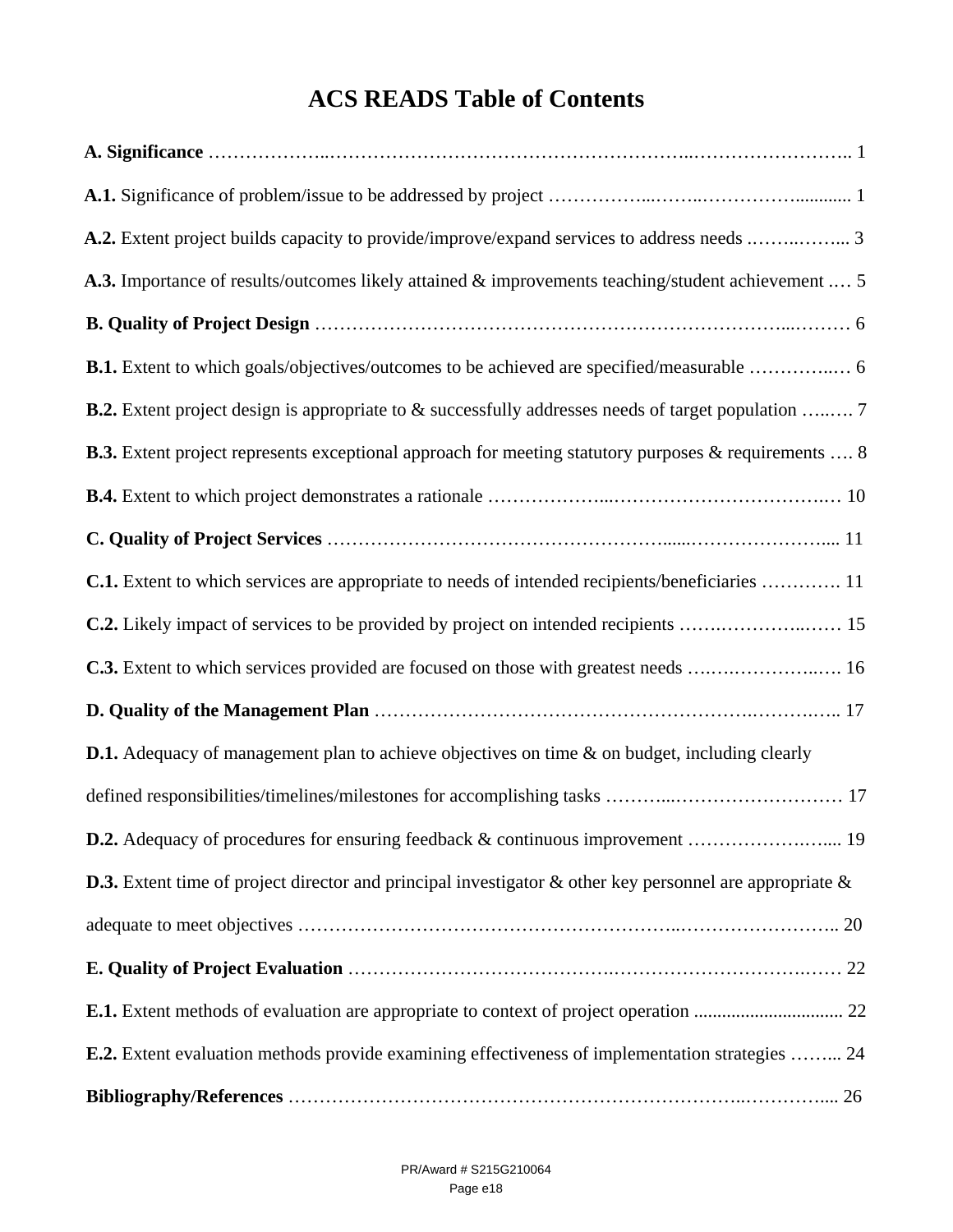**A.1. Significance of issue.** Much research has been done across the years of the influence poverty and low-income have on educational achievement and attainment. It is readily acknowledged in academic circles that there is a word-gap of up to 20,000 words for children from low income and impoverished homes. "The gap can widen when kids don't have access to book or language-rich homes or high-quality learning experiences. And it can widen even more for kids growing up poor: Recent research on brain development indicates that the stress caused by poverty can impair children's cognitive development."1 More than 50 years of research indicates that "children who are poor hear a smaller number of words with more limited syntactic complexity and fewer conversation-eliciting questions, making it difficult for them to quickly acquire new words and to discriminate among words."<sup>2</sup> It has also been shown that by the time children from low-income families enter kindergarten, they are 12-14 months below national norms in language and pre-reading skills.<sup>3</sup> And nationally, 82% of students eligible for the free or reduced lunch program are not reading at or above proficient levels by fourth grade.<sup>4</sup>

 Research indicates that "the single most significant factor influencing a child's early educational success is an introduction to books and being read to at home prior to beginning school."<sup>5</sup> Yet, overall, 61% of low-income families have no books at all in their homes for their children,<sup>6</sup> and on-average in low-income neighborhoods the ratio of books/child is closer to one book for every three hundred children.<sup>7</sup> While digital media and technology is important for students to have and understand, the importance and significance of books on children's learning cannot be over-emphasized. In fact, researchers have discovered that:

- "the most successful way to improve the reading achievement of low-income children is to increase their access to print."8
- "the only behavior measure that correlates significantly with reading scores is the number of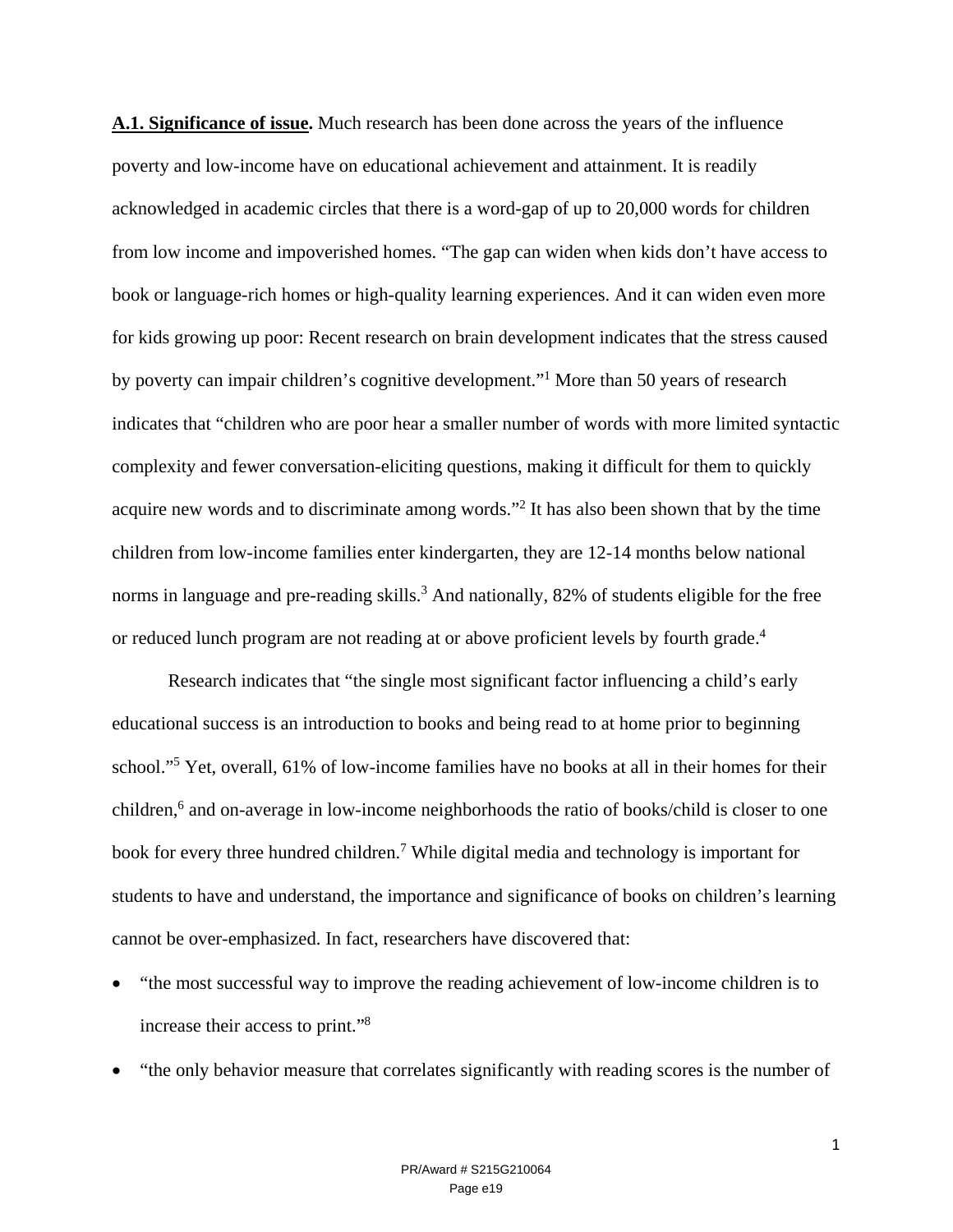books in the home."<sup>9</sup> And

 "having books in the home is twice as important as the father's education level."10 The availability of having multiple books at home for children has been shown to increase interest in reading,<sup>11</sup> is the "critical variable affecting reading acquisition",<sup>12</sup> and the lack of books has a negative, long-lasting impact.<sup>13</sup>

 Allen County Schools (ACS) is a local education agency in Kentucky (KY) located in Scottsville, a rural, low-income/high-poverty community. According to SAIPE data, 20% of our students are from families with incomes below the poverty line, and the KY State Report Card shows students in the district are 66.5% disadvantaged.<sup>14</sup> All of ACS participate in the National School Lunch and School Breakfast programs which are 100% free to all students.<sup>15</sup> According to the 2019 Kids Count Data Book 67% of children in Allen County (Co.) under age 18 live in a high poverty area with a poverty rate of 20% or higher.<sup>16</sup> In fact, nine percent of children in Allen Co. are considered in deep poverty (below 50% of federal poverty level), 30.2% of children are below 100% of the poverty level (higher than KY average of 22.1%), and 56% of children in Allen Co. are in low-income families below 200% of poverty level (higher than KY average of 47%). In 2019 the city of Scottsville had a poverty rate of 32.2%, and Allen Co. as a whole had a poverty rate of  $20\%$ <sup>17</sup> - both two to three times (respectively) above the national poverty rate of 10.5%.18

 As discussed earlier, the impact of poverty and low-income on reading is well documented, and the impact on Allen Co. students' reading achievement has also been impacted. According to the Brigance Kindergarten Screener, more than half of entering kindergarteners were below average (51.7%) in academic/cognitive skills (such as how we think and learn, basic readiness skills like alphabet, number and shape knowledge),<sup>19</sup> and more than half were deemed

2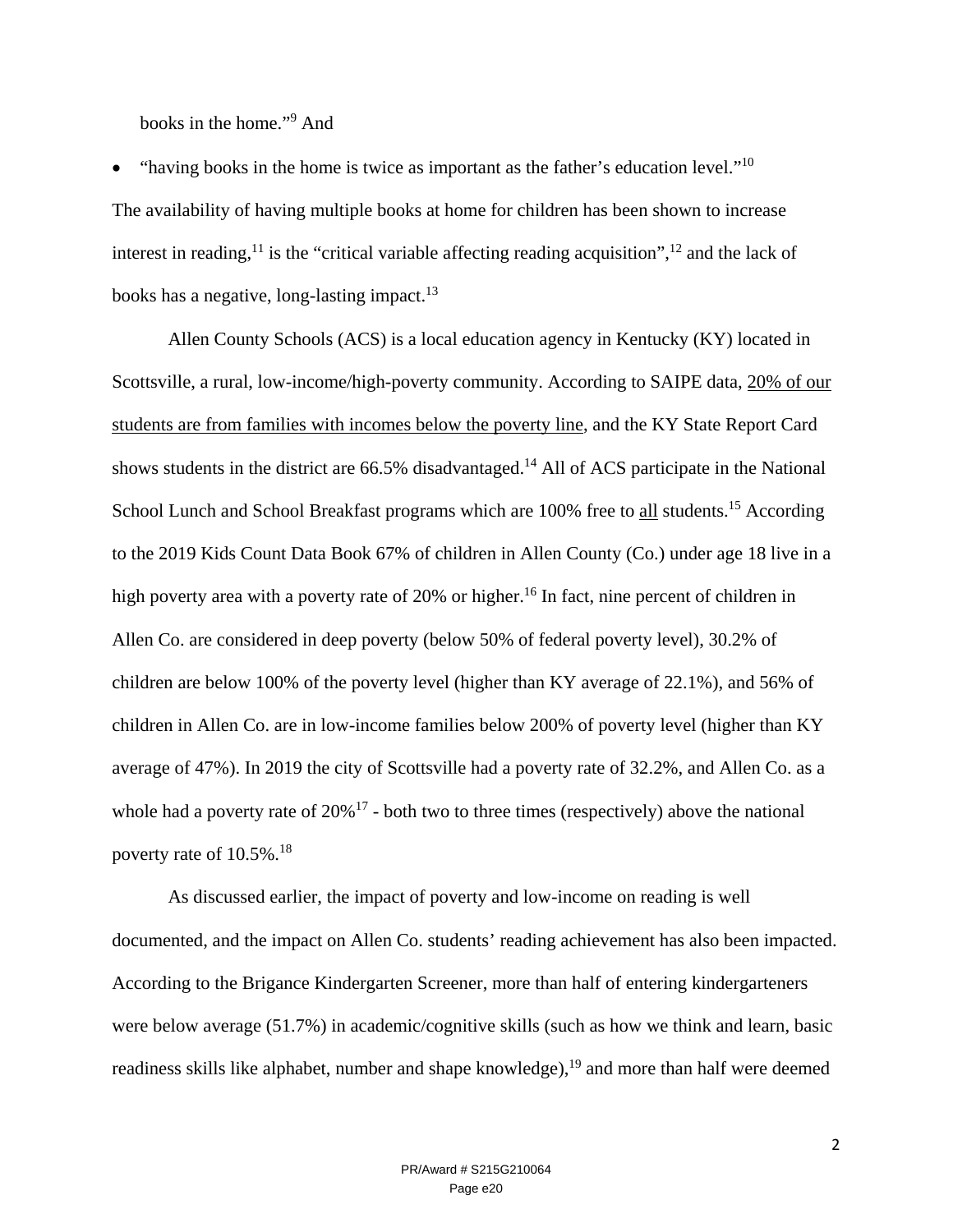not ready, or ready with enrichments (55.9%). By fourth grade, only 38% of students tested proficient or advanced, meaning 62% of fourth grade students in Allen County are not proficient in reading. By eighth grade, only 34% of students tested as proficient or advanced in reading, meaning a full 66% of students are not proficient in reading. The implication of the lack of reading proficiency for these students is dire. Low reading achievement in fourth grade "is a powerful predictor of high school and college graduation rates, as well as lifetime earnings."20 Surveys of adolescents and young adults involved with the justice system "show that about half have reading difficulties" and "about half of youths with a history of substance abuse have reading problems."21 The importance of early proficiency in reading cannot be overstated. "There is almost a 90% probability that a child will remain a poor reader at the end of the fourth grade if the child is a poor reader at the end of first grade."<sup>22</sup> And "children who are not reading at grade level by the end of third grade are four times more likely to drop out of high school."<sup>23</sup>

**A.2. Extent to which project builds local capacity.** ACS READS will address multiple needs and build capacity by providing: a) books, materials, tools, and resources for school libraries which will improve availability and content of materials for students; b) content-specific professional development (PD) for librarians which will improve content knowledge and individual capacity to develop and create library programs; c) explicit instruction PD for educators which will improve reading content knowledge and individual capacity to meet student reading/literacy needs; d) preK-3<sup>rd</sup> grade Heggerty Phonemic Awareness curriculum<sup>24</sup> for students which will help students to manipulate sounds and sounds in words, making them better readers; e) regular book giveaways for students each year of the project (nine giveaways in years 1 and 2; seven giveaways in years 3-5; as well as a summer school giveaway each year) which will provide almost 40 books/student over the project period and build interest in, and allow the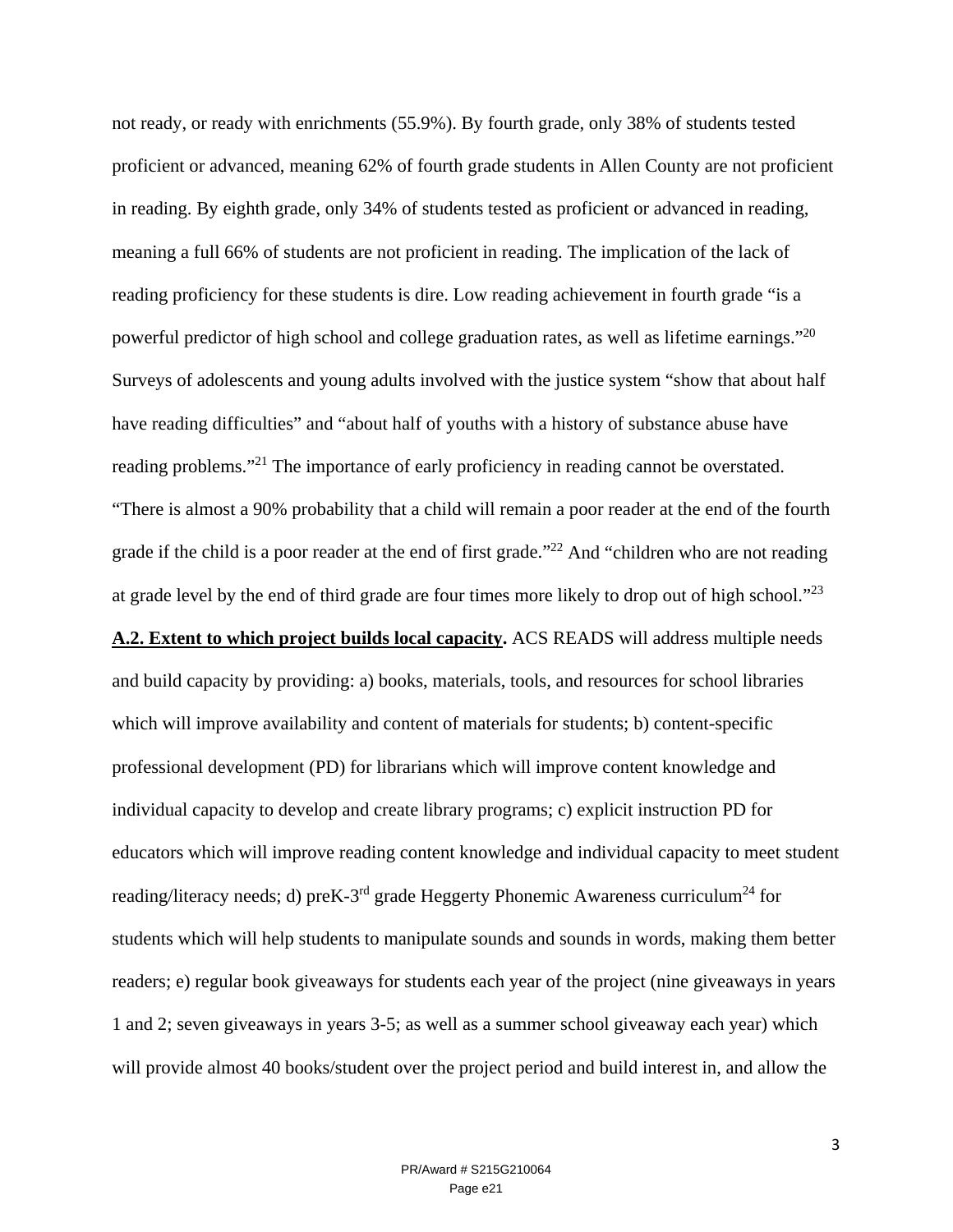opportunity for students to read at home; f) the FastBridge K-12 reading assessment system which will screen and allow for ongoing progress monitoring of students will provide educators the opportunity to intervene with students needing additional helps throughout the year, and provides a data-driven approach to intervention; g) a Reading Coach in each school to provide one-on-one help to students, as well as assist in improving core instruction, create a strong system of reading interventions (Response to Intervention (RtI) and/or a Multi-Tiered System of Supports (MTSS)), and provide feedback and instructional assistance to educators; and h) a library learning environment that is racially, ethnically, culturally, disability status, and linguistically responsive and inclusive, supportive and identity-safe which will assist all students in utilizing the library for needed information, create renewed interest in going to and utilizing library materials, and provide a welcoming environment for all.

 The project will address the literacy needs of ACS students in multiple ways (early reading instruction, remedial reading instruction, early phonemic awareness curriculum (Heggerty), multiple book giveaways each year, etc.); will increase instructional effectiveness, engaging delivery, and improve classroom reading instruction in early reading/literacy; provide new books, materials and resources, as well as responsive, inclusive, supportive and identity-safe environments in all school libraries; provide FastBridge K-12 reading assessment system to assist in tracking progress of all students in all grades; and will place Reading Coaches in each school starting in year three to specifically focus on building educator capacities by providing job-embedded, personalized support and on-demand training, as well as provide hands-on help, feedback, and instructional input for educators. ACS READS will improve student achievement and engagement in reading/literacy, and we anticipate additional academic improvements in the upper grades as reading comprehension improves.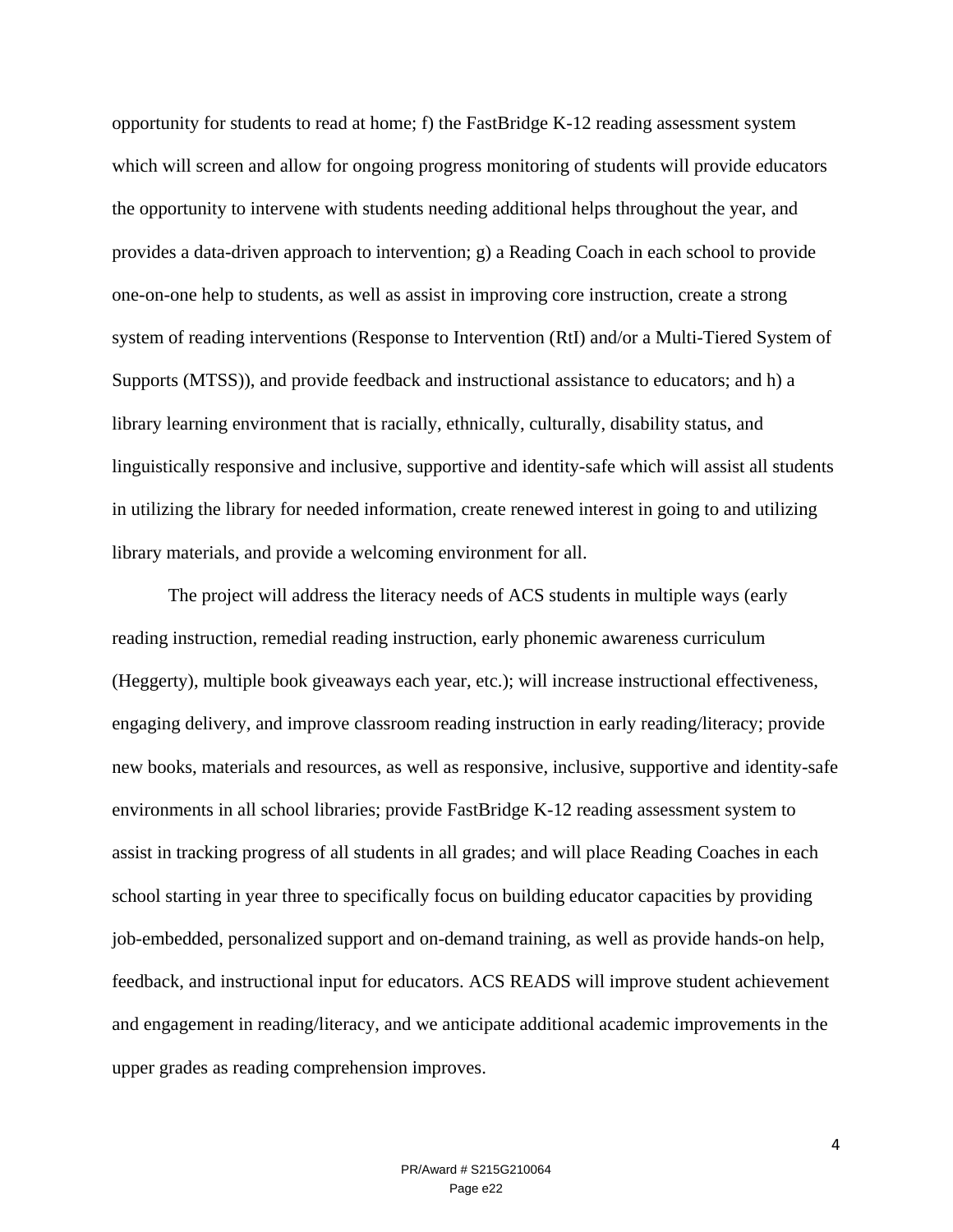**A.3. Importance/magnitude of results/outcomes.** The importance and magnitude of potential student reading achievement gains and literacy skills by the end of the project period cannot be emphasized enough. In fact, the entirety of the project is designed to meet that goal. Providing the opportunity for self-selected, content-specific PD for librarians, and explicit instruction PD specifically for educators directly impacts the future of ACS students by increasing the capacity and effectiveness of librarians and educators. Research has shown that "40% of children will always struggle with reading if they are not taught the components of reading in a direct, explicit and systematic fashion."25 The same study stated, "findings revealed an absence of the explicit knowledge needed to effectively teach struggling readers in teachers located in low socioeconomic status schools." By incorporating explicit reading instruction PD as part of this project, this issue will be directly addressed and students struggling with reading should improve. As a rural, impoverished/low-income district, the needed services, supports, materials and books provided for students and educators through ACS READS, as well as the book giveaways for birth-pre-K children within the community through health providers will have a direct impact on children with the greatest need, and will create a paradigm shift around reading and literacy which will have an impact on the future of not only current students, but future students as well. Students who are in primary, intermediate and middle school at the start of the project will have approximately 40 books at home (provided by ACS READS) by the end of the project period – something most would not have otherwise. Research has shown that "children growing up in homes with at least twenty books get three years more schooling than children from bookless homes, independent of their parents' education, occupation, and class."<sup>26</sup> And through the creation of a school library environment which is responsive, inclusive, supportive and identitysafe, as well as providing updated library books, materials and resources ACS READS will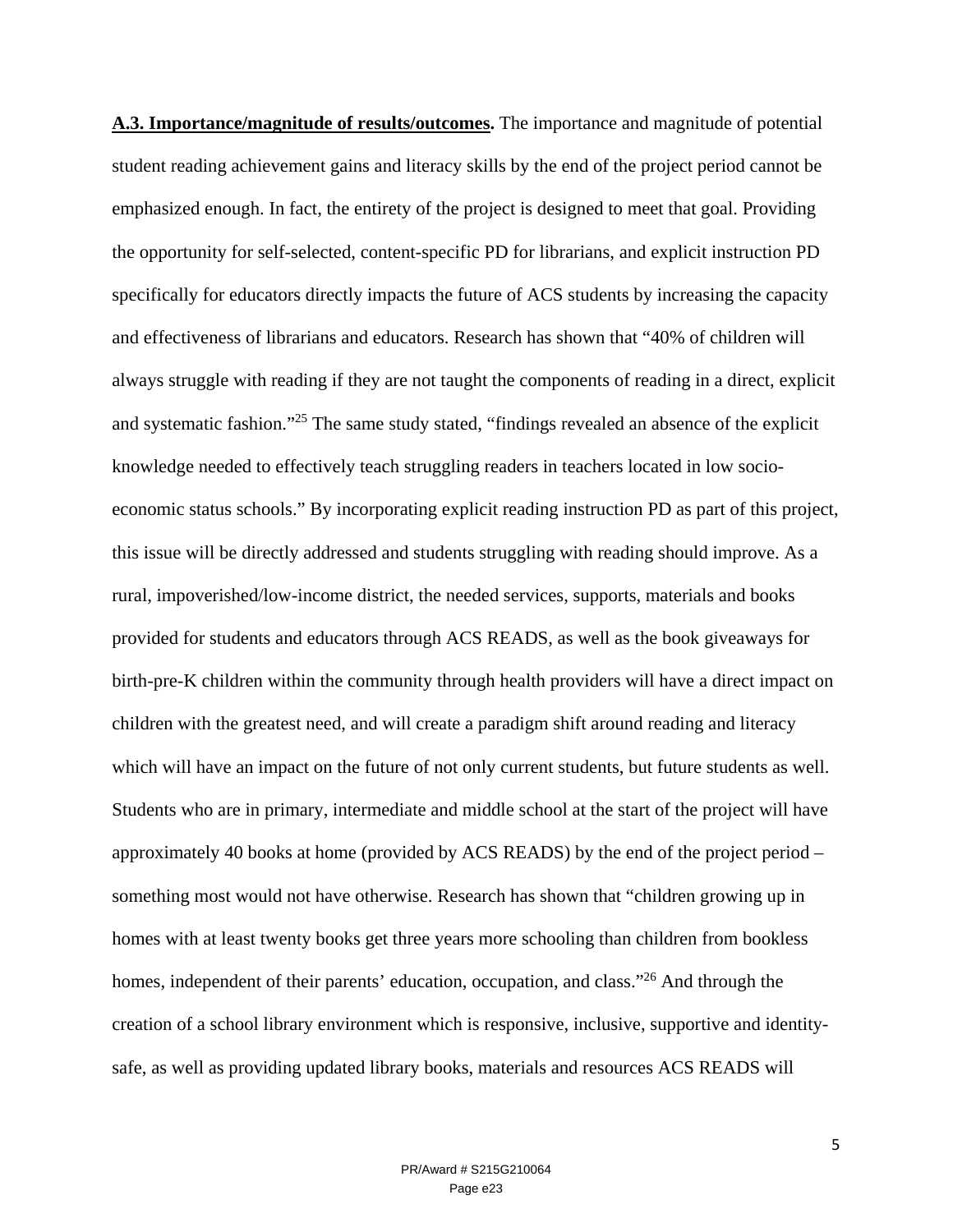create a library students desire to go to, spend quality time in, and utilize in deeper ways.

 Independently, ACS READS project elements may have some effect on student reading achievement, but together as a whole the likelihood of a broad impact across grades is magnified. **B. Quality of Project Design. B.1. Extent to which goals/objectives/outcomes are specified/ measurable.** ACS READS has a primary **goal** of: developing and improving the literacy skills for children from birth through  $12<sup>th</sup>$  grade. To meet this goal of increasing literacy skills, we will work to achieve the following **objectives**: 1) increase the number/percent of students reading at proficiency level in the  $4<sup>th</sup>$  and  $8<sup>th</sup>$  grade by 10% by year three, and an additional 10% by year five; 2) increase the effectiveness and knowledge of the school librarians as evidenced by an increased use of resources by students and teachers across the project period as measured by increased circulation statistics and librarian self-report; 3) increase the available, age and developmentally appropriate, updated books, materials, and resources in ACS libraries by 25% by the end of the project; 4) increase the number of developmentally appropriate books given to birth to preK children in the community as measured by the number of medical provider relationships utilized for book giveaways pre- and post-project, and the total number of books disseminated to these children; 5) increase the number of books given to district students by 50% by the end of the project period; and 6) increase the effectiveness of K-6<sup>th</sup> educators in reading as measured by their annual PSEL evaluation, classroom observation, and increased student proficiency on reading assessments.

 The **outcomes** of the goal and objectives are as follows: 1) increased librarian knowledge and effectiveness; 2) increased educator reading knowledge, skills, and effectiveness; 3) increased number of students scoring proficient in reading in  $4<sup>th</sup>$  and  $8<sup>th</sup>$  grades; 4) increased student engagement in reading; 5) enhanced and effective school library programs, resources; 6)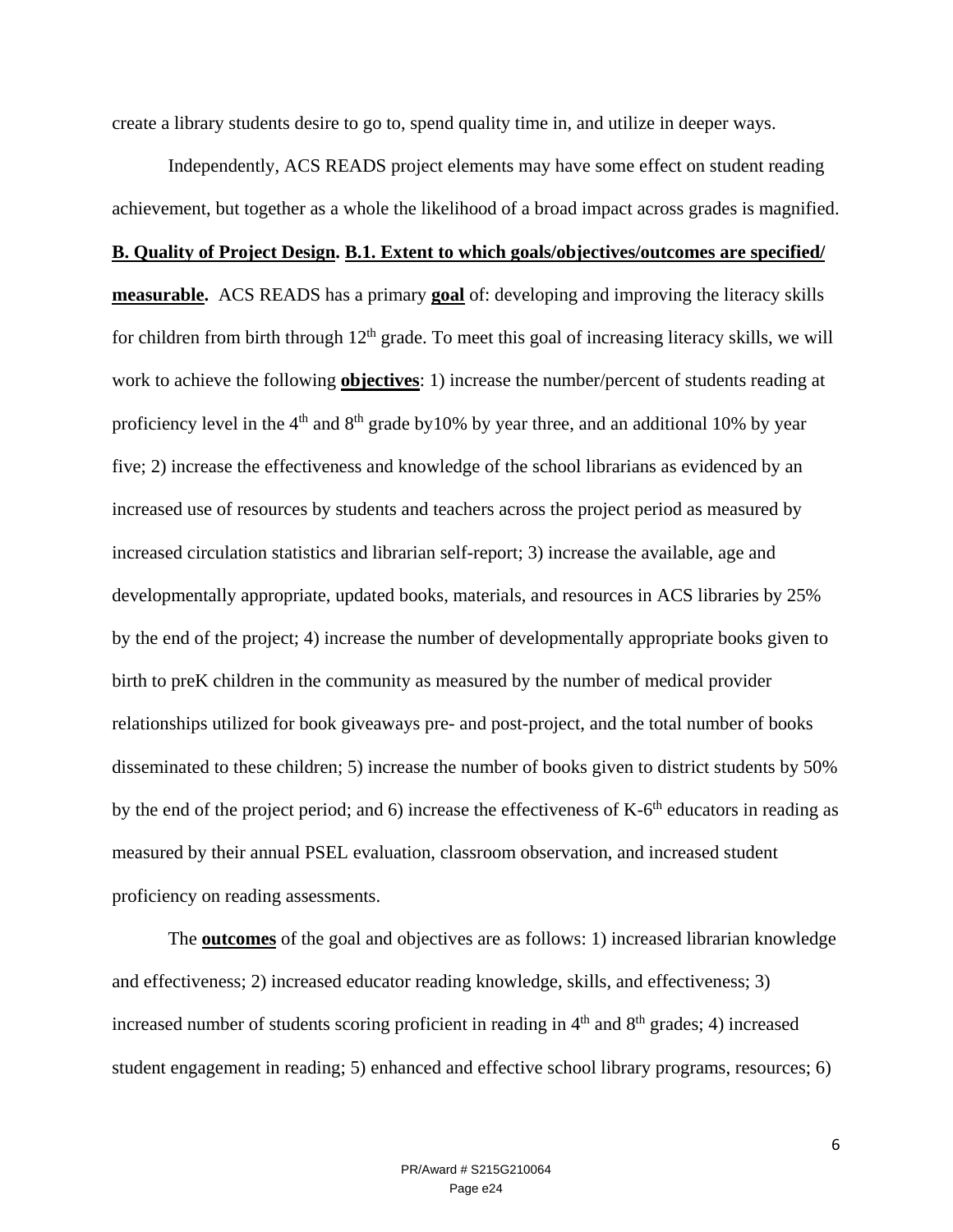a greater number of children begin to learn earlier through the use of developmentally appropriate books; 7) preK-12<sup>th</sup> grade students will have increased motivation to read, as well as increased reading performance and frequency; 8) school libraries will see an increase of use by students and teachers; 9) the creation of a responsive, inclusive, supportive and identity-safe library environment in all district schools; 10) an increased number of updated books, materials, and resources in school libraries; and 11) an increased number of young children in the community with access to developmentally appropriate books in their homes.

 Additional information around the goal, objectives and outcomes may be found in the attached Logic Model.

# **B.2. Extent to which design is appropriate to, and successfully addresses needs.** The entire project design was thoughtfully created to answer the identified needs discussed prior. Specifically, we will seek to address: a) the lack of books in homes for children/students due to poverty/low-income - by providing multiple books to children/students each year of the project; b) the majority of pre-kindergarten children are not kindergarten ready academically nor cognitively - by providing age and developmentally appropriate books for children from birth to age five through local medical providers and the health department with additional instruction and encouragement to parents to read the books to/with their children each week; c) the majority of fourth grade students in the district (62%) are not proficient in reading - by training educators in explicit instruction in reading, using phonemic awareness curriculum (Heggerty), using the FastBridge reading assessment system, providing additional supports and remedial instruction through RtI and/or MTSS, providing multiple books to students, and providing Reading Coaches in years three through five; d) the majority of eighth grade students in the district (66%) are not proficient in reading - by using the FastBridge reading assessment system, providing additional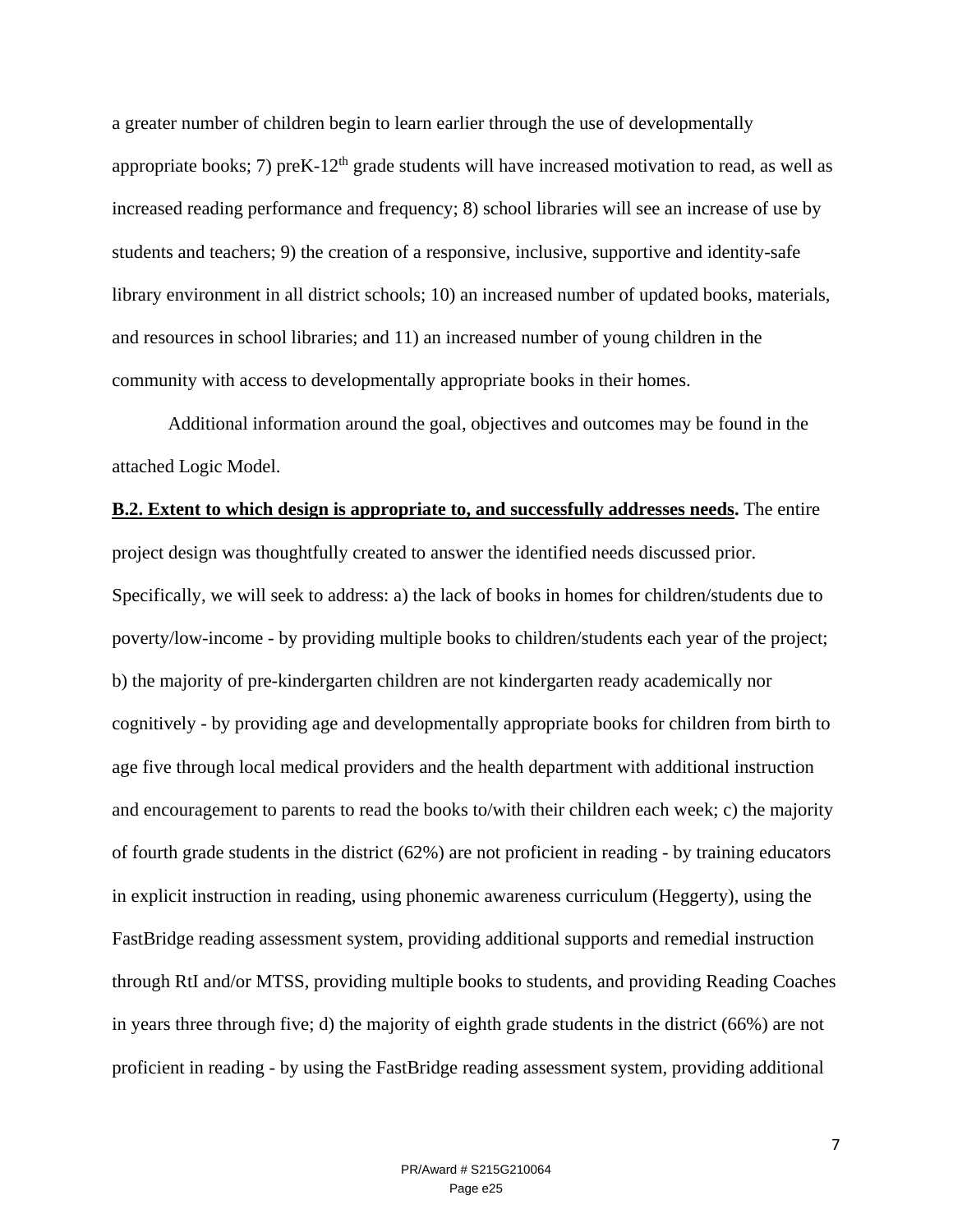supports and remedial instruction through RtI and/or MTSS, providing multiple books to students, and providing Reading Coaches in years three through five; e) there is a need for explicit instruction in reading for primary and intermediate school (K-6th grade) educators to better understand the mechanics of reading, and how to teach reading so children make gains in understanding and putting letters and sounds together to form words – by providing a six-week afterschool Literacy Camp for  $K-6<sup>th</sup>$  educators in years one through three; Camp will include training in explicit instruction – letters and letter sounds, how to teach reading, phonics, and phonemic awareness, and training around the components of reading and how they fit together – as well as in-classroom observation of educators and debriefing afterward with specific feedback around their teaching moves and teaching the components of reading; and instruction in RtI/MTSS with a deeper dive into helping unsuccessful students; f) the need for updated books, materials, and resources in each school library - by providing funds for librarians to obtain needed updated books, materials and resources; g) the need to ensure each library is welcoming and inclusive for all students - by providing funds to "revamp" or update the library environment with assistance provided by the district's Director of Special Education, School Psychologists, and Mental Health Professionals.

 Each design element of the project has been specifically and intentionally included in ACS READS to assist in meeting the needs discussed in section A of this proposal. As a whole, the provided services will build the capacity of the district, district schools, and educators to meet the varied reading and literacy needs of students.

# **B.3. Extent to which project represents exceptional approach to purposes/requirements.** ACS READS has a holistic, exceptional design approach which addresses **Absolute Priority 1: Projects, carried out in coordination with school libraries to carry out grant activities, such**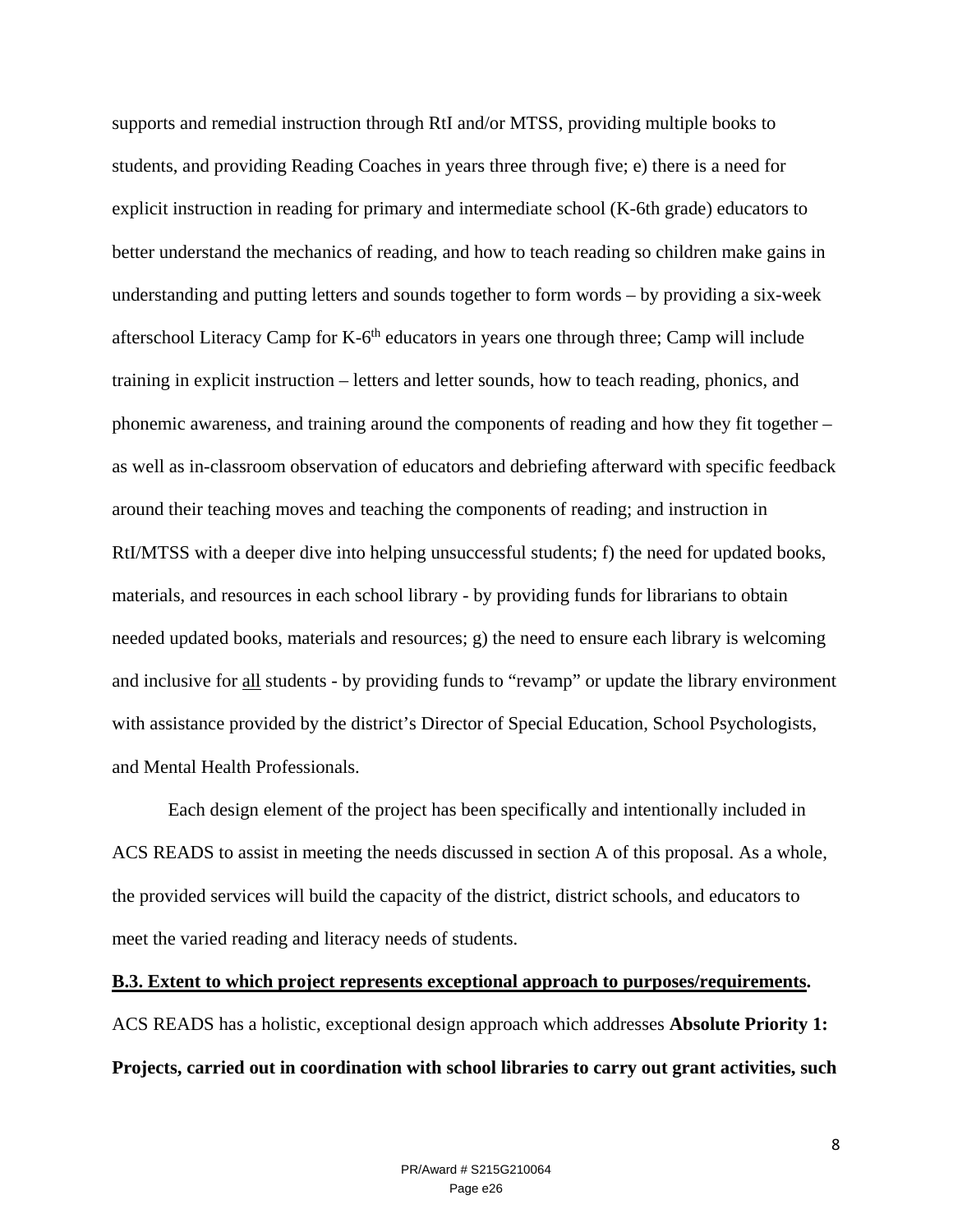**as book distributions, childhood literacy activities, or both.** The project design and plan incorporates multiple book distributions for children birth  $-12<sup>th</sup>$  grade each year of the project; implementation of Heggerty preK-3rd grade Phonemic Awareness curriculum; explicit reading instruction for  $K-6<sup>th</sup>$  grade educators in years one through three; the implementation of FastBridge K-12 reading assessment system; Reading Coaches in each school beginning in year three to work with educators to improve core instruction, implement a strong system of interventions (RtI/MTSS) for students, improve student learning/achievement, and support all students in reading achievement; funds for each school library for updated books, materials and resources; as well as self-selected content-specific professional development for librarians to meet specific content training needs.

 ACS READS also addresses **Absolute Priority 2: Projects, carried out in coordination with school libraries, that provide a learning environment that is racially, ethnically, culturally, disability status and linguistically responsive, inclusive, supportive, and identitysafe.** The project design specifically includes funds for, and will incorporate specific district staff (Director of Special Education, School Psychologists, and Mental Health Professionals) input to assist with ensuring each school's library environment meets this priority. This will include identifying any potential barriers which lessen the appropriate use of, or which might be inhibiting use of library physical space or the use of available printed materials, books, or resources. It may also include the development of a collection of tools which could be implemented at the library, such as signage, supportive equipment/aids, accessible devices, device charging stations for students, etc. It could also include "modernizing" and rearranging the library physical space and look to make it more welcoming and inviting to students.

ACS READS also includes funds for obtaining updated books, materials, and resources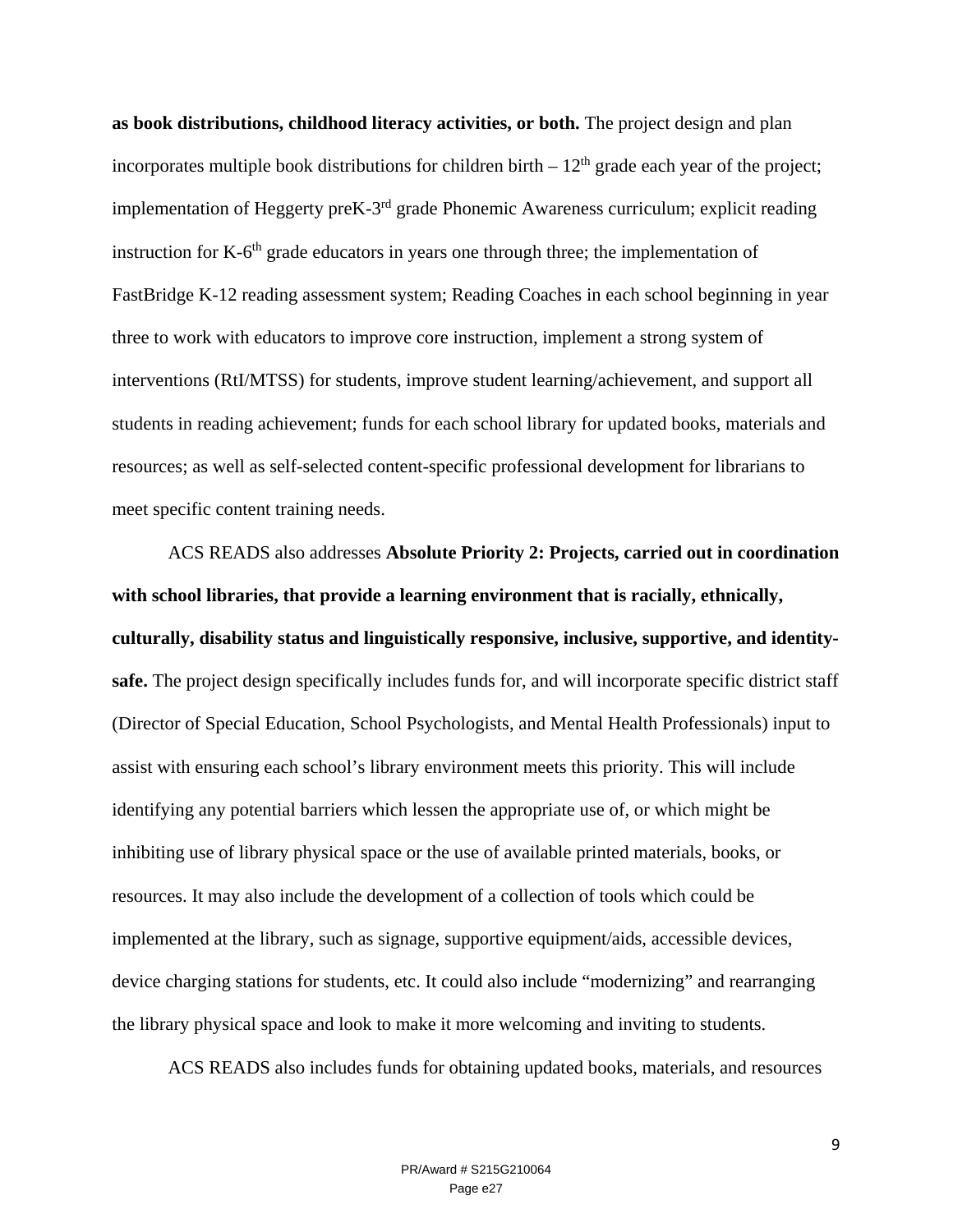for each library to further assist in meeting this priority. Librarians may conduct a book audit to ascertain specific books needed within each library, and educators may also have books they have need of for class use. The Project Director will assist Librarians in ensuring the books, materials, and resources to be purchased meet the needs of students and educators.

 ACS READS also meets **Competitive Preference Priority 1: Rural Applicants.** ACS is a rural district with an NCES locale code of 41 and participates in the Rural and Low-Income School (RLIS) program.

**B.4. Extent to which project demonstrates a rationale.** There are several aspects of ACS READS which demonstrate a rationale. First is the incorporation of Heggerty phonemic awareness curriculum. According to What Works Clearinghouse (WWC), five studies<sup>27</sup> of phonological processing met WWC standards and showed an average 27% improvement for students who received this intervention. Phonemic awareness is also a recommendation (Recommendation 2) with Strong Evidence in the WWC Practice Guide: Foundational Skills to Support Reading for Understanding in Kindergarten through 3<sup>rd</sup> grade.<sup>28</sup> Secondly, utilizing the FastBridge reading assessment system to monitor students across the school year and providing MTSS and RtI is listed in the WWC Practice Guide: Assisting Students Struggling with Reading: Response to Intervention (RtI) and Multi-Tier Intervention in the Primary Grades.<sup>29</sup> Thirdly, to provide a rationale for book distribution throughout the project period to provide children and students with books in their home, the journal article "Family scholarly culture and educational success: Books and schooling in 27 nations<sup>330</sup> details a study conducted in 2010 which showed that, "getting some books into (rural community children's) homes is an inexpensive way that we can help these children succeed." Specifically noted, "having as few as 20 books in the home still has a significant impact on propelling a child to a higher level of education, and the more books

10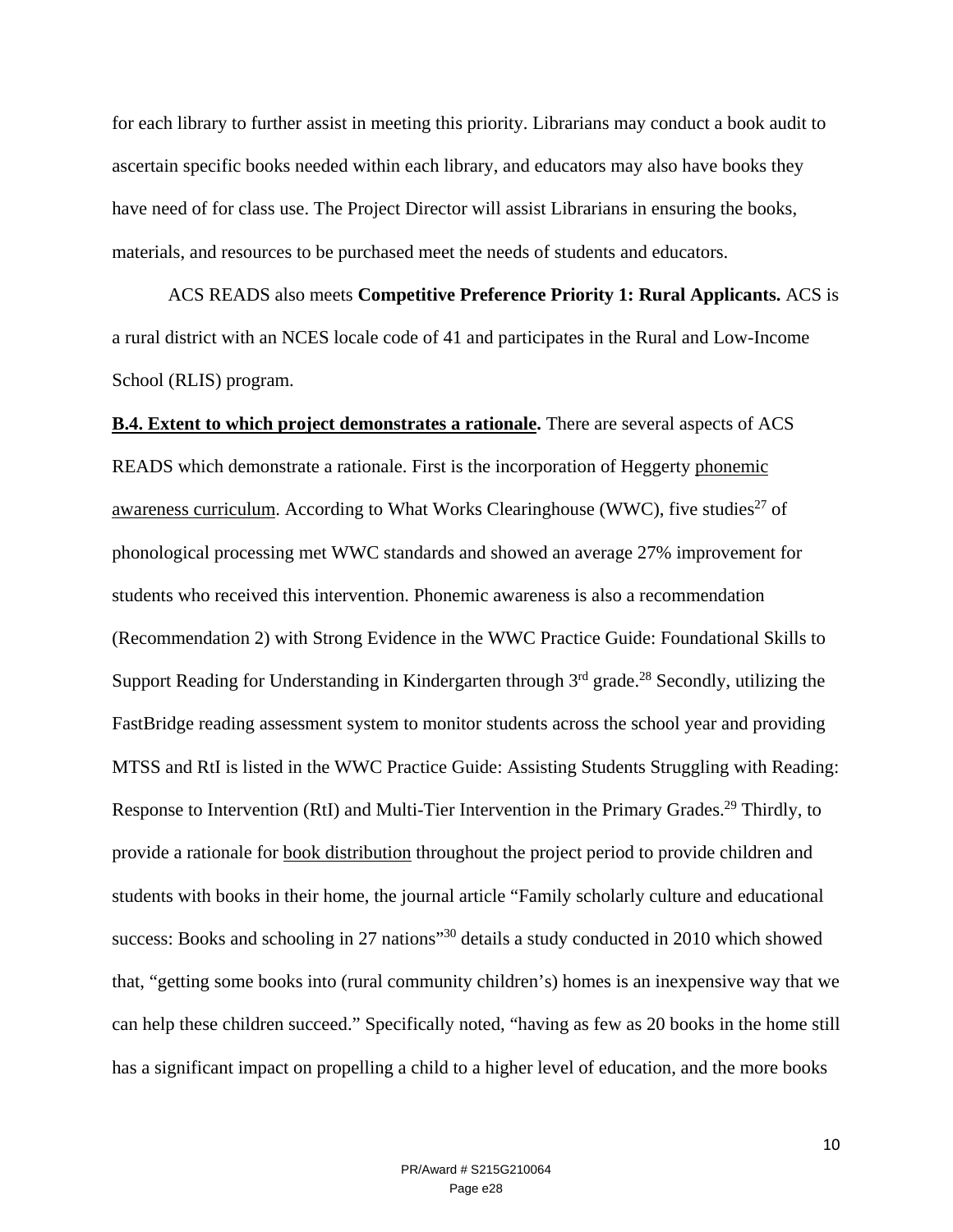you add, the greater the benefit." Fourth, teaching educators to use explicit instruction in reading has been shown to be more effective than self-discovery through reading,  $31$  and as a whole – more effective than core reading program lessons.<sup>32</sup>

**C. Quality of Project Services. Quality/sufficiency of strategies for ensuring equal access/ treatment for underrepresented.** In the first pages of this narrative we described the need in the community and of students; all students are from a rural, impoverished/low-income community. ACS is RLIS eligible, and 100% of students in the district participate for free in the national school lunch and breakfast programs. In the project community, poverty and rurality remain a key indicator of need with generational poverty a norm. Students in this community are the **primary population** to be served by this project. ACS students are comprised of the following races: 91.6% Caucasian; 4.18% Hispanic/Latino; 2.5% two or more races; 1.04% African American; .54% Asian; and .10% American Indian/Alaska Native. Additionally, 15.2% of students have a disability, and .99% are English learners. The services provided by the project will be provided equally to all students and the assessment system will be used with all students to screen and determine which students need additional Tier 2 or 3 supports for reading. Plans are in place to utilize district staff (such as the Director of Special Education, School Psychologists, Mental Health Professionals) to ensure the library environment is welcoming, responsive, inclusive, supportive, and identity-safe for all students.

#### **C.1. Extent to which services provided are appropriate to needs of recipients/beneficiaries.**

Each design element was developed and included to meet a specific identified need as outlined at the start of this proposal. Input on the project design was obtained from librarians, educators, and the district's Chief Academic Officer to ensure project services are appropriate to meet the reading needs of all students. Additionally, the inclusion of specific staff (such as the Director of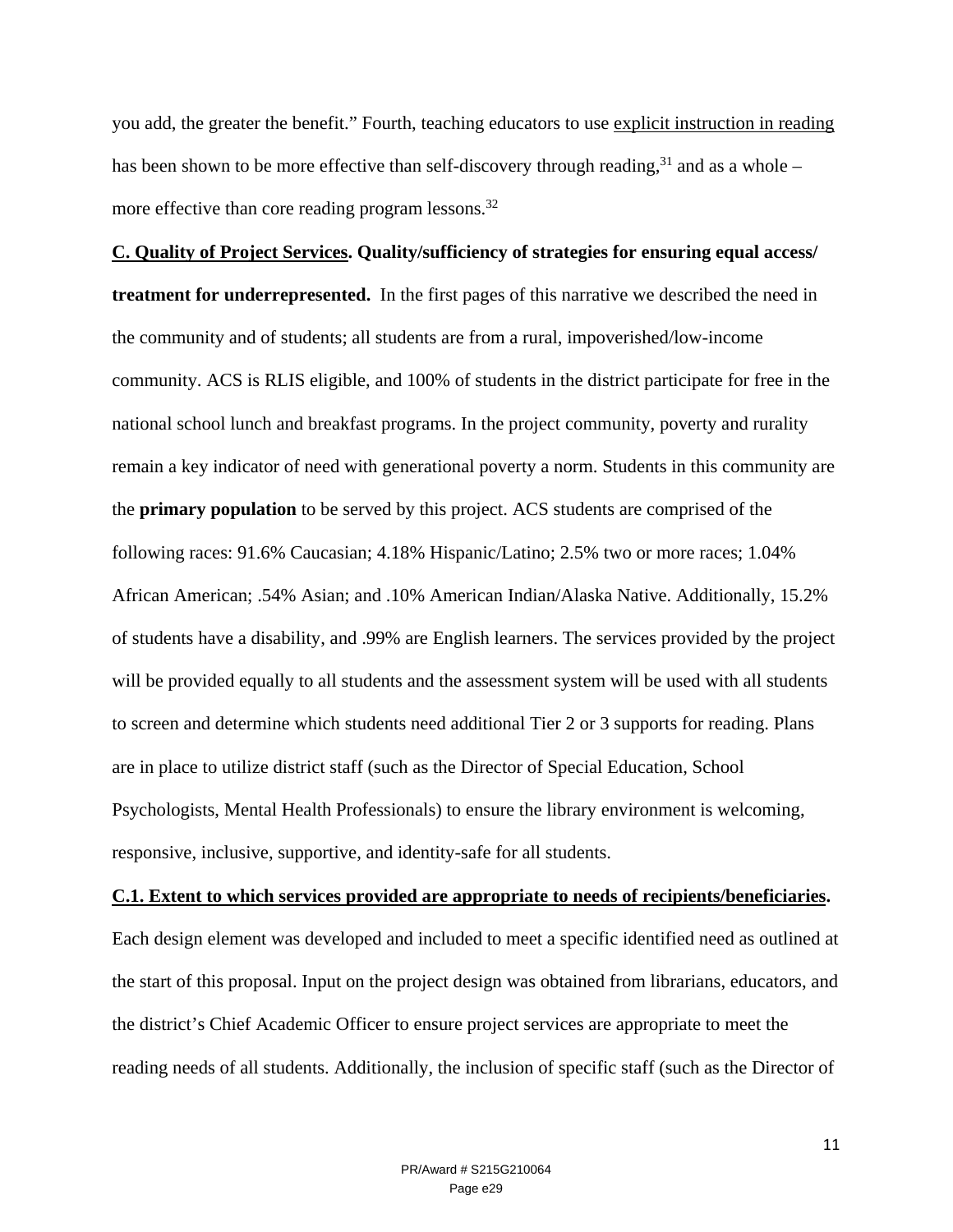Special Education, School Psychologists, Mental Health Professionals) to assist in the design and roll-out of the library "re-vamp" will ensure that the library environment will be inclusive to all and that all students receive the appropriate helps, aids, and assistance to be able to fully utilize the library. To be specific, below we outline the identified needs and the services to be provided to meet those needs:

a) Poverty/lack of books in homes: ACS READS is focusing a significant amount of time and the budget on ensuring children in Allen Co. from birth  $-12<sup>th</sup>$  grade have books of their own in their homes. When you consider that: "more than 60% of low-income families cannot afford to have books in their homes;"33 having books in the home has been linked to early school readiness and school success;<sup>5</sup> and access to printed materials is critical to reading acquisition<sup>12</sup> – providing multiple books across the project period to community children (birth – 5 years) and to ACS students is a critical, integral part of meeting and addressing this need.

b) pre-kindergarten children not kindergarten ready: working with local medical providers (medical center, physicians/pediatricians, health dept.), ACS READS will provide books for children from birth to five years old, and medical providers will provide information to parents on the importance of reading to their children regularly. Research has shown that "children who are read to at least three times a week by a family member are almost twice as likely to score in the top 25% in reading compared to children who are read to less than three times a week."<sup>34</sup> Additionally, "the single most significant factor influencing a child's early educational success is an introduction to books and being read to at home prior to beginning school."35 Removing the barrier of not having age/developmentally appropriate books for these young children, and encouraging parents to read to their children a minimum of three times a week should assist in increasing vocabulary and literacy skills of these children prior to kindergarten.

12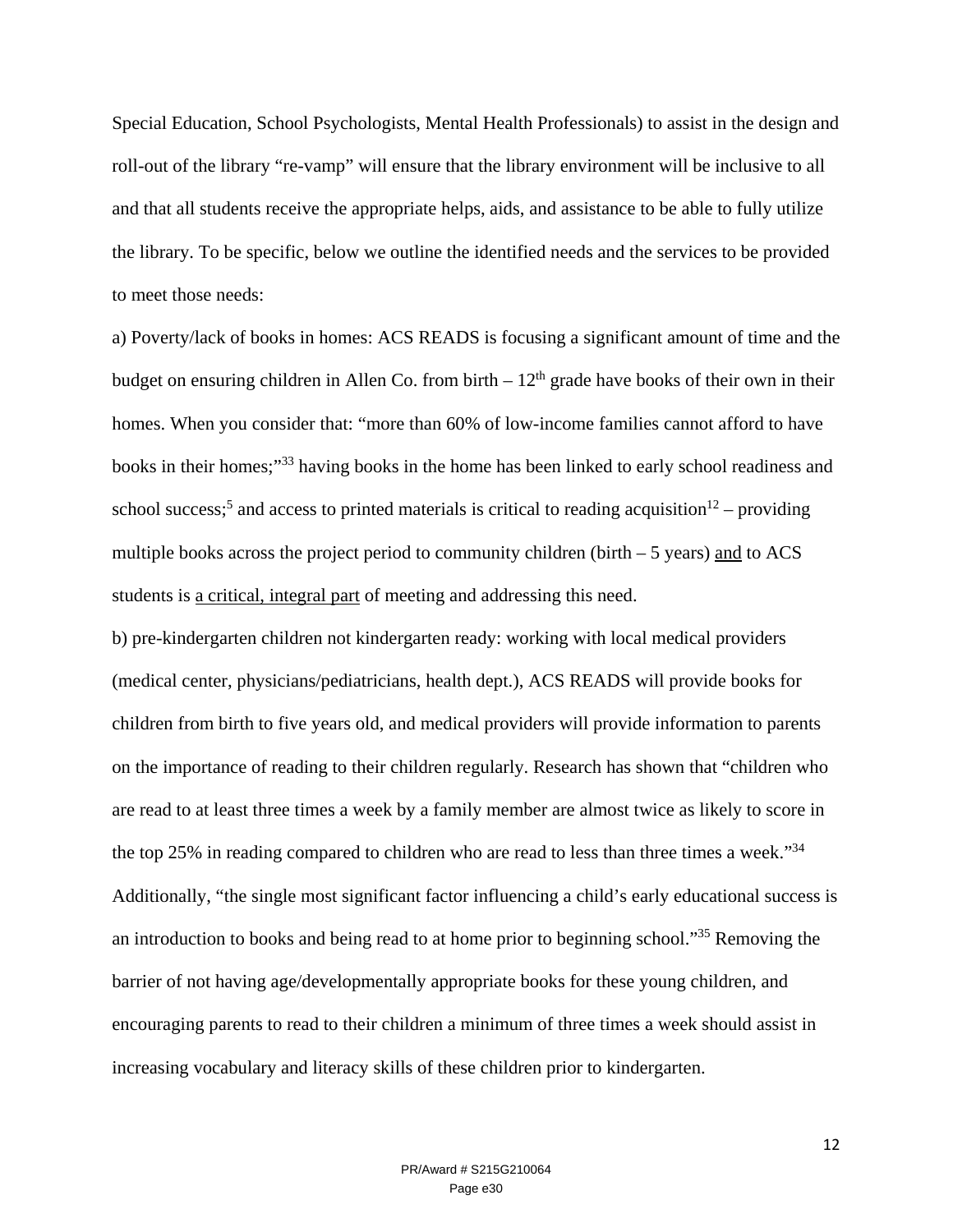c) 62% of ACS students are non-proficient in reading in  $4<sup>th</sup>$  grade, and 66% of  $8<sup>th</sup>$  grade students are non-proficient in reading: There are several aspects of ACS READS that we believe will meet this need. First, providing multiple books for children from birth through 12<sup>th</sup> grade during the project period will encourage parents to read to their young children, and students being able to self-select their own book out of a provided selection of various titles will encourage and motivate students to read on their own outside of their schoolwork. Providing new books, materials and resources for each school library will provide additional printed materials for students to check out and enjoy. As mentioned earlier, research has shown the most successful way to improve reading achievement is increasing access to printed materials.<sup>8</sup> ACS READS will also provide Heggerty Phonemic Awareness curriculum for preK-3<sup>rd</sup> grade students which will assist in teaching sounds to help with word acquisition. Pre- $K - 6<sup>th</sup>$  grade educators will also receive explicit instruction in reading during 6-week after school "Literacy Camps" in years 1-3 to increase their knowledge and build capacity in teaching the components of reading - how the components fit together, phonics, and phonemic awareness. A focus will be on letters and letter sounds with a focus on how students learn – not just recognizing letters as letters in isolation, but as parts of words and in a continuous flow. Year two will incorporate classroom observation with direct feedback for each educator on how they are teaching reading. Beginning in year three, Reading Coaches will provide additional helps and input for educators, as well as provide intensive and remedial support for students (of all grades) who are still unsuccessful in reading. Throughout the project period, educators and project staff will be able to follow the progress of students through the use of the FastBridge reading assessment system to ensure progress is being made, or students are assigned to Tier 2 or 3 in RtI/MTSS for additional support.

d) Need for educators to have explicit instruction in reading: in years one through three, grade K-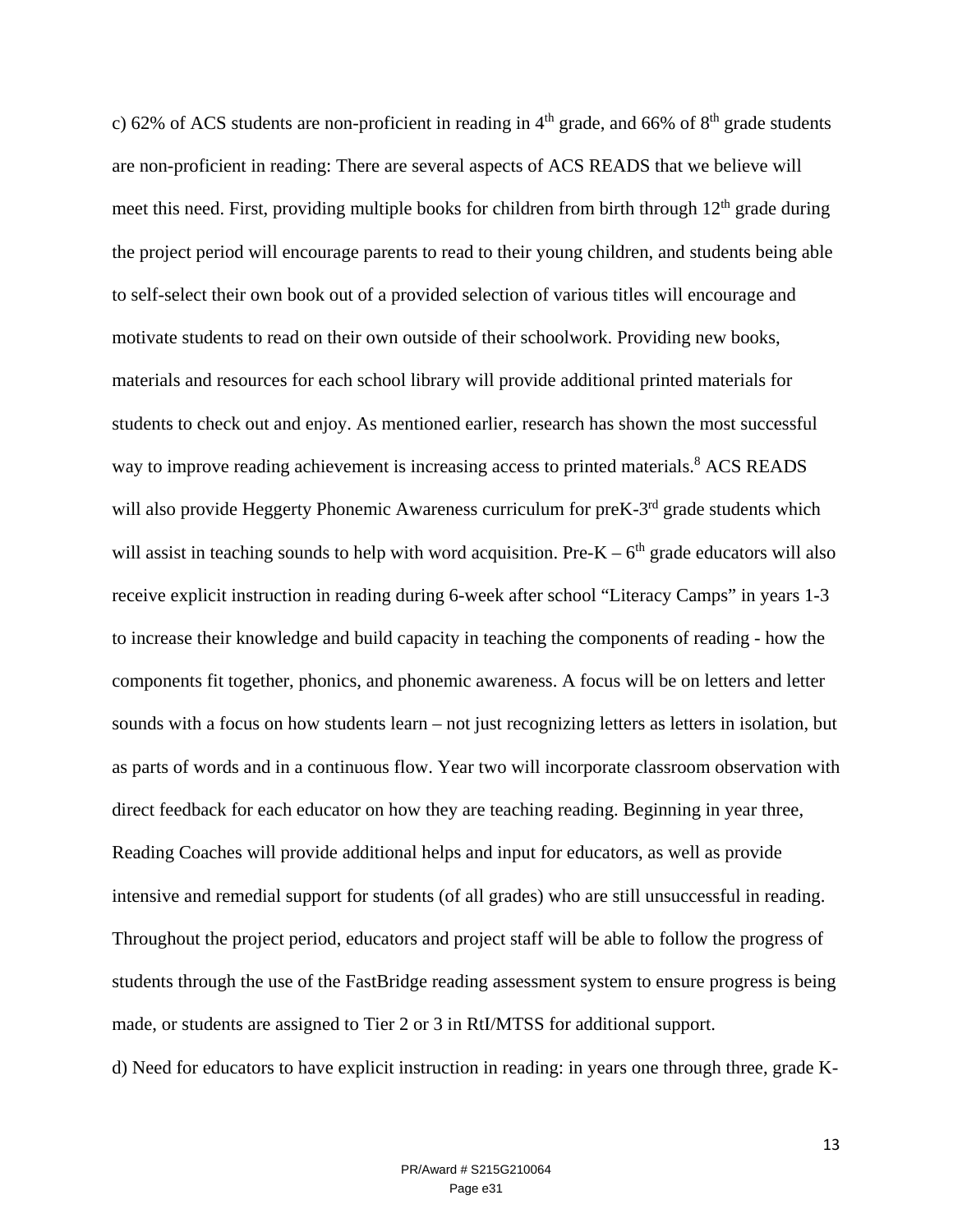6th educators will attend a six-week afterschool "Literacy Camp". The explicit instruction training will be provided by Kate Wintuska, a successful primary teacher and literacy coach for the third largest school district in KY, and a literacy coach for evidence-based practices at a regional educational cooperative. In year one, educators will receive Tier 1 (MTSS) core instruction on the core components of reading for all students. Year two will consist of inclassroom observation, de-briefing, and specific feedback for each educator around their teaching of the components of reading. Year three will cover the core components of reading for RtI and Tier 2 and 3 MTSS students, and the ACS READS Reading Coaches will take a deeper dive into helping students who need additional interventions.

e) the need for updated books, materials, and resources in ACS libraries: each school library in ACS has a small budget for purchasing books and the supplies needed to prepare them for circulation (such as labels, repair supplies, etc.); however the budget is minimal and the librarians often have to pursue grants or use their own money for additional needed books, materials, or resources for the library. ACS READS includes a budget specifically for updated books, materials, and resources for each school's library. Project funds will allow each librarian to obtain books, etc., that are needed for students, as well as provide updated materials and resources for students and teachers.

f) creating a library learning environment that is racially, ethnically, culturally, disability status and linguistically responsive, inclusive, supportive and identity-safe. Ensuring that each school library is welcoming to and for all students within the school is imperative, and ACS READS includes a budget specifically to ensure this responsive, inclusive, supportive and identity-safe environment is enhanced and exists. The Project Director will work with each librarian and the district's Director of Special Education to ensure each library is welcoming for all students and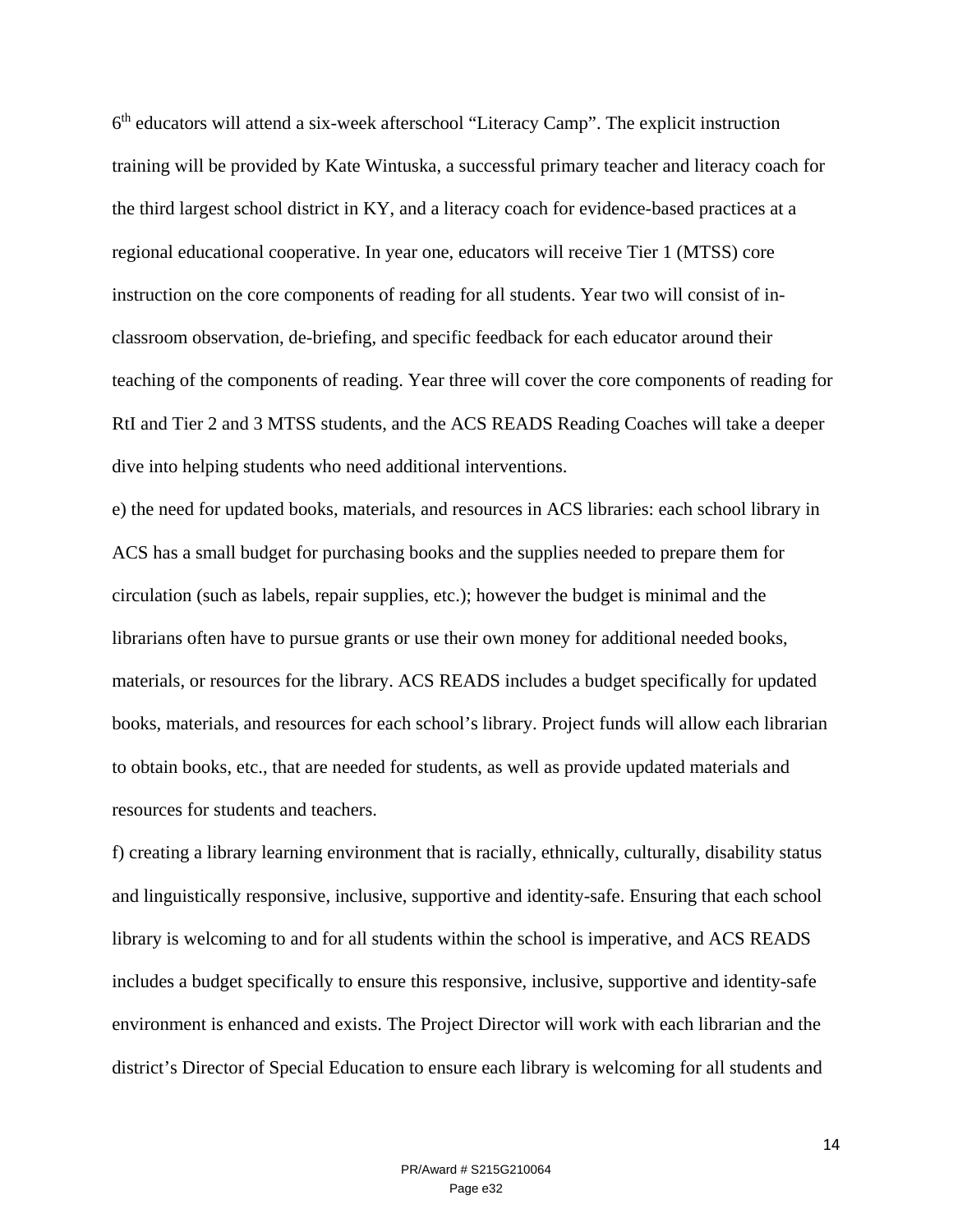contains any needed helps to ensure students with varied disabilities are also able to utilize the library effectively. The district's School Psychologists and Mental Health Professional(s) will also provide assistance and input to further ensure the library environment meets the needs of all students.

**C.2. Likely impact of services on recipients.** We anticipate the following impact/outcomes of project services on specific recipients:

a) increased librarian knowledge and effectiveness due to: content-specific professional development;

b) increased educator knowledge, skills and effectiveness due to: the use of Heggerty Phonemic Awareness curriculum, explicit instruction in reading, use of the FastBridge reading assessment system, and Reading Coach feedback and assistance;

c) increased number of students scoring proficient in reading due to: increased educator skills/ knowledge/effectiveness, Reading Coaches in each school, Heggerty phonemic awareness curriculum, ongoing FastBridge reading assessment system, and each student receiving multiple books each year across the project period;

d) increased student engagement in reading due to: receiving multiple books each year across the project period, a "re-vamped" library environment (responsive/inclusive/supportive/identitysafe), new books/materials/ resources in each library, increased educator knowledge/skills/ effectiveness;

e) enhanced and effective school library programs due to: ensuring each library is responsive/ inclusive/supportive/ identity-safe, and each library has funds to update books/materials/ resources;

f) more children begin to develop cognitive and academic skills earlier due to: conducting age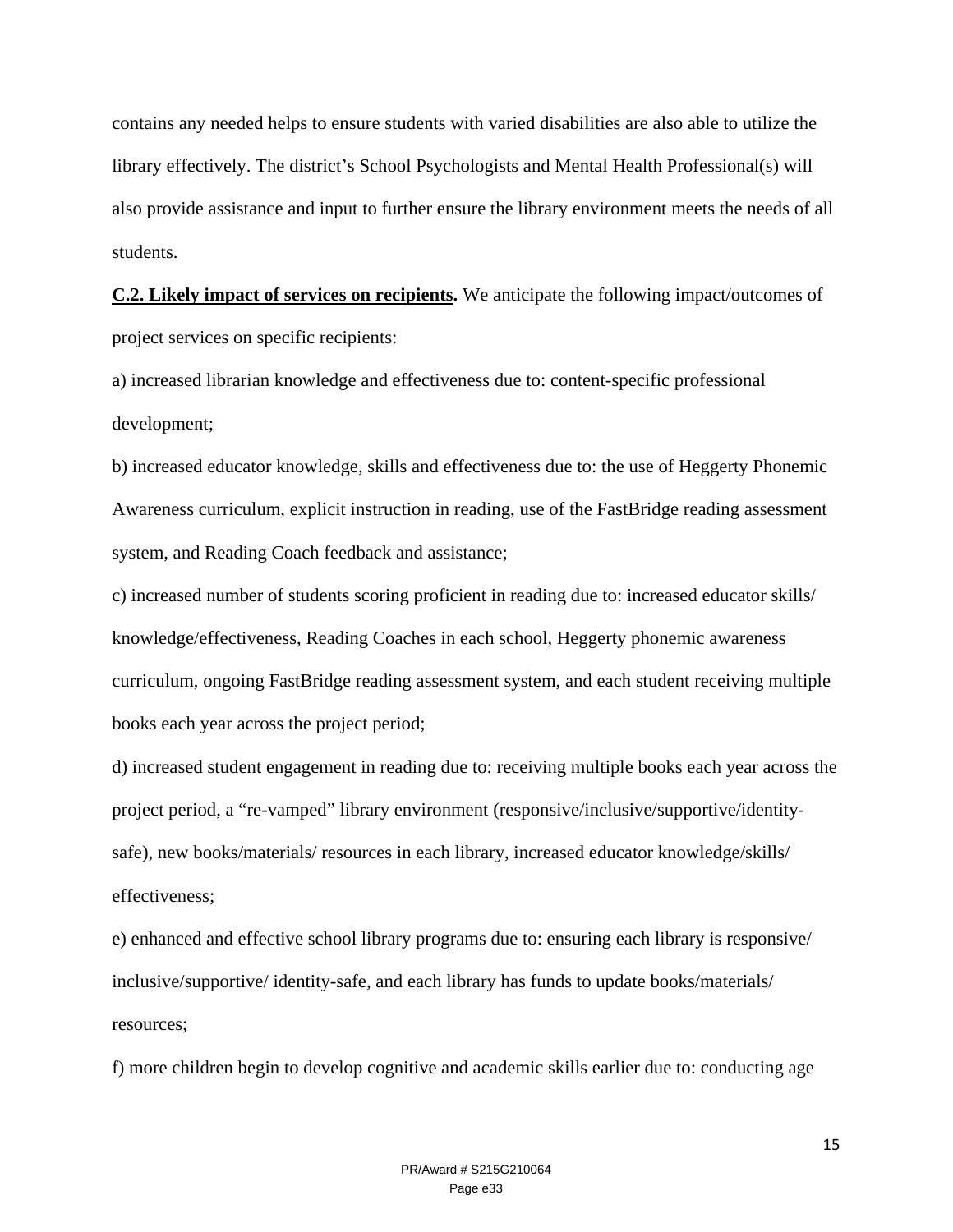and developmentally-appropriate book giveaways each quarter during the project period for children from birth to age 5 through local physician/pediatrician offices, medical centers, and the health department;

g) increased reading motivation, performance, and frequency in preK-12<sup>th</sup> students due to: the receipt of multiple books each year during the project period, having a "re-vamped" library environment and updated books/materials/resources available in the library, regular reading assessments, and additional supports provided by Reading Coaches;

h) increased use of school libraries by students and educators due to the "re-vamped" environment and the addition of updated books, materials, and resources;

i) creation of responsive/inclusive/supportive/identity-safe library environment to ensure a welcoming environment for all students and educators;

j) increased number of updated books/materials/resources in school libraries to ensure all students have books, etc. that meet their interests and educational needs;

k) increased number of young children (birth-5 years) in the community with access to developmentally appropriate books due to regular, quarterly book giveaways through relationships with local medical providers and the health department.

**C.3. Extent to which services are focused on those with greatest need.** As mentioned prior in section A and detailed in sections B.2. and C.1., ACS students have a great need for the elements/services included in ACS READS, including more than half of the children entering kindergarten being below average in academic/cognitive skills, and more than half deemed not kindergarten ready or ready with enhancements. In addition, more than 60% of both fourth grade and eighth grade students are not proficient in reading. Studies have shown that when a student starts behind, they tend to stay behind<sup>36</sup> and if effective interventions are not received by early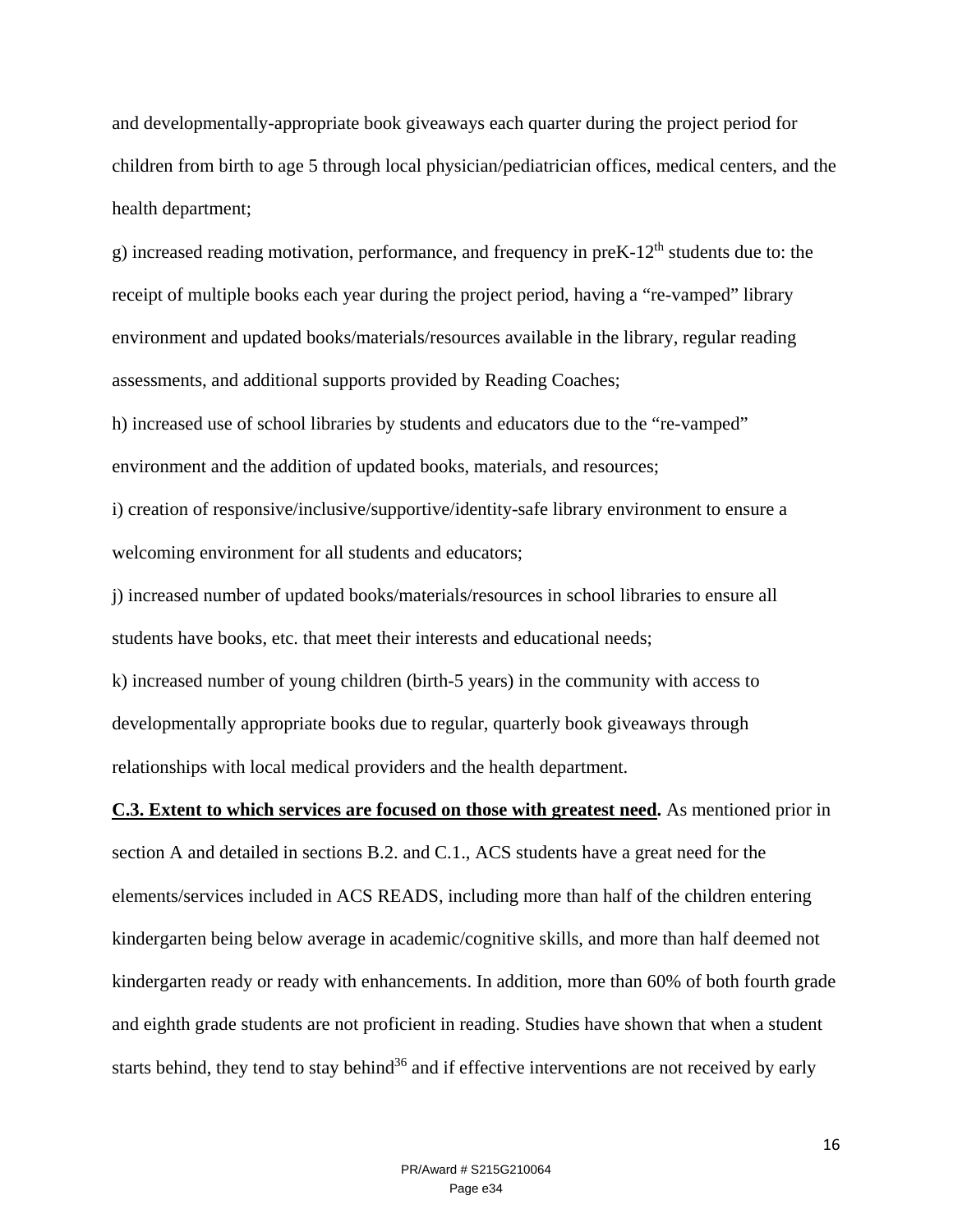second grade, students are less likely to ever become grade-level readers; $^{37}$  and "by fourth grade" if students cannot read at grade level, they are unlikely to ever catch up."38 Each element/service of ACS READS is designed to speak directly to these needs (see section C.1.), work to meet these needs, and create a paradigm shift when it comes to early reading moving forward.

### **D. Quality of Management Plan. D.1. Adequacy of management plan to achieve objectives**

**on-time/on-budget, with defined responsibilities/timelines/milestones.** A management plan is in place to achieve ACS READS' project objectives on-time and within budget, including milestones, timeline, and identified responsible persons to complete ACS READS successfully (see the Timeline document in the attachments). The work plan/timeline (see attachments) with key components/milestones, dates, and identified persons contains the primary tasks to be monitored throughout the project. The goal and associated objectives and outcomes have been provided in this proposal elsewhere (see section B.1. on page 6), and additional information regarding the goal, objectives and outcomes may be found in the Logic Model (see attachments).

 Allen County Schools, established in 1880, is a public school district located in Scottsville, KY. Governed by a locally elected School Board, ACS supports approximately 3,000 students annually in four schools (primary center, intermediate center, middle school, high school), along with approximately 400 instructional personnel, educator support staff, district staff and administrators. ACS has a history of strong fiscal management and project performance, and will serve as fiscal agent, coordinating and overseeing all project activities and project implementation. Each initiative ACS operates, regardless of funding source, has operated on-time and within budget, from multi-million dollar state or Federal grants to small foundation grants of just a few thousand dollars. For each of our projects, we provide a strong leadership framework with internal financial, management, and administrative supports and policies. All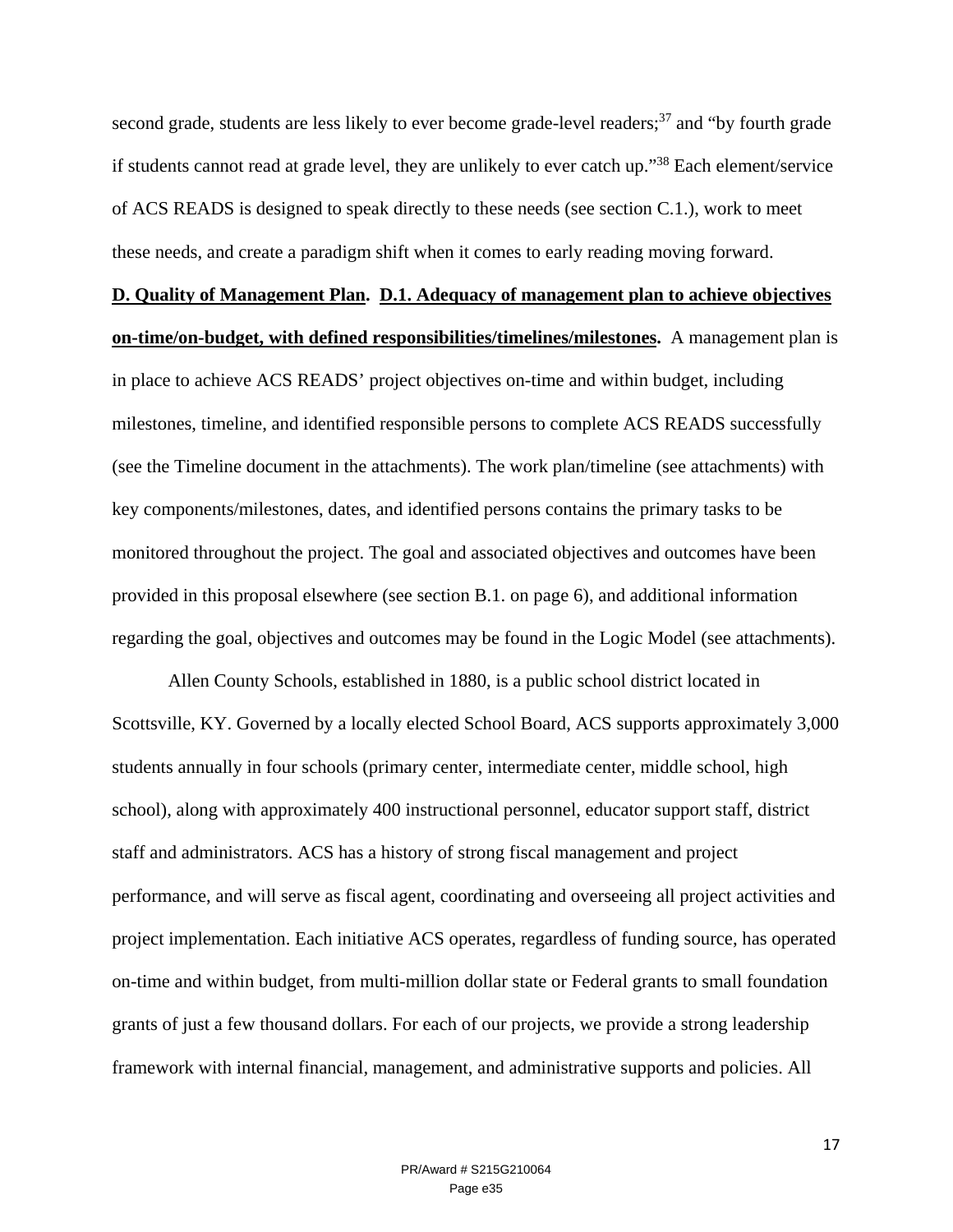budgeted items are based on actual or historic costs for the items, and personnel positions are based on our Board-approved salary schedules. Each initiative has a half- or full-time director to oversee implementation, and larger initiatives have a clear summative and formative evaluation led by a third-party evaluator. As a public school district, ACS has policies and procedures in place around federal and state funding received to ensure proper financial and project management, and has a record of fiscal responsibility. ACS manages millions of dollars annually, and complies with OMB standards for A-133; our audit is performed annually by a firm designated by the Kentucky Department of Education.

 Providing direct supervision of the ACS READS Project Director, the ACS Chief Academic Officer, Melissa Biggerstaff, has a wealth of experience in federal grant management and project implementation, as well as large-scale project management and management of the associated budgets. Her experience is derived in part from ten years as the Associate Executive Director of a regional Kentucky education cooperative which obtained multiple multi-million dollar federal grants for various education initiatives across those ten years. Biggerstaff was responsible for the oversight and successful implementation of all large-scale projects during that time. She is also skilled in data analysis, educational coaching, educational consulting, and leading professional learning, and has certifications as a K-12 superintendent, principal, and instructional supervisor. Biggerstaff's direct oversight of the project will ensure it meets all required deadlines, operates on budget, and is implemented with fidelity throughout. She and the Project Director will meet monthly to review the budget and timeline as a means to support fidelity of implementation.

 It is the whole purpose of ACS to support our students, their educators, and school leaders as they work to meet the academic needs of all students. This project aligns with the

18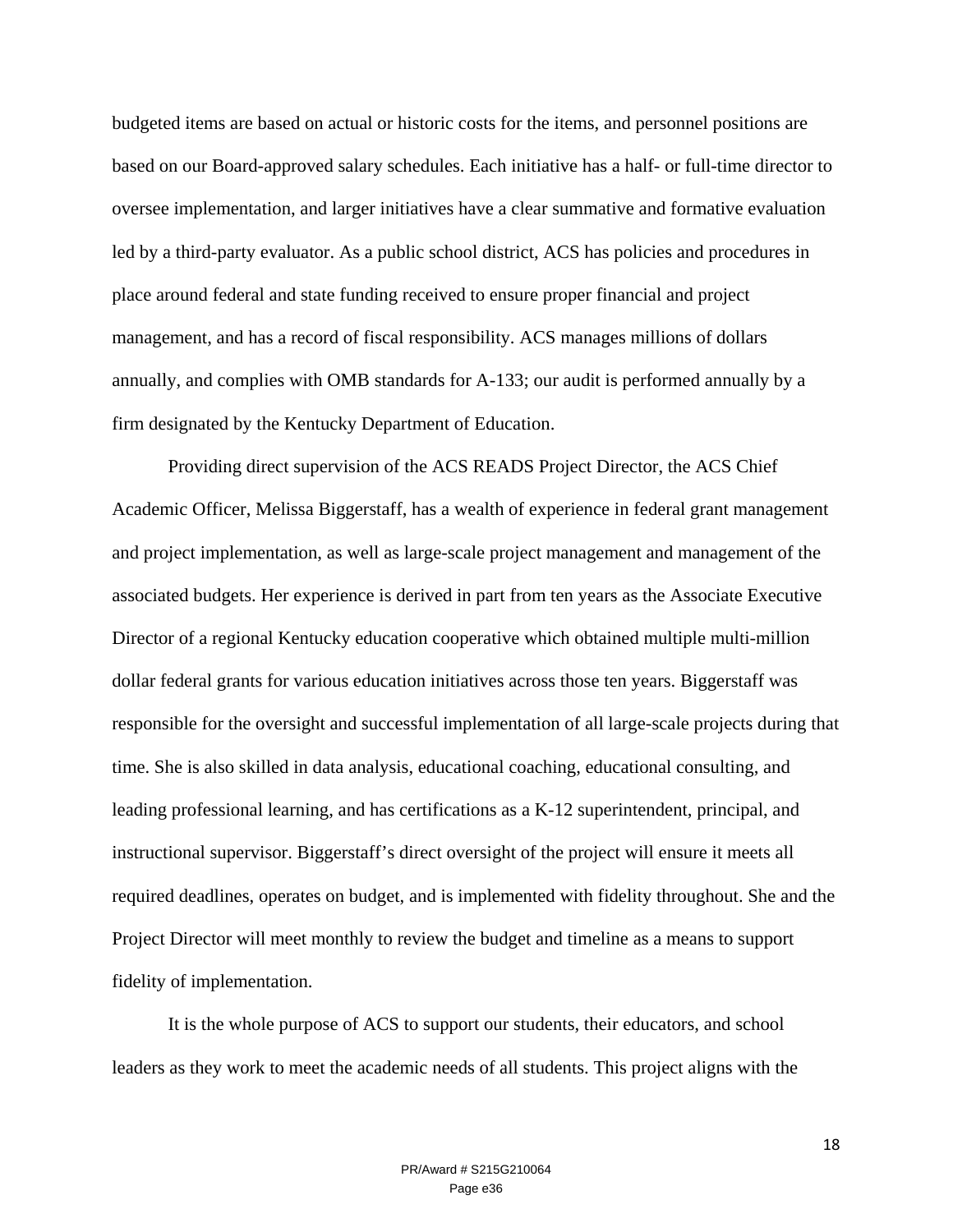district's mission and vision addressing equity and access for all students.

#### **D.2. Adequacy of procedures for feedback/continuous improvement for project operation.**

ACS READS' Project Director will utilize a Continuous Improvement Cycle espoused by Dr. Diana Oxley.<sup>39</sup> The seven-step improvement model includes: taking stock of existing practice, identifying gaps between existing and desired practice, generating and studying strategies to adopt, developing consensus for adopting strategies, devising an implementation or action plan, creating a plan to monitor the implementation, and implementing the plan for improvement. Annual reading assessments from the NAEP, as well as initial assessments from FastBridge reading assessment system will serve as the "existing practice" from which we will progress. Annual and mid-year goal targets will be developed with the Advisory Council - comprised of the ACS Superintendent, ACS Chief Academic Officer, ACS READS Project Director (and Reading Coaches in year 3), and the External Evaluator. The Council will meet at least quarterly – more often if/as needed - and function in an oversight and continuous improvement role for the project, providing feedback and solutions to any identified issues or gaps in services on an ongoing basis for the duration of the project. Quarterly meetings will include specific appraisals of project elements as well as any data collected in the field. Meetings will assist in determining if progress is being made, whether any changes are needed, as well as feedback regarding project implementation. The implementation and operation of ACS READS provides an iterative process to enable the Advisory Council an opportunity to continually improve upon the project and its outcomes as needed. If something is not working as planned the Advisory Council and project staff will work together to develop a solution and make an appropriate change.

 In addition, the Evaluator will regularly provide data to project staff and the members of the Advisory Council through a rapid-response feedback loop, ensuring timely findings support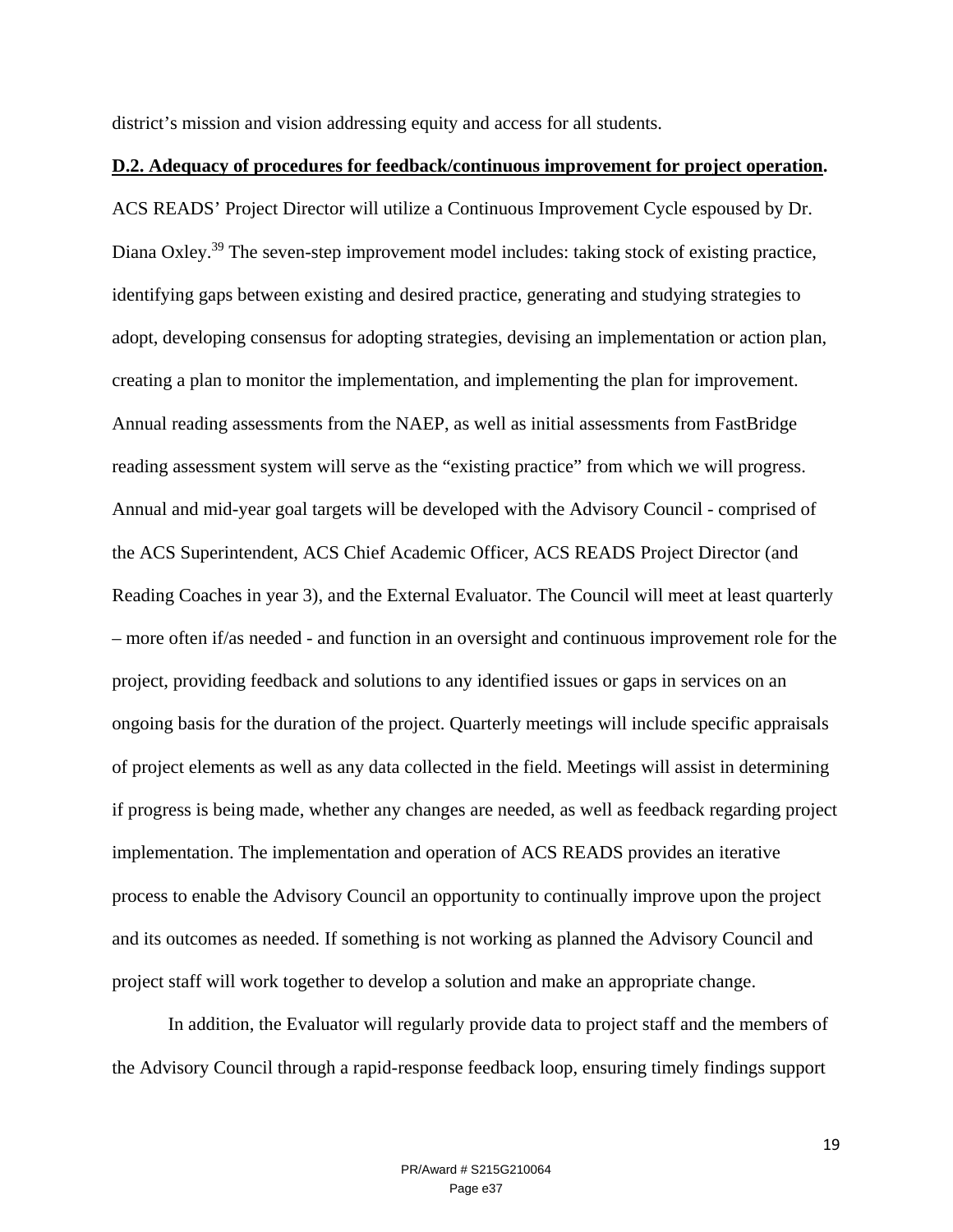warranted changes/improvements. Using a continuous feedback and improvement loop, the Council will ensure the project is meeting specified milestones. The Evaluator will work closely with the Project Director, meeting at least bi-monthly (more often if/as needed) in addition to the Advisory Council meetings. The Advisory Council will work to create appropriate action steps as needed throughout the project. The Project Director will work with the Evaluator to conduct individual and group interviews, conduct surveys, and obtain confidential feedback throughout the project period.

#### **D.3. Extent to which time of project director, evaluator, & other key personnel are**

**appropriate/adequate to meet objectives.** ACS will hire a strong, highly-qualified educational leader with expertise and success in literacy as Project Director in October/November 2021 (see attached job description). The ACS READS Project Director is a full-time, 220-day position which ensures his/her availability across the school year, as well as during the summer for summer school giveaways (teacher/educators have 186 days/year). The Director will provide overall administration for ACS READS implementation and will be responsible for coordinating all activities and day-to-day operations of the project. S/he will provide management for project resources, budget, Reading Coaches, and all project elements and services. The Project Director will guide the work of the four Reading Coaches, oversee the work of the Evaluator, and regularly communicate with the Advisory Council. Specifically, s/he will be responsible for working with the librarians to source and purchase books for student and community child giveaways. S/he will also be responsible for obtaining the Heggerty phonemic awareness curriculum for preK-third grade educators, and obtaining the FastBridge reading assessment system, overseeing its installation across the district, ensuring educators receive any needed training on system use. The Project Director will also ensure librarian PD occurs in years one,

20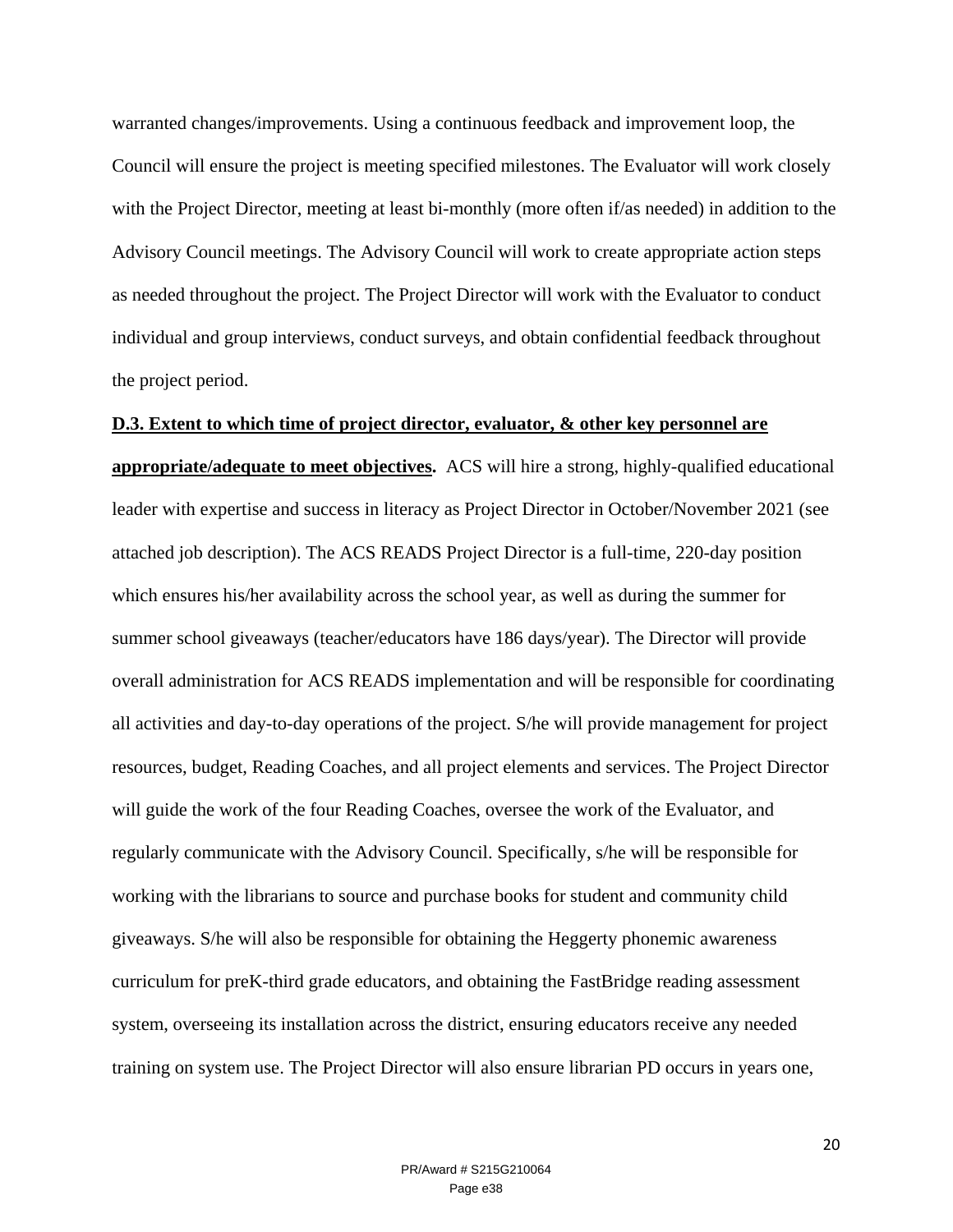two and five, and that the librarian self-selected, content-specific PD is approved by the Chief Academic Officer. S/he will assist with, and oversee the purchase of books, materials and resources by each library each year, and will work with each librarian and district staff to ensure each library creates a racially, ethnically, culturally, disability status, and linguistically responsive/inclusive/supportive/identity-safe environment. The Project Director will organize and oversee the educator Literacy Camps in years one through three, and will ensure that each year's camp focus is maintained. The Project Director will also work with the external Evaluator throughout the project period and will maintain data, conduct required project reporting, and work with the Evaluator and Advisory Council for continuous improvement and oversee and implement any needed changes to the project.

 ACS will also hire four full-time Reading Coaches (see attached job description). Reading Coaches are full-time, 215-day positions beginning in year three. Coaches will focus on building educator capacities by providing job-embedded, personalized support and on-demand training to improve teaching and learning - particularly around reading/literacy and ensuring student literacy needs are being addressed appropriately. Coaches will work collaboratively with educators to improve core instruction, and will create and implement a strong, robust system of interventions (RtI/MTSS). Reading Coaches will work during the school year as well as during student summer school (as appropriate) to assist students and improve student reading proficiency. Reading Coaches start in year three after the bulk of specific, explicit instruction in reading has occurred in the six-week afterschool Literacy Camps for educators in years one and two, and when FastBridge reading assessments and Heggerty phonemic awareness curriculum should be being fully utilized by educators to improve their practice. Coaches will provide inclassroom observation and feedback for educators to improve their reading instruction. They will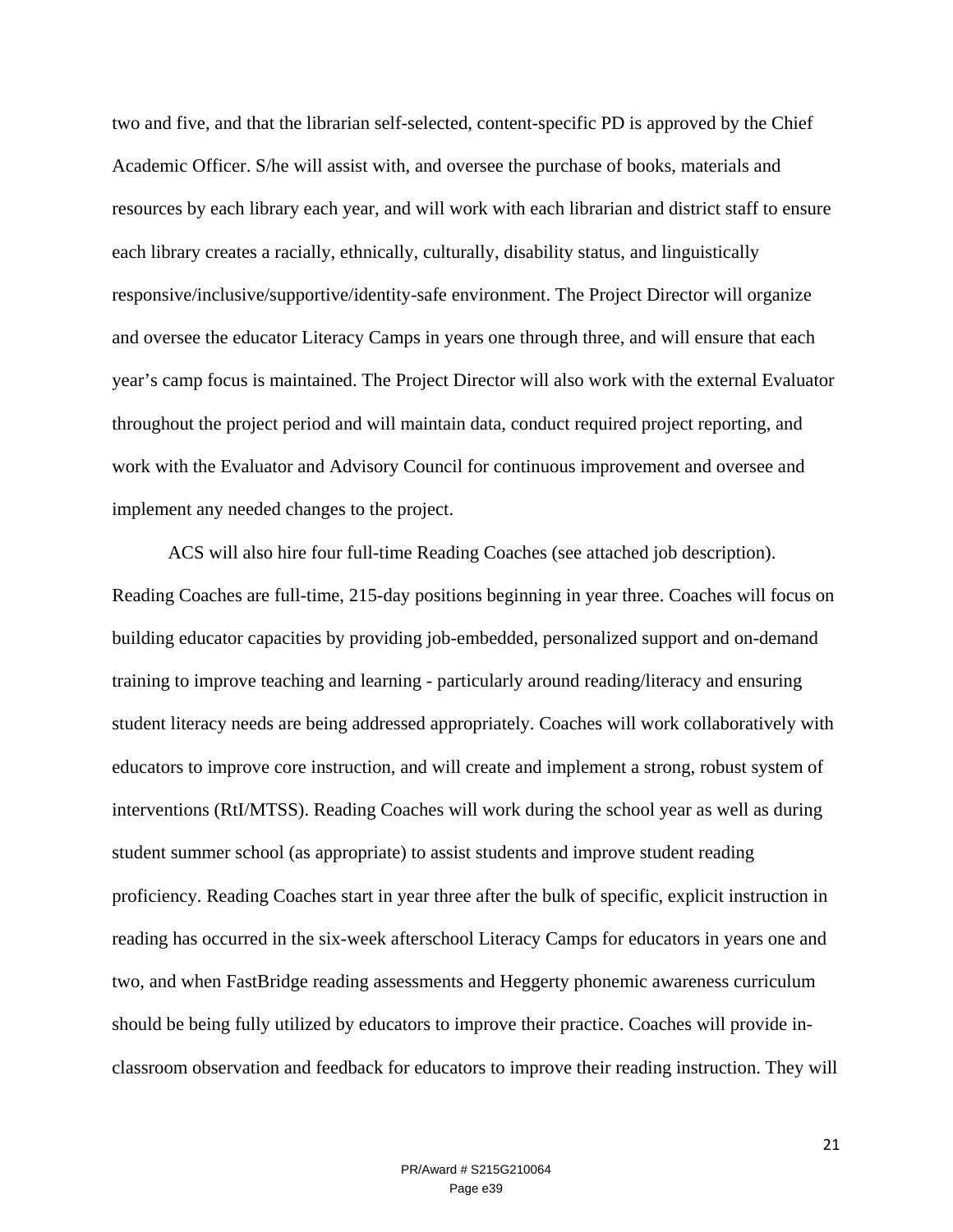also assist educators in assigning MTSS/RtI for students needing additional supports, and will work one-on-one with readers who continue to struggle.

ACS' Chief Academic Officer (Biggerstaff) will spend 10% of her time providing project and Project Director oversight. This will include monthly meetings with the Project Director to review project and budget status, ensuring required project reporting is met, as well as participating in quarterly Advisory Council meetings. The CAO will also work with school and district leadership to ensure the successful implementation of specific project pieces, such as the FastBridge reading assessment system across all schools, and the Heggerty Phonemic Awareness curriculum in the Primary Center. She will also provide approval to the librarians for the selfselected, content-specific librarian PD in years one, two and five of the project.

BG Consulting is a small, woman-owned, independent research and evaluation company with more than 25 years of experience in conducting program evaluation and research. BG Consulting's experience includes: evaluation of professional development, instructional technology, academic content and school leadership development. The Evaluator will assist in instrument (survey) design, data collection, synthesizing data, formative and summative evaluations and reports, and use of evaluation findings through reporting, presentations and findings dissemination.

**E. Quality of Project Evaluation.** BG Consulting, a small, woman-owned research and evaluation company will serve as the external evaluator for ACS READS. Karen Bumgardner, owner and senior evaluator of BG Consulting, has more than 25 years of experience in conducting evaluations and building the skills, knowledge, and capacities of program staff and other collaborators.

#### **E.1. Extent to which methods of evaluation are appropriate to the context of the project.**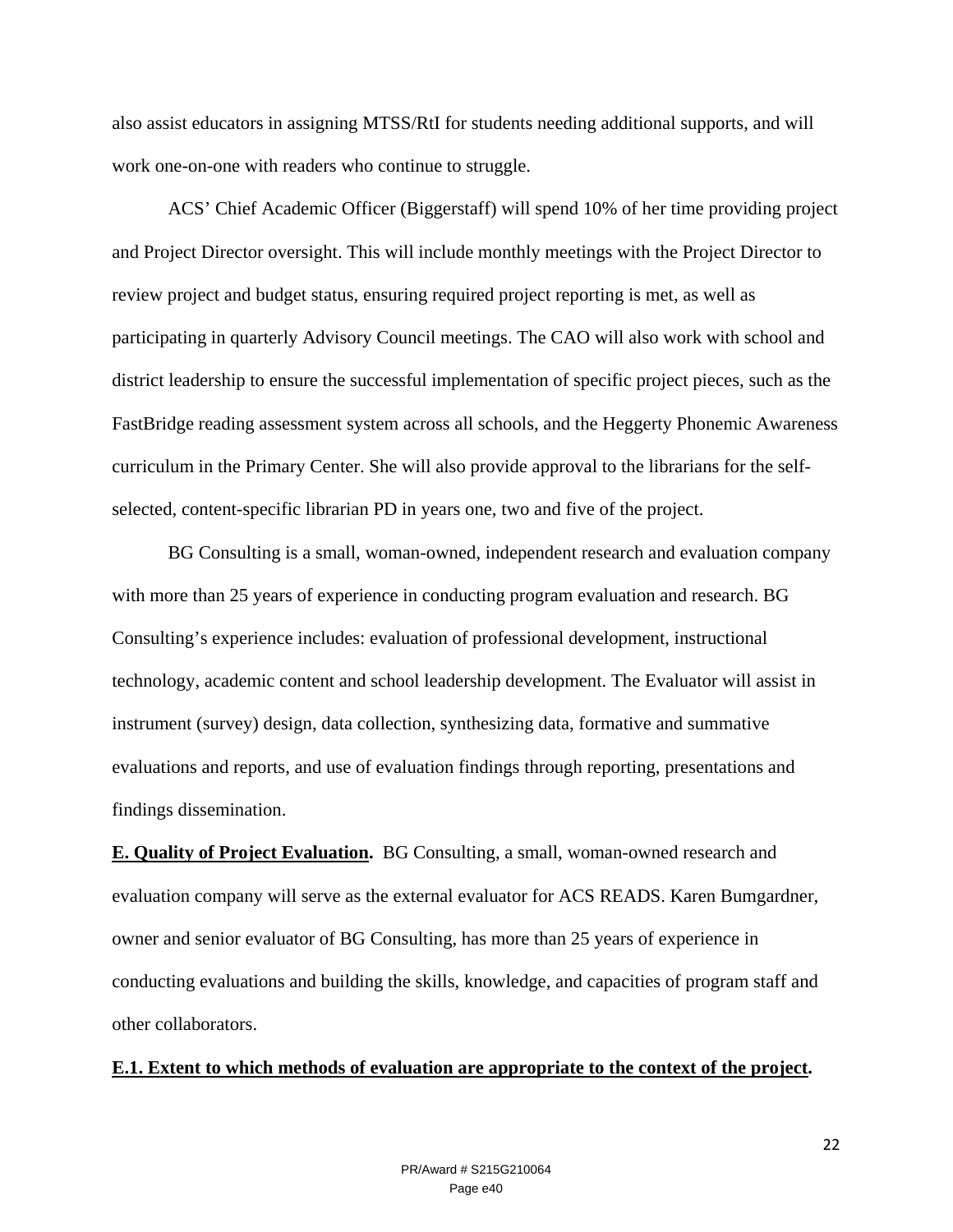The ACS READS evaluation encompasses **three major components: formative,** 

**implementation (process), and summative**. Each component provides critical information (i.e., proactively informs program implementation, supports program improvement, and provides summary information on program effectiveness. Developed evaluation questions will guide the evaluation. The overarching goal of ACS READS is to develop and improve literacy skills for children and students from birth through  $12<sup>th</sup>$  grade in a high-need LEA and schools. The three primary evaluation questions will assist with deciding what data will be collected, how the collected data should be analyzed, and how the analyzed data should be reported. Evaluation questions are aligned with the program goal to be achieved and the objectives, and are as follows:

- 1. To what extent were effective library programs developed and enhanced?
- 2. To what extent were age and developmentally appropriate books and recommendations provided to parents to encourage them to read aloud to their children?
- 3. To what extent were high-quality books provided on a regular basis to children and adolescents from the low-income community to increase reading motivation, performance, and frequency?

In addition to the three evaluation questions, the Government Performance and Results Act of 1993 (GPRA) requires reporting on four Outcome Performance Measures:

- 1. The percentage of fourth graders participating in the project who demonstrated individual student growth (i.e., an improvement in their achievement) over the past year on State reading or language arts assessments under section  $1111(b)(2)$  of the ESEA.
- 2. The percentage of eighth graders participating in the project who demonstrated individual student growth over the past year on State reading or language arts assessments under section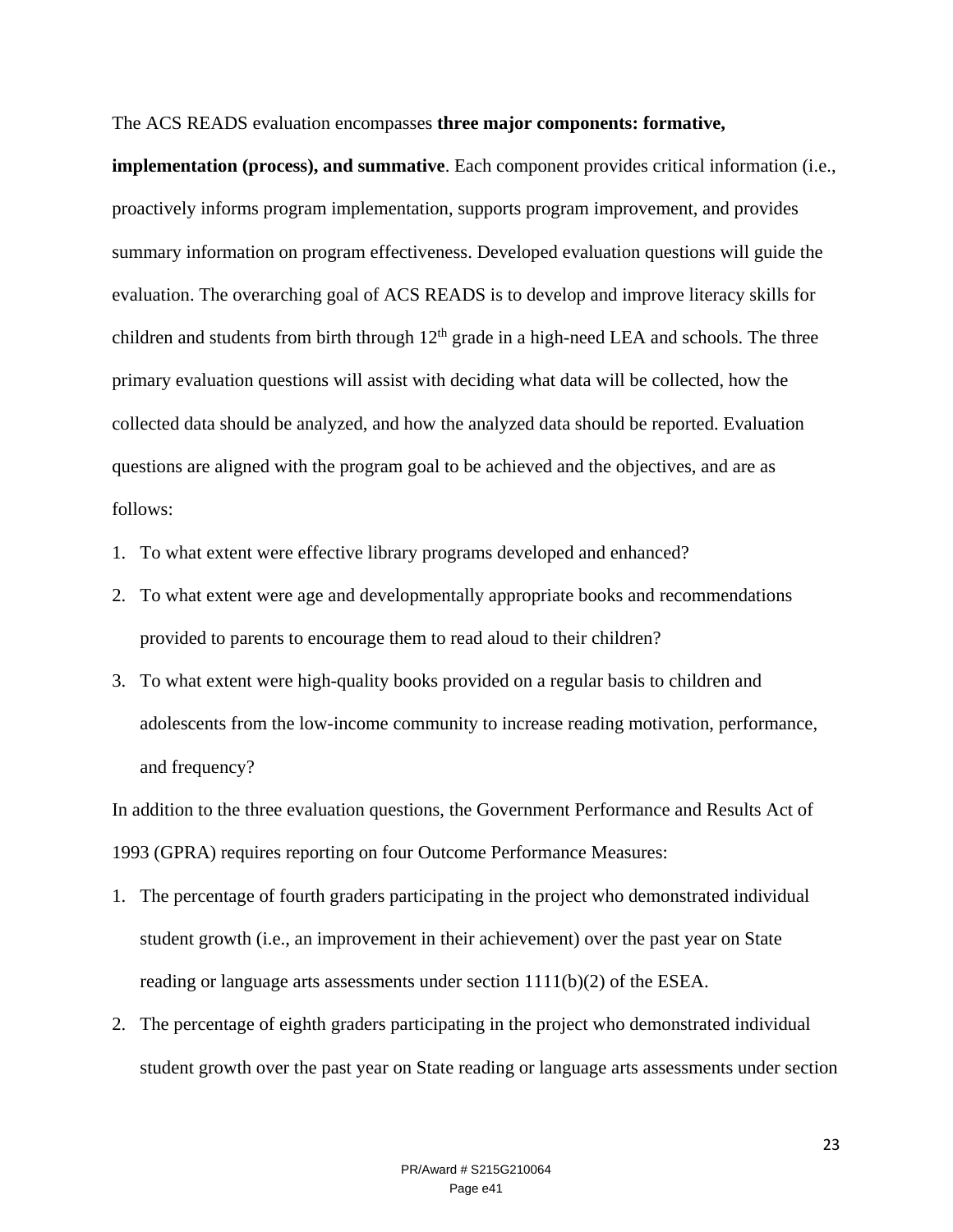1111(b)(2) of the ESEA.

- 3. The percentage of schools participating in the project whose book-to-student ratios increase from the previous year. And
- 4. The percentage of participating children who receive at least one free, grade- and languageappropriate book of their own.

#### **E.2. Extent to which methods of evaluation examine effectiveness of implementation**

**strategies.** The methods of data collection for ACS READS are robust, feasible and appropriate.

- Project Director and/or designee interviews Years 1-5
- Reading Coach focus group interviews Years 3-5
- Librarian focus group interviews Years 2 and 4
- Parent focus group interviews  $-$  Years 2, 4, and 5
- Librarian PD event evaluation surveys Years 1, 2, and 5; as appropriate/needed
- Educator Literacy Camp event evaluation surveys Years 1-3
- Student assessments (i.e., Brigance Early Childhood Kindergarten Screen III, FastBridge grades K-12, K-PREP grades 4 and 8, and ACT Grade 11) – Years 1-5
- Project records (i.e., Librarian reporting forms; circulation statistics; meeting and training documentation; book distribution statistics; narrative and pictorial evidence of library improvements/enhancements, etc.) – Years 1-5

 Additionally, a case study will be conducted where three cohorts of students receiving services will be followed throughout the life of the project – Cohort 1 (Years 1-5), Cohort 2 (Years 2-5), and Cohort 3 (Years 3-5). Finally, a nonequivalent control group pre-test/post-test design will be employed where student scores from matched Kentucky districts (similar in size, socio-economic factors, etc.) will be examined.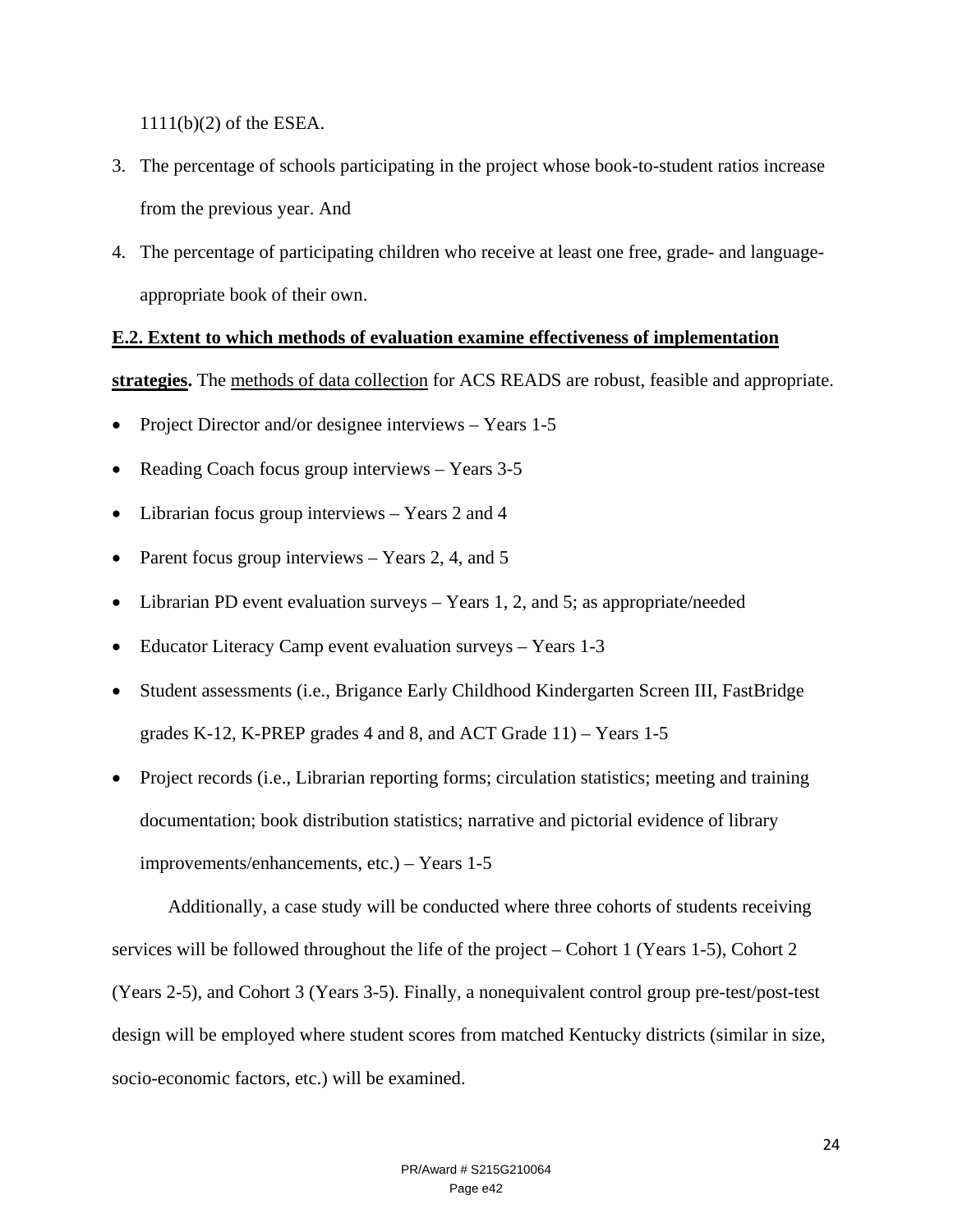Data Analysis. Evaluators will utilize descriptive statistics, measures of central tendency, and measures of dispersion for any quantitative data collected. Additional analyses will be utilized, as needed. Qualitative data sources will be used to amass a body of contextual knowledge about ACS READS. Qualitative data will be coded, and prevalent themes and emerging issues will be identified.

Communication and Reporting. The lead evaluator from BG Consulting will intentionally and purposefully provide the Project Director (and any designees) and appropriate stakeholders (i.e., Advisory Council) with data and findings through scheduled meetings and deliverables so that the formative information regarding progress toward goals will be timely and support subsequent changes that may need to be made to improve implementation. Following each data collection effort, appropriate stakeholders will be provided with brief summaries/updates and the lead evaluator will regularly communicate with the Project Director. The project Evaluator will be responsible for developing and delivering annual updates in Years 1-4, meeting all Federal reporting requirements, and be responsible for developing a final, summative report at the conclusion of Year 5.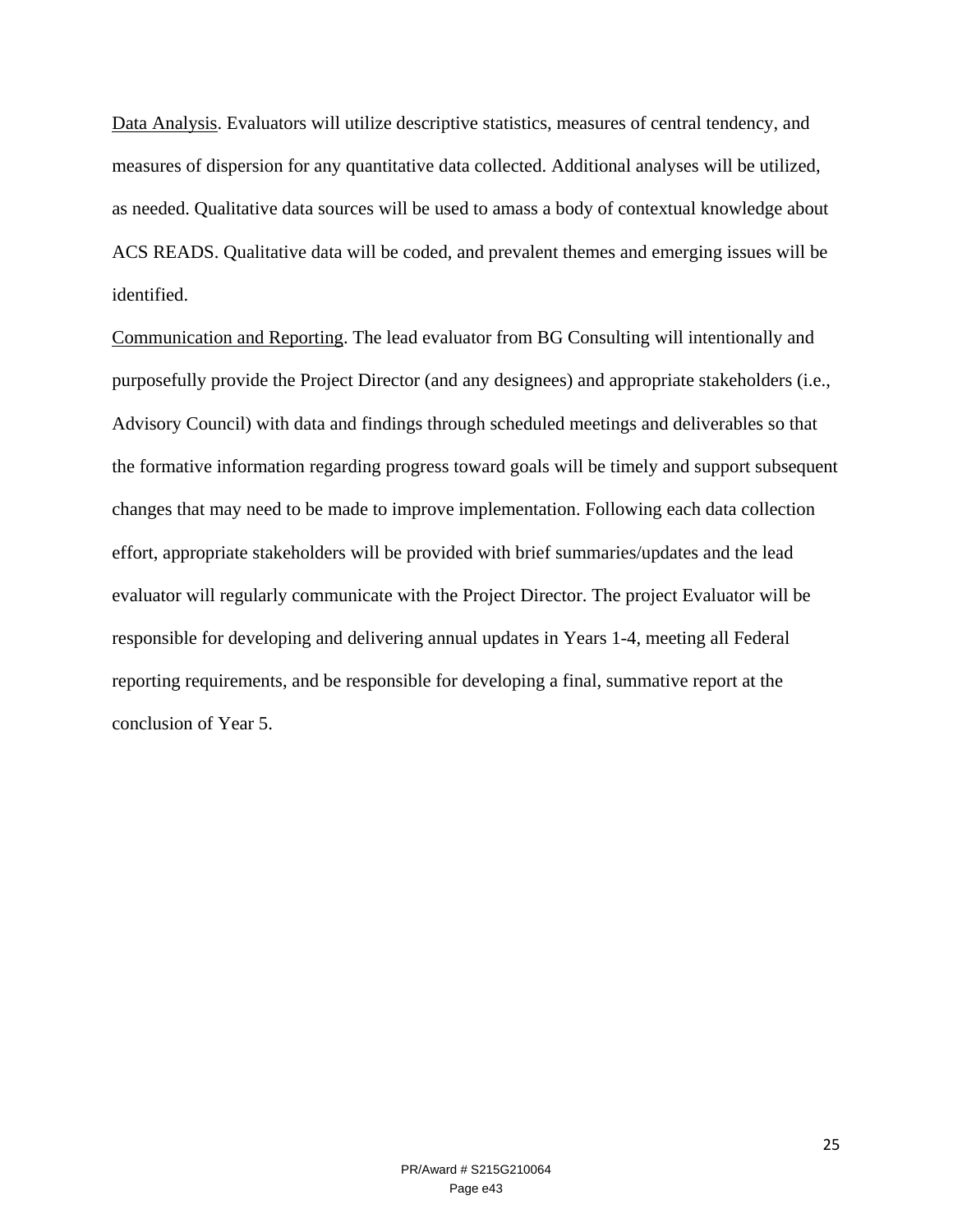#### **ACS READS BIBLIOGRAPHY**

1 https://prospect.org/power/stress-poverty-childhood-reading-gap/

2 Neuman, S. B. (2008). *Educating the other America: Top experts tackle poverty, literacy, and achievement in our schools.* Baltimore, MD: Paul H. Brookes.

<sup>3</sup> http://www.urbanchildinstitute.org/articles/research-to-policy/policy/poverty-can-jeopardizethe-development-of-literacy-and-early

4 https://readingpartners.org/the-literacy-challenge/the-problem-we-are-tackling/

5 https://ferstreaders.org/resources/fifty-top-literacy-statistics

<sup>6</sup> Reading Literacy in the United States: Findings from the IEA Reading Literacy Study. (1996).

<sup>7</sup> Neuman, Susan B. and David K. Dickinson, ed. Handbook of Early Literacy Research, Volume

2. New York, NY: 2006.

 $\overline{\phantom{a}}$ 

<sup>8</sup> Newman, Sanford, et all. "American's Child Care Crisis: A Crime Prevention Tragedy"; Fight Crime: Invest in Kids, 2000.

<sup>9</sup> The Literacy Crisis: False Claims, Real Solutions, 1998.

<sup>10</sup> Research in Social Stratification and Mobility, 2010

<sup>11</sup> Harris, Louis. An Assessment of the Impact of First Book's Northeast Program. January 2003.

<sup>12</sup> J McQuillan, J. (1998). The Literacy Crisis: False Claims, Real Solutions. Heinemann

13 https://rednoseday.org/news/changing-illiteracy-and-poverty-in-america

14 https://www.kyschoolreportcard.com/organization/5499?year=2020

15 https://www.allen.kyschools.us/Downloads/Media%20Release%20(CEP)1.docx

16 https://kyyouth.org/wp-content/uploads/2019/11/2019\_CountyDataBook.pdf

17 https://www.welfareinfo.org/poverty-rate/kentucky/allen-county

18 https://poverty.ucdavis.edu/faq/what-current-poverty-rate-united-states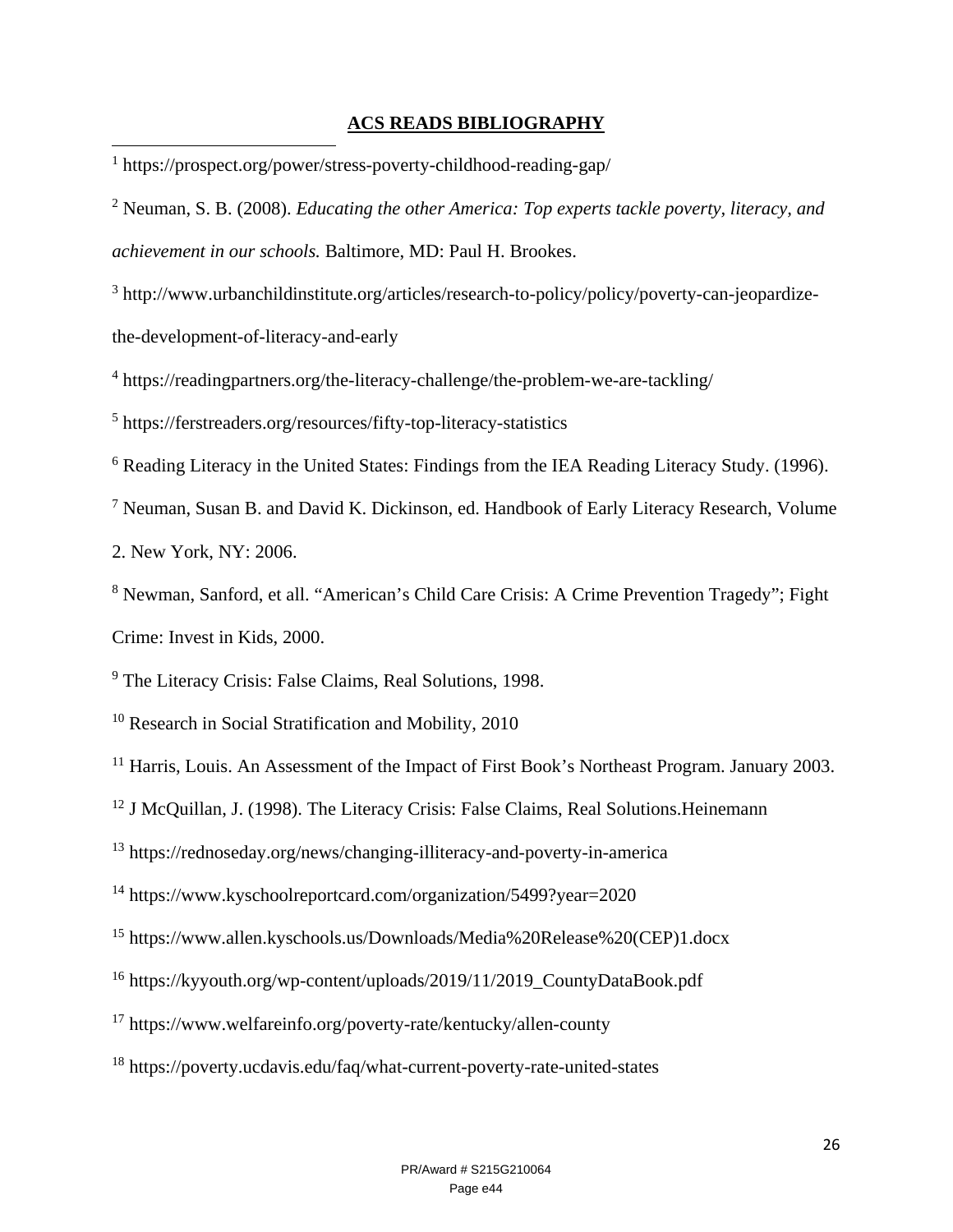19 https://www.kyschoolreportcard.com/organization/52858/academic\_performance/ assessment\_performance/kindergarten\_screen?year=2020

<sup>20</sup> McKinsey & Company (April 2009). The Economic Impact of the Achievement Gap in America's schools. Washington, D.C.

<sup>21</sup> National Information Center for Children and Youth with Disabilities. (1998). Children with reading disability. Washington, D.C.: Robert Bock

 $22$  Boyer, The Carnegie Foundation for the Advancement of Teaching.

<sup>23</sup> Donald J. Hernandez, Double Jeopardy: How Third-Grade Reading Skills and Poverty

Influence High School Graduation. The Annie E. Casey Foundation; Center.

24 https://heggerty.org/

1

25 https://education.tamu.edu/a-teachers-knowledge-and-the-impact-on-student-achievement/

<sup>26</sup> Evans, M. D., Kelley, J., Sikora, J., & Treiman, D. J. (2010). Family scholarly culture and educational success: Books and schooling in 27 nations. Research in Social Stratification and Mobility, 28(2), 171-197.

27 https://ies.ed.gov/ncee/wwc/Intervention/274.

<sup>28</sup> https://ies.ed.gov/ncee/wwc/Docs/PracticeGuide/wwc\_found-reading\_summary\_051517.pdf.

29 https://ies.ed.gov/ncee/wwc/PracticeGuide/3.

<sup>30</sup> University of Nevada, Reno. "Books in home as important as parents' education in determining children's education level." ScienceDaily, 21 May 2010.

<www.sciencedaily.com/releases/2010/05/100520213116.htm>.

31 https://www.psychologicalscience.org/news/releases/2021-feb-explicit-instruction.html

 $32 \text{ https://www.jstor.org/stable/10.1086/674420}$ 

33 https://www.savethechildren.org/us/what-we-do/education/literacy-in-us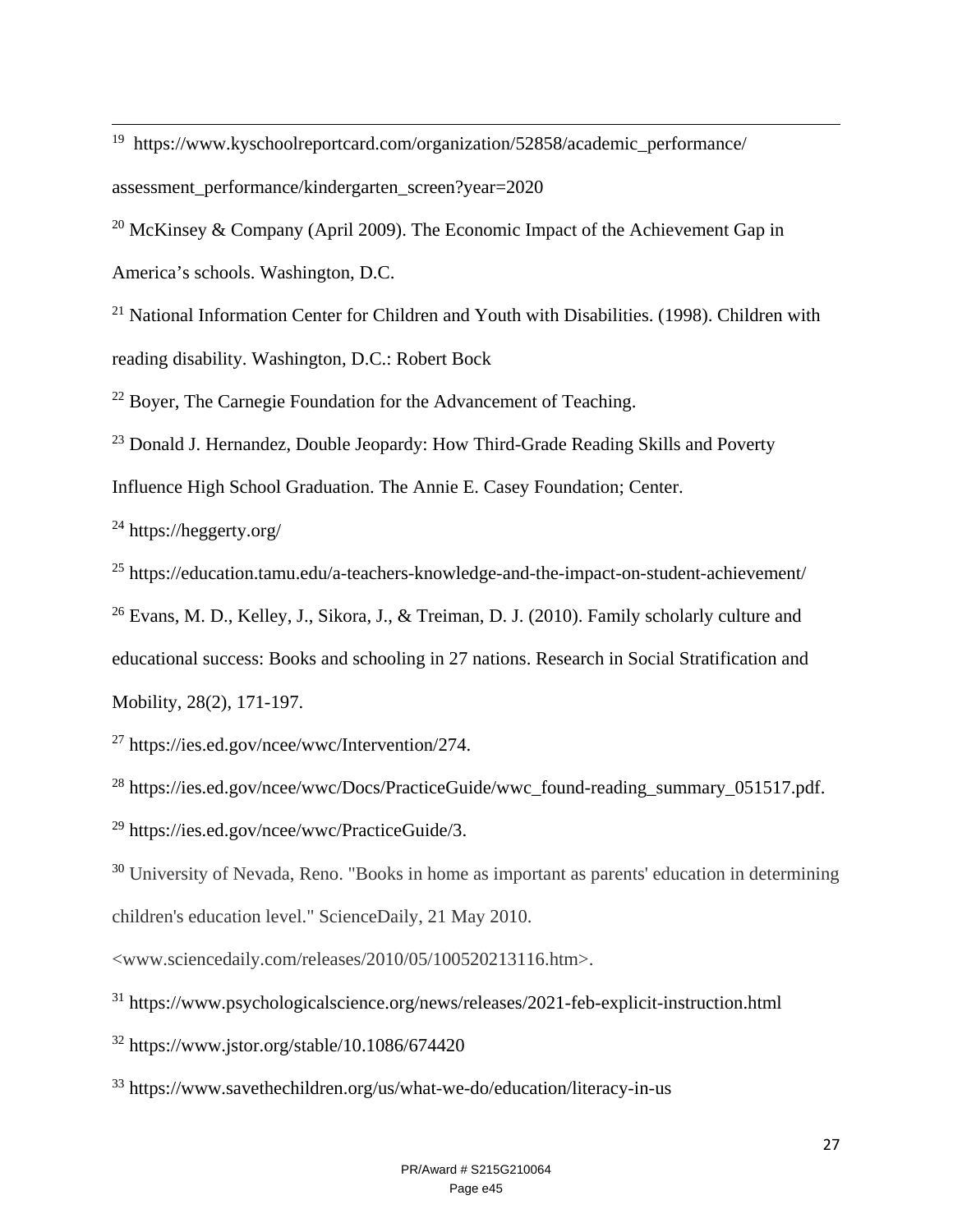<sup>34</sup> Denton, Kristen and Gerry West, Children's Reading and Mathematics Achievement in Kindergarten and First Grade (PDF file), U.S. Department of Education, NCES, Washington, DC, 2002.

35 National Commission on Reading, 1985

1

<sup>36</sup> *A*merica's Early Childhood. Jumpstart, 2009

37 https://readingpartners.org/the-literacy-challenge/the-problem-we-are-tackling/

38 https://www.savethechildren.org/us/what-we-do/education/literacy-in-us

39 https://www.lbschools.net/Asset/Files/Linked\_Learning/Reading/From%20High%20School%

20to%20Learning%20Commun%20-%20Tools.pdf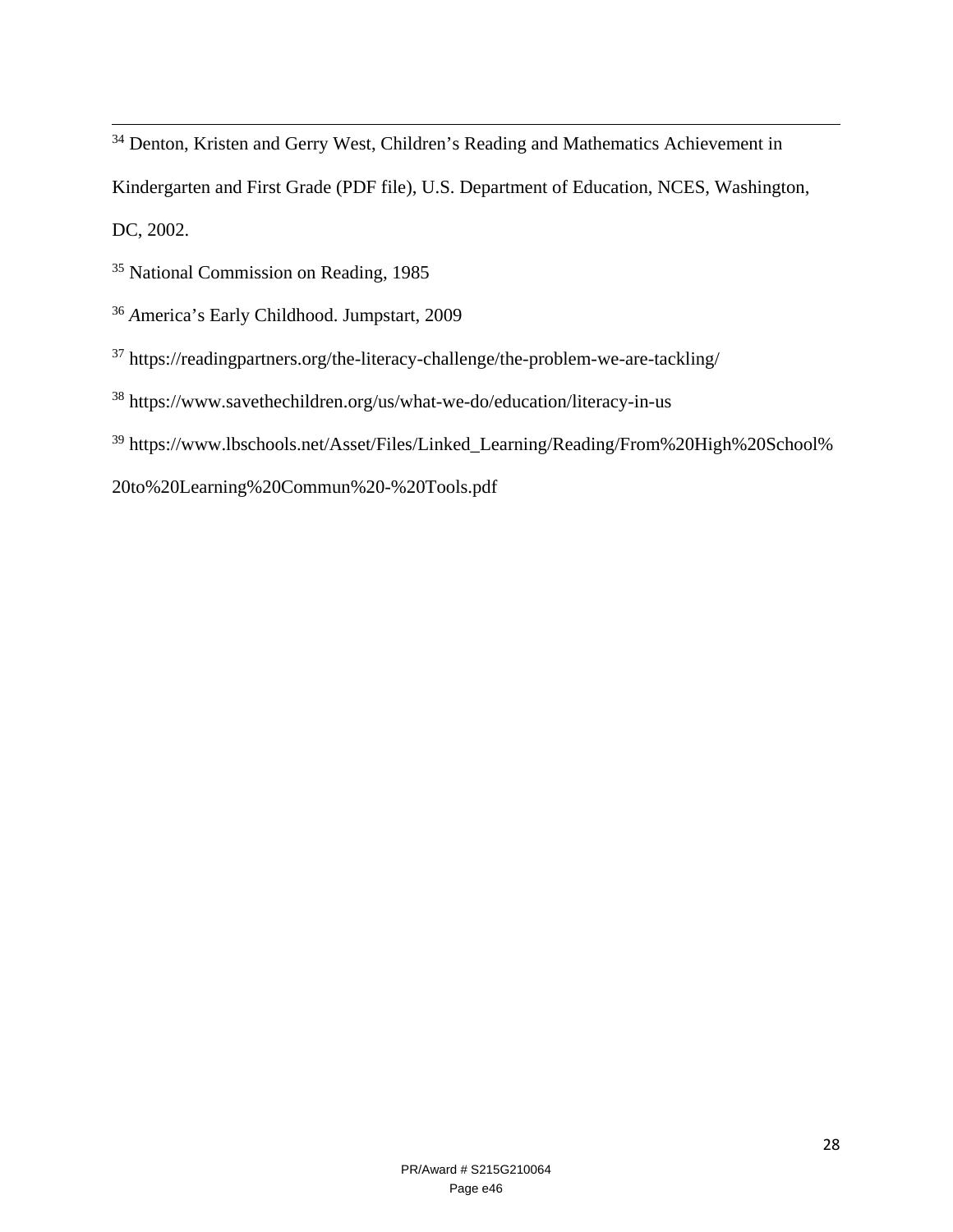#### **Other Attachment File(s)**

| * Mandatory Other Attachment Filename: 1235-ACS READS Other Attachments.pdf |                                                                     |
|-----------------------------------------------------------------------------|---------------------------------------------------------------------|
| Add Mandatory Other Attachment                                              | Delete Mandatory Other Attachment   View Mandatory Other Attachment |

To add more "Other Attachment" attachments, please use the attachment buttons below.

Add Optional Other Attachment Delete Optional Other Attachment View Optional Other Attachment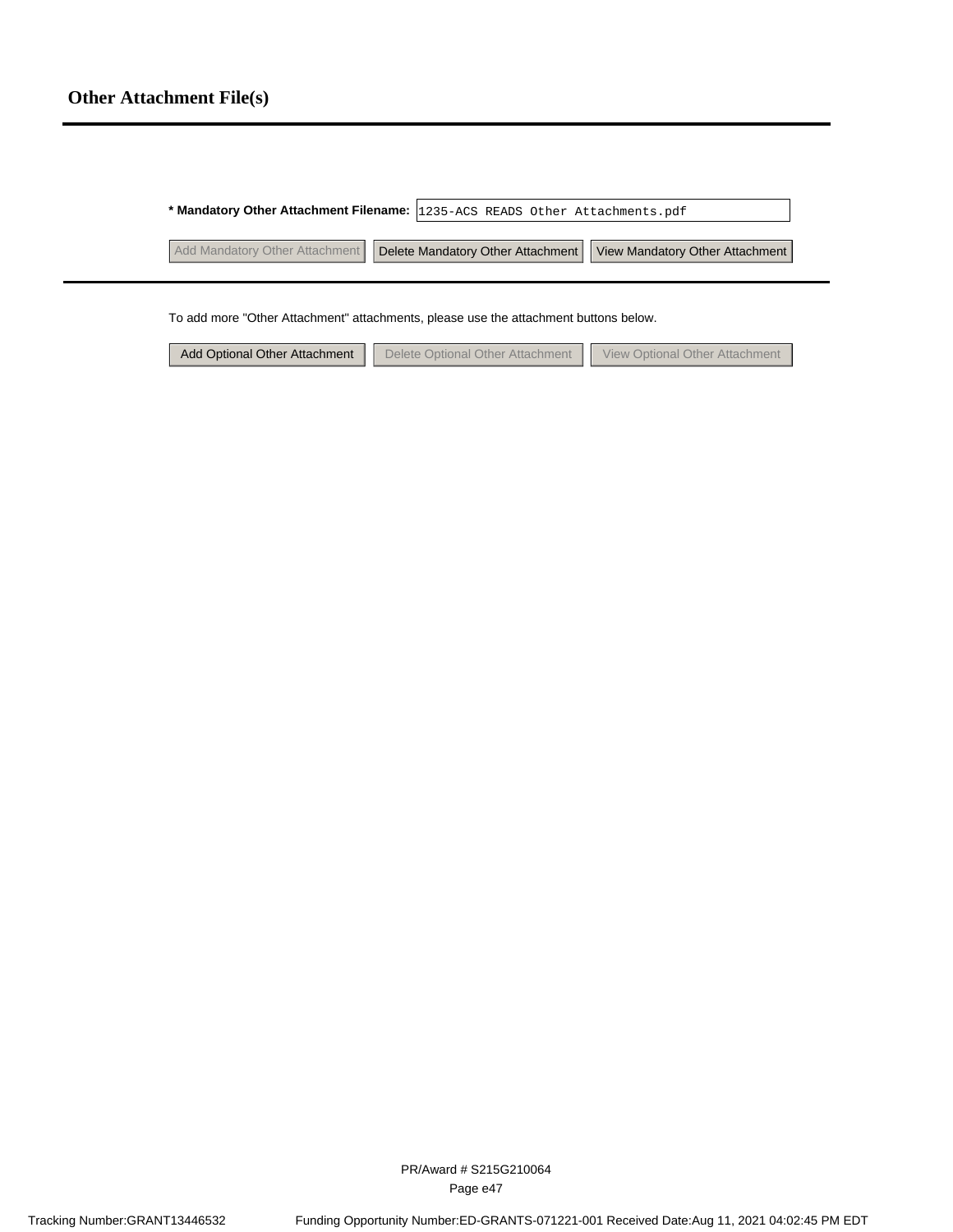

# **ACS READS**

Other Attachments

## Allen County Schools

PR/Award # S215G210064 Page e48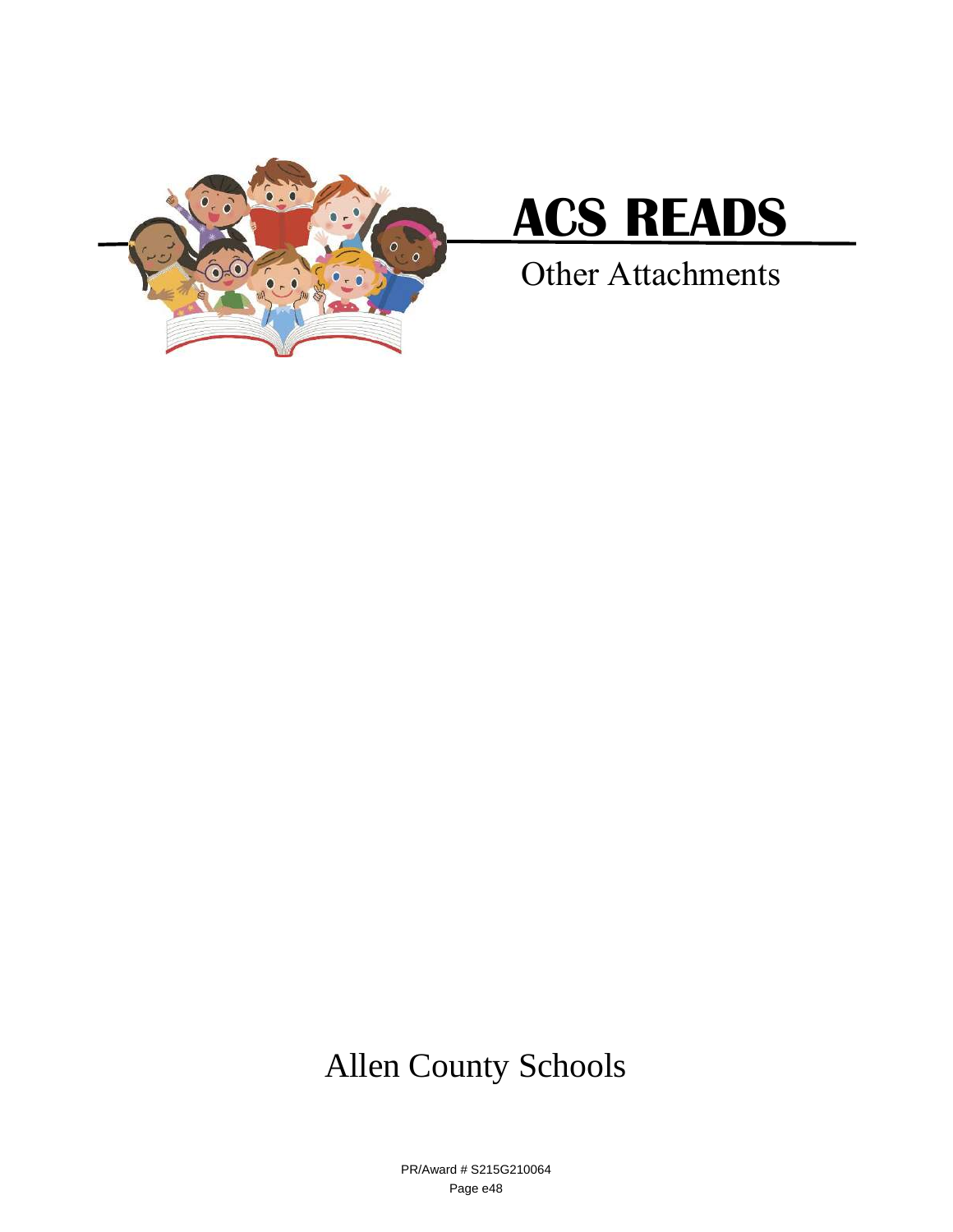

# **ACS READS**

Individual Resumes  $\&$ Job Descriptions

## Allen County Schools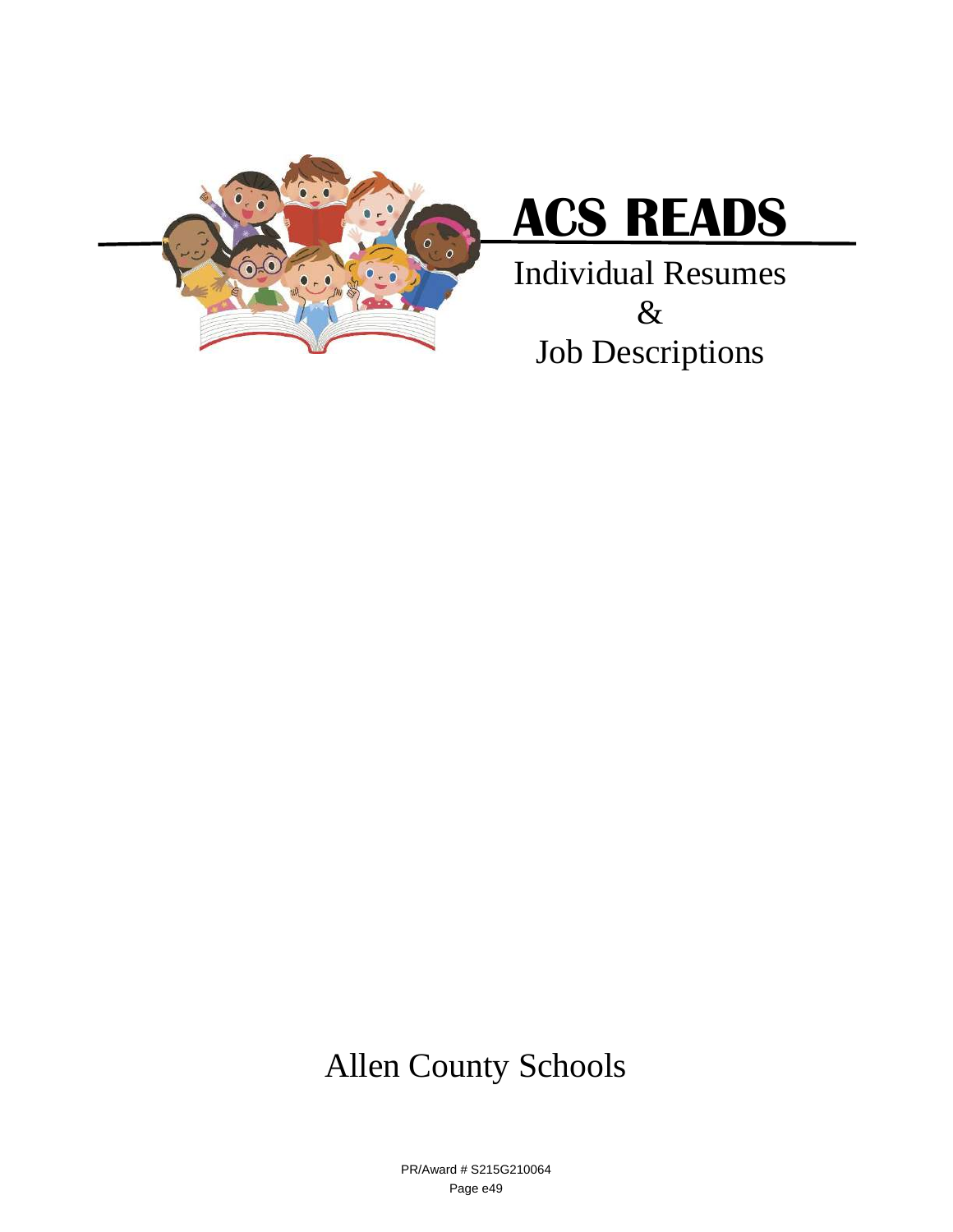### Melissa Biggerstaff

#### **PERSONAL BELIEF STATEMENTS**

I believe in serving students by creating student-centered learning opportunities and experiences. I believe in creating equitable systems for under-served students that inspire, engage, and challenge students.

I believe that leadership is key to creating data-driven, collaborative cultures that embrace deeper learning practices and innovative environments.

I believe it is our moral imperative to meet the needs of each student we serve.

I believe in continuous improvement.

I believe in being a lifelong learner.

I believe, in education, what we do today matters for a lifetime.

#### **SKILLS PROFILE**

Strategic planning Grant writing and grant management Effective implementation practices Budget analysis and management Organizational culture Leadership Coaching Leadership development School improvement consulting (K-12) Curriculum/Assessment development Problem solving

Data analysis and decision-making Collaboration, communication, facilitation Designing professional learning Strong interpersonal and computer skills

#### **PROFESSIONAL EXPERIENCE**

*Chief Academic Officer,* Allen County Schools Scottsville, KY, July 2020 – Present

*Associate Executive Director,* Green River Regional Educational Cooperative Bowling Green, KY, 2012 – 2014; 2015 – July 2020

*School Improvement/Leadership Consultant,* International Center for Leadership in Education \*Previously The Leadership and Learning Center 222 Berkeley St, Boston, MA, 2012 – Present

*Reviewer for Proposed Publications,* Solution Tree Press 555 North Morton Street, Bloomington, IN, 2015- 2019

*Lead Solution Architect/School Improvement Lead,* Houghton Mifflin Harcourt (HMH)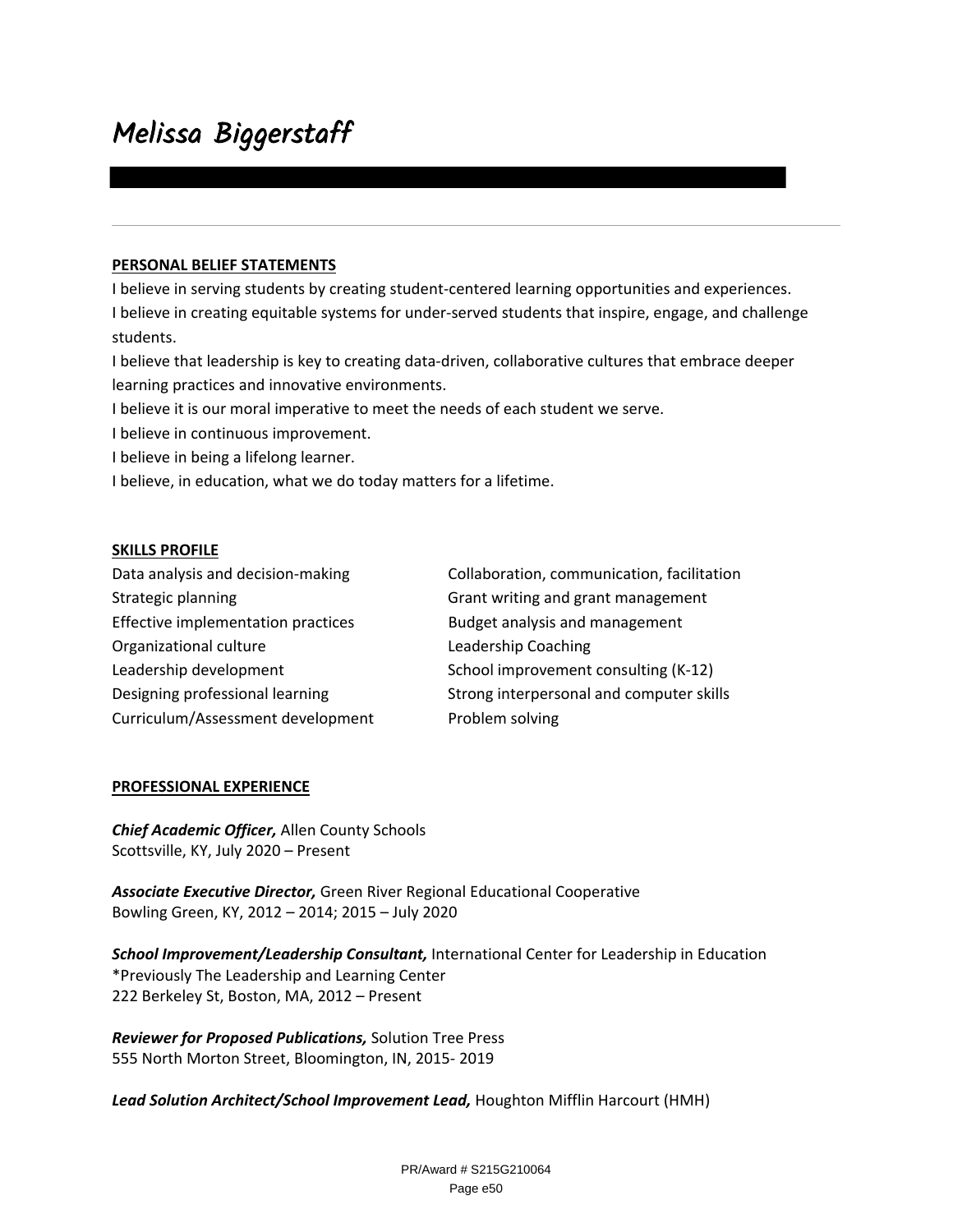222 Berkeley St, Boston, MA, 2014 – 2015 **PROFESSIONAL EXPERIENCE (Continued)** 

*President,* Biggerstaff Educational Services Bowling Green, KY, 2012 – Present

*Education Consultant/Specialist***,** Green River Regional Educational Cooperative Bowling Green, KY, 2010 – 2012

**School Culture Trainer and Facilitator**, Center for Improving School Culture Cloquet, MN, 2006 – Present

*Principal and Assistant Principal,* Monroe County Board of Education Tompkinsville, KY, 2004 – 2008

*Teacher and Instructional Specialist***,** Joe Harrison Carter and Tompkinsville Elementary Tompkinsville, KY, 1997 – 2004

#### **EDUCATION**

| <b>Bachelor of Science Degree</b> | <b>Elementary Education</b>                           |
|-----------------------------------|-------------------------------------------------------|
| Masters of Arts Degree            | <b>Elementary Education</b>                           |
| Rank I (60 hours above MA)        | Education Administration, Leadership, and Research    |
|                                   | Level I and Level II School Principal K-12            |
| <b>Additional Certifications</b>  | Level I and Level II Instructional Supervisor K-12    |
|                                   | <b>Educational Consultant</b>                         |
| <b>Specialized Certifications</b> | Data Teams                                            |
|                                   | Harvard's Instructional Rounds                        |
|                                   | Leadership Development and Coaching                   |
|                                   | Common Formative Assessments, Scoring Guides, Rubrics |
|                                   | Rigorous Curriculum Design                            |
|                                   | <b>Decision Making for Results</b>                    |
|                                   | <b>Consultant Development</b>                         |
|                                   | <b>Cognitive Coaching</b>                             |

#### **PROFESSIONAL ACCOMPLISHMENTS**

- Currently creating a personalized professional learning system for Allen County Schools
- Increased revenue for GRREC over 130% in one year
- Promoted to Lead Solution Architect for Houghton Mifflin Harcourt to manage multi-milliondollar School Improvement Partnerships; Created innovative solutions for school districts nationally and internationally through collaboration, data analysis, and strategic planning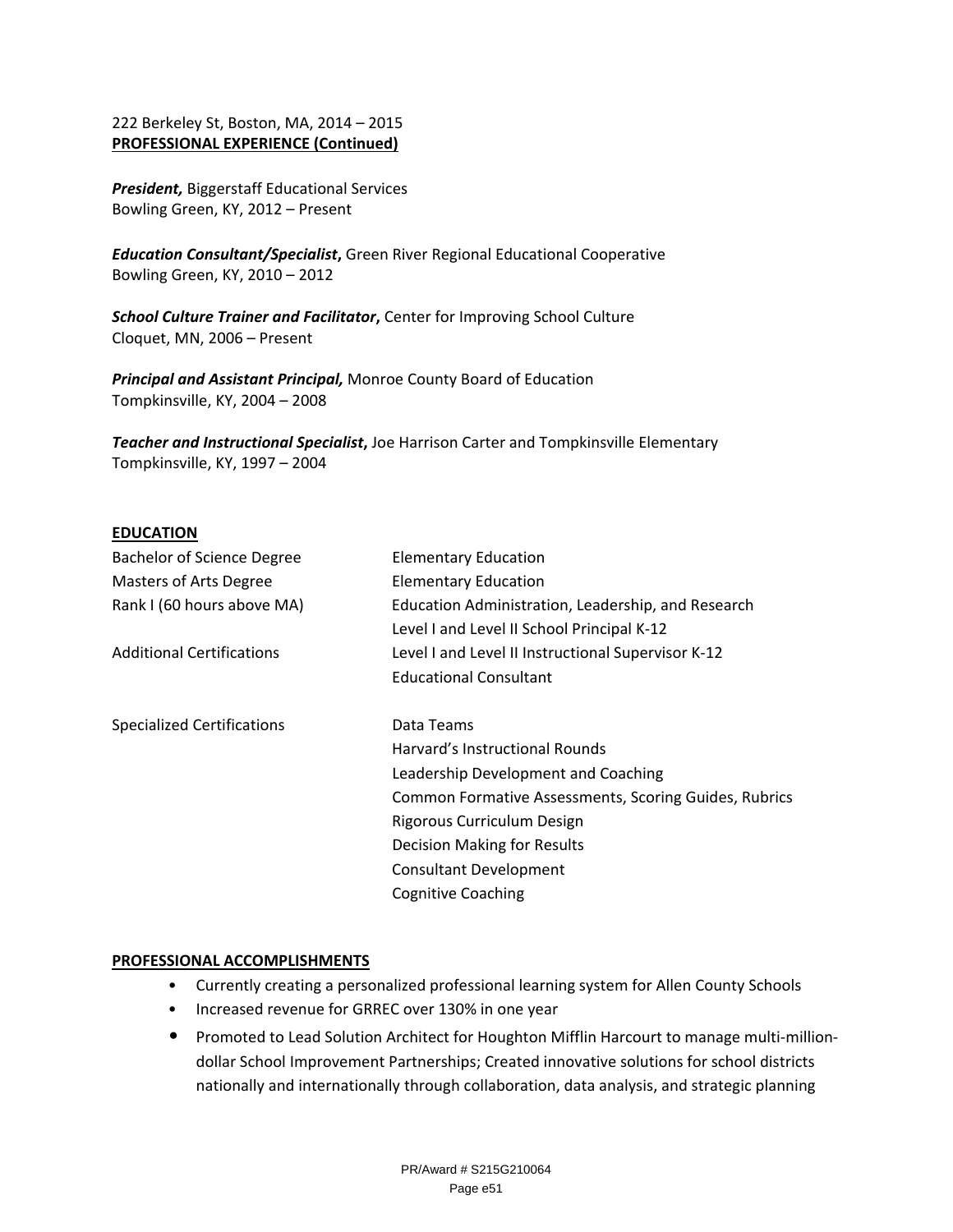- Proven track-record of K-12 school improvement, locally and nationally
- Consistently received exemplar ratings as a national and international Professional Development Associate and School Improvement and Leadership Consultant
- Assisted in the design and development of new intellectual property (data analysis and school improvement) for The Leadership and Learning Center/Houghton Mifflin Harcourt
- Selected by Dr. Douglas Reeves to join a small group of international experts as a Professional Development Associate for The Leadership and Learning Center
- Developed and co-developed content for federal and state grants receiving multimillion dollars in funding
- Tompkinsville Elementary School Top 10 School in Kentucky, from ranking 472
- Gamaliel Elementary School Named National Blue Ribbon School of Excellence
- Tompkinsville Elementary School Nominated a National Blue Ribbon School of Excellence Named a National Blue Ribbon School (2014)
- Nominated for Disney's Outstanding Teacher Award

#### **PERSONAL INTERESTS**

I am a Christian, wife, mother, and lead learner. I love to spend time with my family, travel, swim, go to the movies, and read. I have a special interest in supporting families of children with congenital heart defects and other women and families who have lost a child.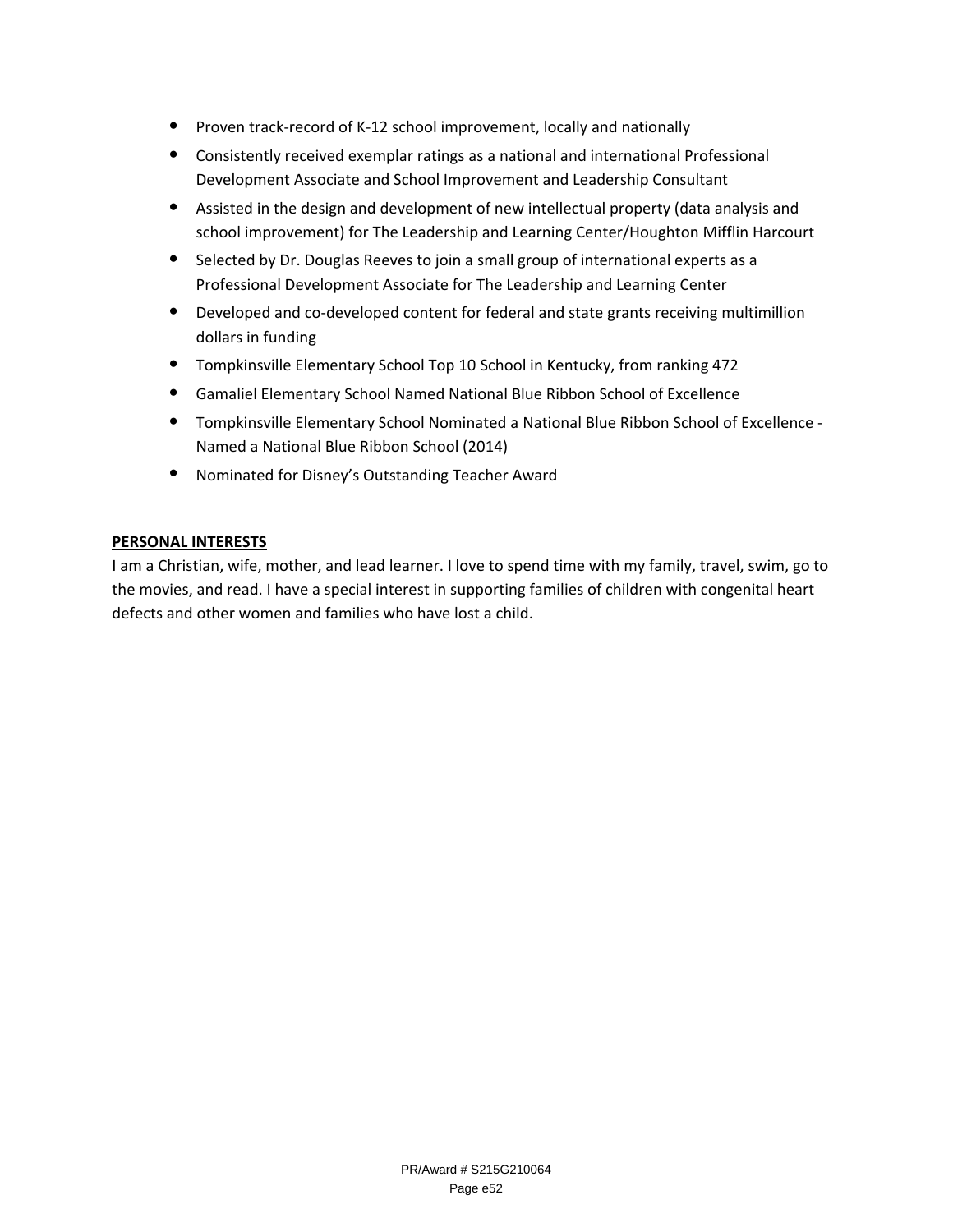#### **KAREN L. BUMGARDNER**

Owner, Senior Researcher/Evaluator BG Consulting, LLC

#### **EDUCATION**

| Marshall University, Huntington, WV | <b>Education Administration</b> | M.Ed., 1997  |
|-------------------------------------|---------------------------------|--------------|
| Marshall University, Huntington, WV | <b>Business Administration</b>  | B.B.A., 1989 |

#### **RESEARCH AND PROFESSIONAL EXPERIENCE**

|           | 2018 present Owner and Senior Researcher/Evaluator, BG Consulting LLC, Cross Lanes, WV |
|-----------|----------------------------------------------------------------------------------------|
| 2013 2018 | Managing Evaluator, McREL International, Charleston, WV                                |
| 2013      | Project Management Specialist, Edvantia, Charleston, WV                                |
| 2007 2012 | Research and Evaluation Specialist, Edvantia, Charleston, WV                           |
| 2005 2007 | Research and Evaluation Associate, Edvantia, Charleston, WV                            |
| 2002 2005 | Research and Evaluation Specialist, Edvantia (then operating as AEL),                  |
|           | Charleston, WV                                                                         |
| 1999 2002 | Research and Evaluation Associate, Edvantia (then operating as AEL),                   |
|           | Charleston, WV                                                                         |
| 1997 1999 | Social Researcher, Consultant, Huntington, WV                                          |
| 1994 1997 | Testing Coordinator, Marshall University Research Corporation, Huntington, WV          |
| 1994      | Graduate Assistant/Data Collector, Marshall University Research Corporation,           |
|           | Huntington, WV                                                                         |
| 1990 1993 | Senior Supervisor, Kelly Services Inc., Huntington, WV                                 |
| 1989 1990 | Marketing Representative, Rice and Associates, Huntington, WV                          |
|           |                                                                                        |

#### **SELECT RESEARCH/EVALUATION GRANTMANSHIP**

2021 Lead Evaluator, Green River Regional Educational Cooperative: *Kentucky Healthy Schools Supplement Grant* (\$27,814 for two years). 2019 External Evaluator, Goodwin University: *Evaluation of the STARS: Strengthening Technology and Advising to Retain Students* (\$15,500 for one year).

#### **PRESENTATIONS**

2018 Paper presented at the 13th International Conference of the Learning Sciences (ICLS), London, UK. Roschelle, J., Herman, P., Bumgardner, K., Shechtman, N., & Feng, M. *Teaching with a Fully Digital, Year-long Math Program: Learning Sciences Futures on the Front Line.*  2017 Paper presented at the annual meeting of the American Evaluation Association, Washington, D.C. Herman, P., Knotts, A., Bumgardner, K., & Knoster, K. *Developing a classroom observation protocol when treatment and control* 

1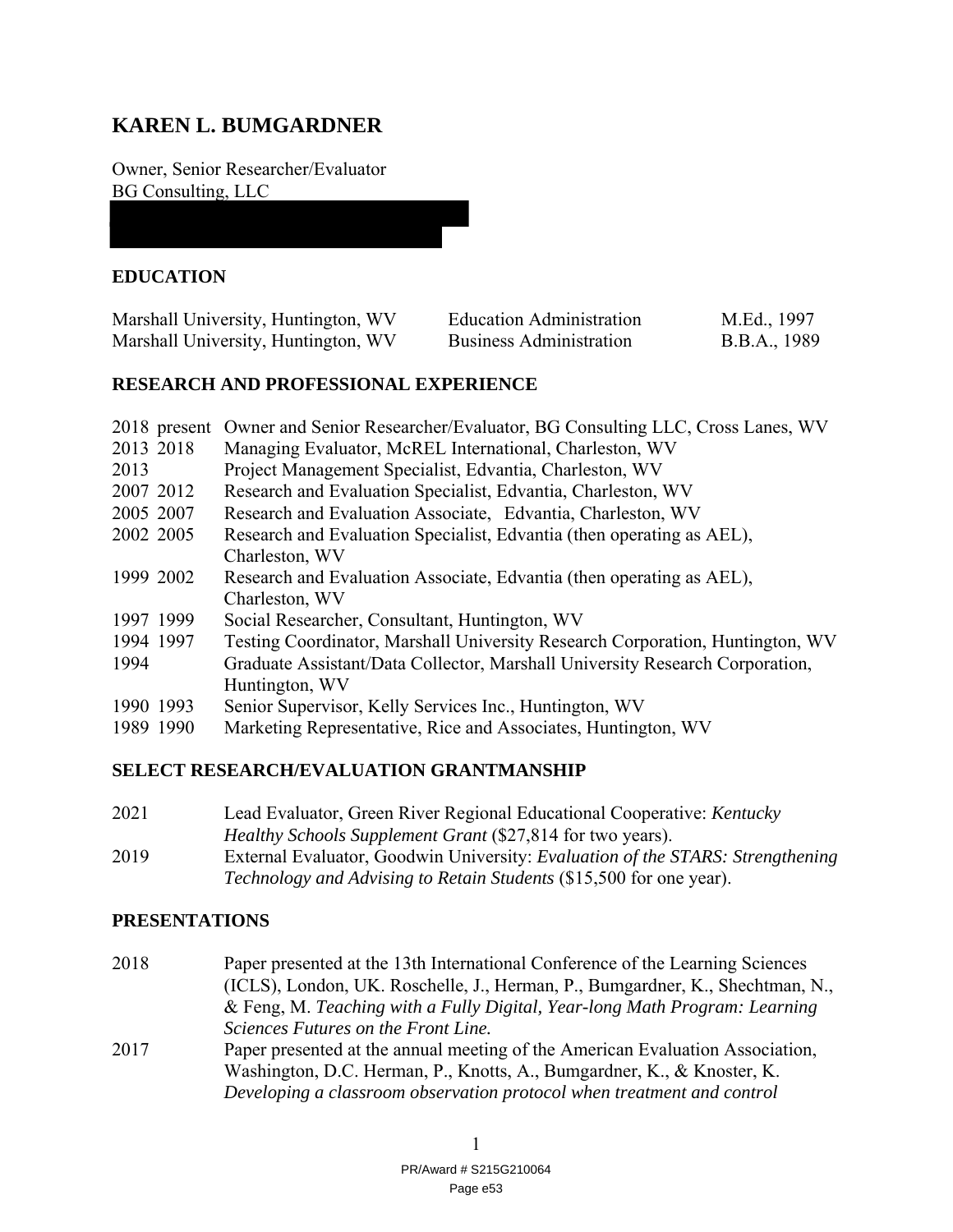|      | classrooms don't look anything like each other.                                          |
|------|------------------------------------------------------------------------------------------|
| 2017 | Paper presented at the annual meeting of the Association of Educational Service          |
|      | Agencies, San Antonio, TX. Bumgardner, K., Cassady, K., Stevenson, G. Leading            |
|      | to learn: Evaluation of an innovative school leadership program.                         |
| 2012 | Paper presented at the annual meeting of the American Evaluation Association,            |
|      | Minneapolis, Minnesota. Bradley, K. L., Cowley, K. S., Finch, N. L., Good, K.            |
|      | D., & Maser, R. H. Developing evaluators' capacity through a community of                |
|      | practice.                                                                                |
| 2008 | Paper presented at the annual meeting of the American Evaluation Association,            |
|      | Denver, Colorado. Bradley, K., D'Brot, J., Cowley, K. S., Finch, N., Good, K., &         |
|      | Hixson, N. CC3: Lessons learned from the evaluation of three comprehensive               |
|      | centers.                                                                                 |
| 2005 | Paper presented at the joint annual meeting of the American Evaluation                   |
|      | Association and the Canadian Evaluation Society, Toronto, Canada. Bradley, K.            |
|      | L. Evaluation of a five-year sustained professional development project across a         |
|      | four-state region.                                                                       |
| 2005 | Paper presented at the 14 <sup>th</sup> annual meeting of the Consortium for Research on |
|      | Educational Accountability and Teacher Evaluation, Memphis, Tennessee.                   |
|      | Bradley, K. L. Evaluation of a five-year sustained professional development              |
|      | project across a four-state region.                                                      |
| 2004 | Paper presented at the annual meeting of the American Evaluation Association,            |
|      | Atlanta, Georgia. Bradley, K. L. Evaluating on-going, sustained professional             |
|      | development across a four-state region.                                                  |
| 2004 | Paper presented at the 13 <sup>th</sup> annual meeting of the Consortium for Research on |
|      | Educational Accountability and Teacher Evaluation, Colorado Springs, Colorado.           |
|      | Bradley, K. L., & Copley, L. D. Evaluating on-going, sustained professional              |
|      | development across a four-state region.                                                  |
| 2003 | Paper presented at the $12th$ annual meeting of the Consortium for Research on           |
|      | Educational Accountability and Teacher Evaluation, Louisville, Kentucky.                 |
|      | Bradley, K. L., & Ermolov, L. D. An evaluation of curriculum mapping and                 |
|      | alignment in Nottoway County.                                                            |

#### **PROFESSIONAL ASSOCIATIONS**

2012-present Active member of Project Management Institute

2004-present Active member of American Evaluation Association

#### **LICENSES AND CERTIFICATIONS**

- 2012 Project Management Institute, Project Management Professional (PMP)®
- 2000 Collaborative Institutional Training Initiative, Protection of Human Subjects certification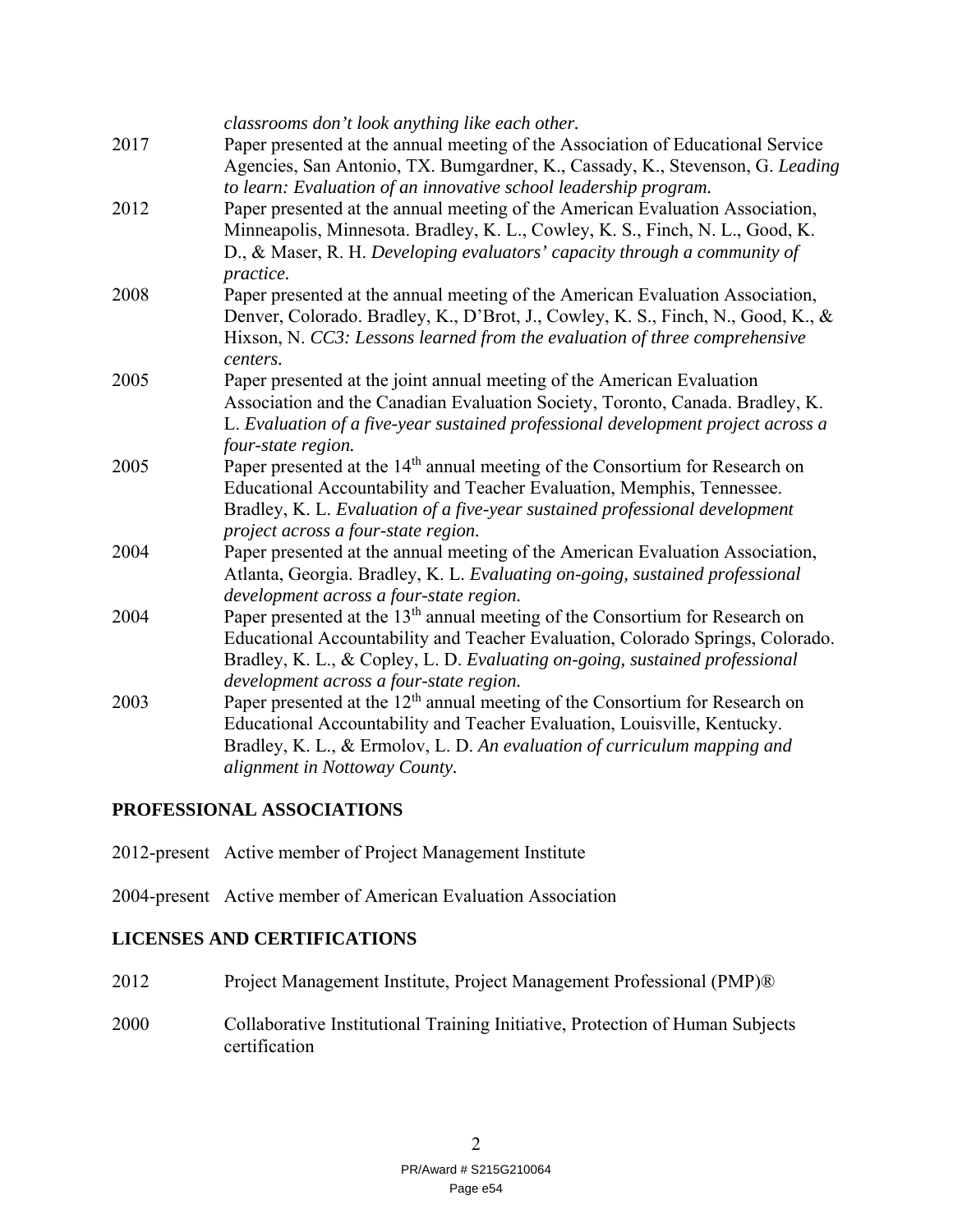#### **Project Director Job Description**

The position of Project Director with Allen County Schools (ACS) is designed to provide leadership and facilitation for the Innovative Approaches to Literacy grant program, a five-year project funded by the U.S. Department of Education.

The Project Director will be responsible for overall grant management and implementation. This position will provide oversight of project resources, budget, personnel, data, and project evaluation.

#### **Qualifications**

- Rank I in administration (or equivalent) and experience in supervision and leadership required
- Minimum of five years-experience in Federal grant management strongly preferred
- Experience in large-scale project management preferred
- **Experience with Federal budgets and Federal reporting required**
- Experience in continuous improvement preferred
- Excellent analytical skills; experience with data collection and data analysis
- **Strong organizational and time management skills**
- Strong oral and written communication skills
- **Proven leadership skills and competencies**
- **Proficient computer skills with a variety of programs and software, and the ability to create** word processing and desktop publishing documents, spreadsheets and databases
- Ability to work independently with little direction; self-motivated
- Good interpersonal skills; ability to be a team player, collaborate, and promote positive public relations on behalf of the project and ACS
- Ability to problem solve and to think critically and creatively
- High degree of familiarity with ACS preferred

#### **Performance Responsibilities**

- 1. Provide oversight on project implementation, budget, reporting, data gathering, and evaluation.
- 2. Lead Advisory Council's quarterly meetings to address ongoing needs, monitor project goals, objectives, timelines, and progress.
- 3. Collaborate with project staff, district personnel, community medical providers, and community members to support the goal and objectives of the grant.
- 4. Seek out and cultivate relationships with multiple medical providers, physicians/pediatricians, and the health department to support the scope of work as outlined in the program proposal.
- 5. Work in collaboration with project and district staff and the evaluator to collect, analyze, and report data and provide reports as identified by the USDoE.
- 6. Attend meetings, professional learning events, or trainings pertinent to the project.
- 7. Demonstrate ability to work independently, creatively, and innovatively with a goal of achieving the greatest possible outcomes for all students and project participants.
- 8. Exhibit positive interpersonal skills with co-workers, school personnel, and community members. Promote a positive image on behalf of ACS and all organizations involved in the project.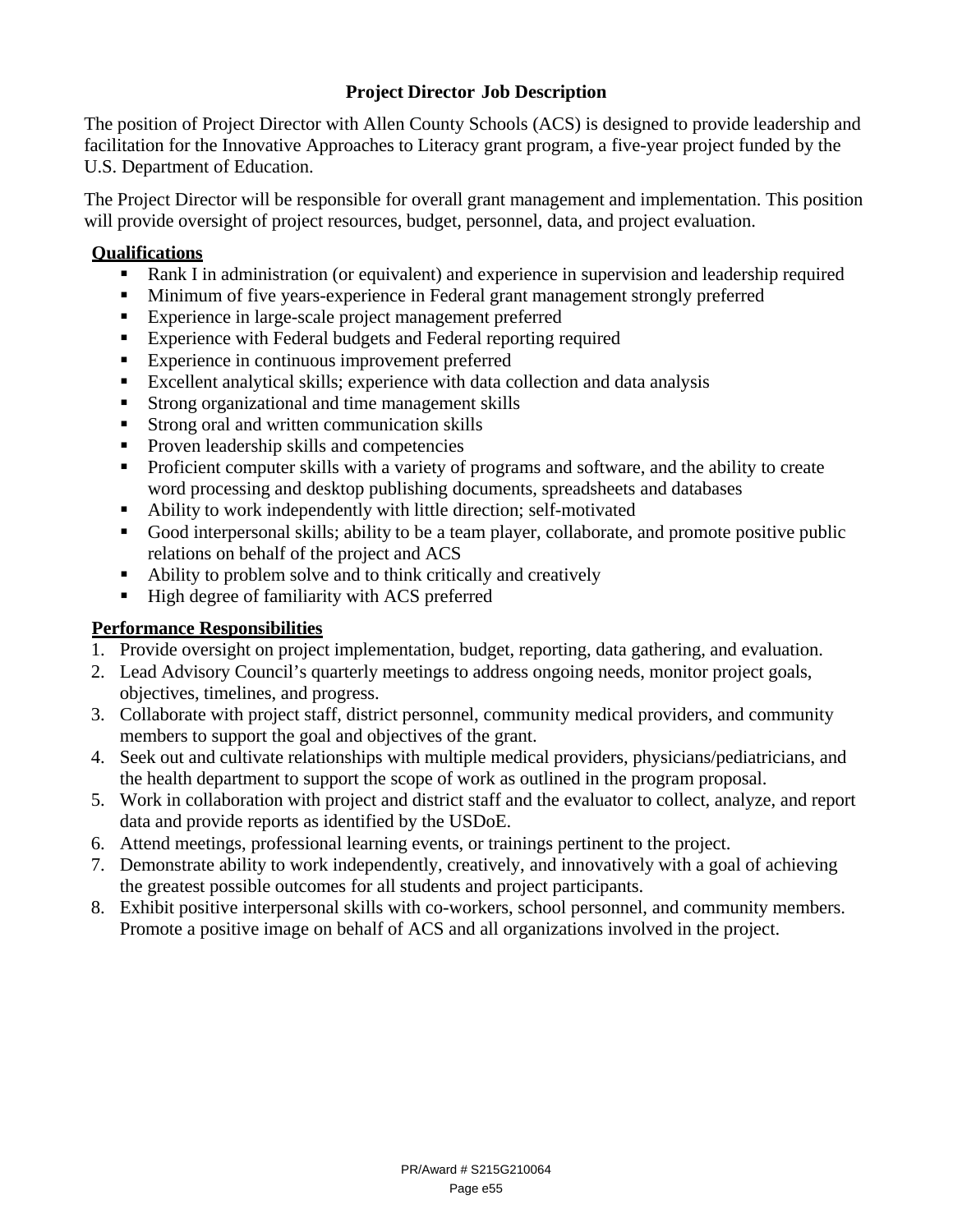#### **Reading Coach Job Description**

The position of Reading Coach with Allen County Schools (ACS) is designed to build capacity and improve teaching and learning in schools and across the district as part of the Innovative Approaches to Literacy grant program, a five-year project funded by the U.S. Department of Education.

The Reading Coach will be responsible for working collaboratively to improve core instruction, implement a strong system of interventions, and support all students in achieving at high levels and improving student learning and achievement. This position will report to the Chief Academic Officer.

#### **Qualifications**

- Hold a Bachelor's degree or higher and the required Kentucky certificate for the assigned position with an emphasis in English Language Arts
- Experience as a classroom teacher and teacher leader
- **•** Demonstrated ability to work effectively with students, colleagues, and leaders
- Ability to communicate effectively with students, parents, and faculty
- Understand adult learning theory and be able to model high-impact strategies and lessons that include pedagogy and engagement of students in the content
- Have a working knowledge of RtI and/or MTSS
- Be willing to commit to continuous improvement
- **Strong organizational and time management skills**
- Strong oral and written communication skills
- **Proven leadership skills and competencies**
- **Proficient computer skills with a variety of programs and software, and the ability to** create word processing and desktop publishing documents, spreadsheets and databases
- Ability to work independently with little direction; self-motivated
- Good interpersonal skills; ability to be a team player, collaborate, and promote positive public relations on behalf of the project and ACS
- Ability to problem solve and to think critically and creatively

#### **Performance Responsibilities**

- 1. Work collaboratively to create a proactive, systems-approach to strong, effective teaching and learning practices as part of a district-wide team.
- 2. Work collaboratively to coordinate strong core instruction and interventions in all reading classrooms.
- 3. Present a positive image of the school to parents, teachers, and other stakeholders and convey a genuine concern with each student's education, growth, and development.
- 4. Establish friendly and cooperative partnerships between coaches, classroom teachers, and school leaders.
- 5. Participate in district-level PLCs, coaches' meetings, and professional learning necessary to create systemic improvement across the district.
- 6. Carry out assignments on time with minimal oversight.
- 7. Be positive when interacting and carrying out responsibilities, and be a team player.
- 8. Cooperate with classroom teachers and building leaders to build capacity, collaborate, and problem solve.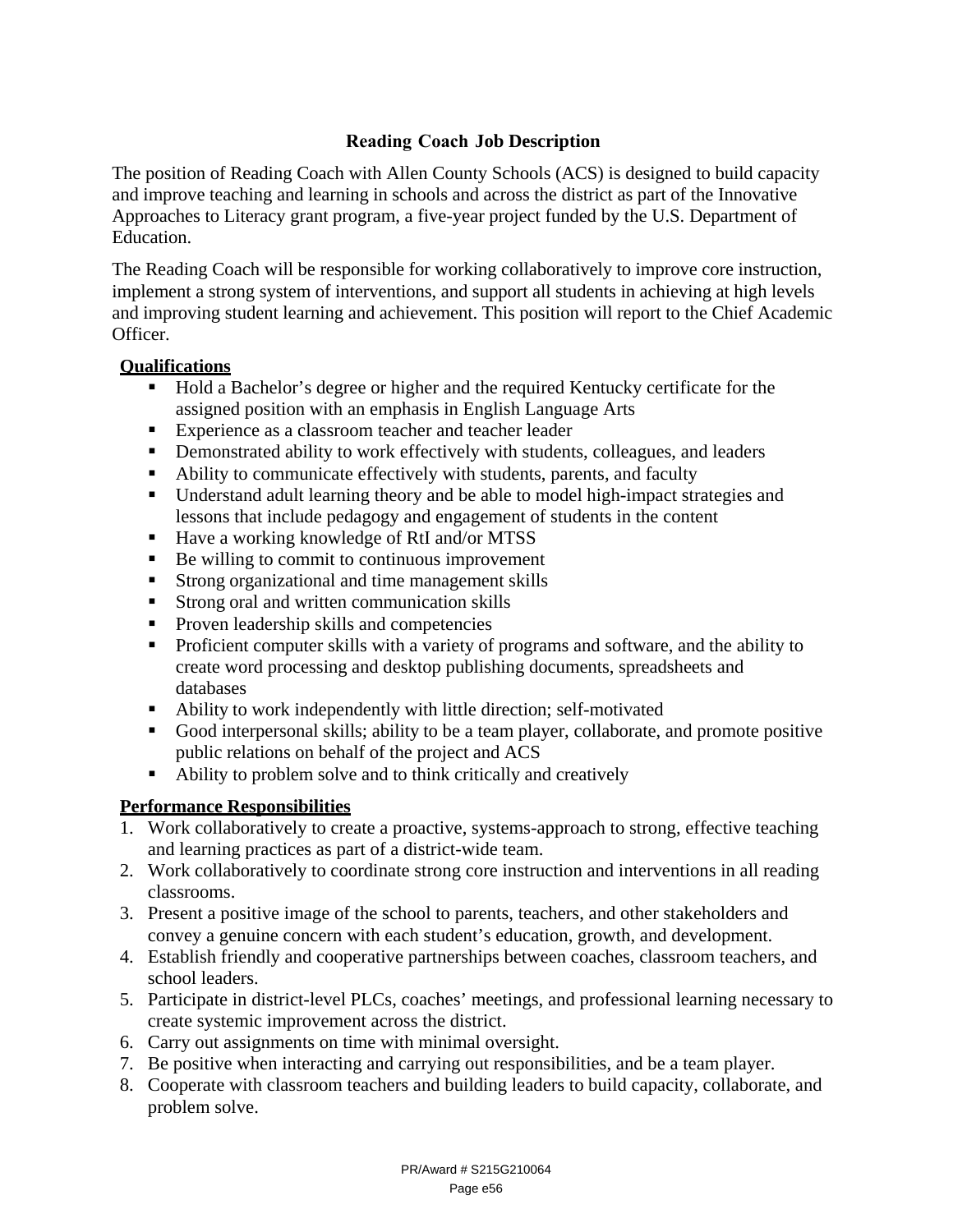- 9. Maintain confidentiality, both verbally and in written form, of each student's educational record.
- 10. Strive to maintain and improve professional competence.
- 11. Adhere to the School Board of Education Policies and Procedures.
- 12. Be willing to work in the assigned building as well as cross-collaborate with other Coaches to meet specific district, school and project needs.
- 13. Perform other duties as assigned by the immediate supervisor.

Salary commensurate with the school district's Certified Salary Schedule.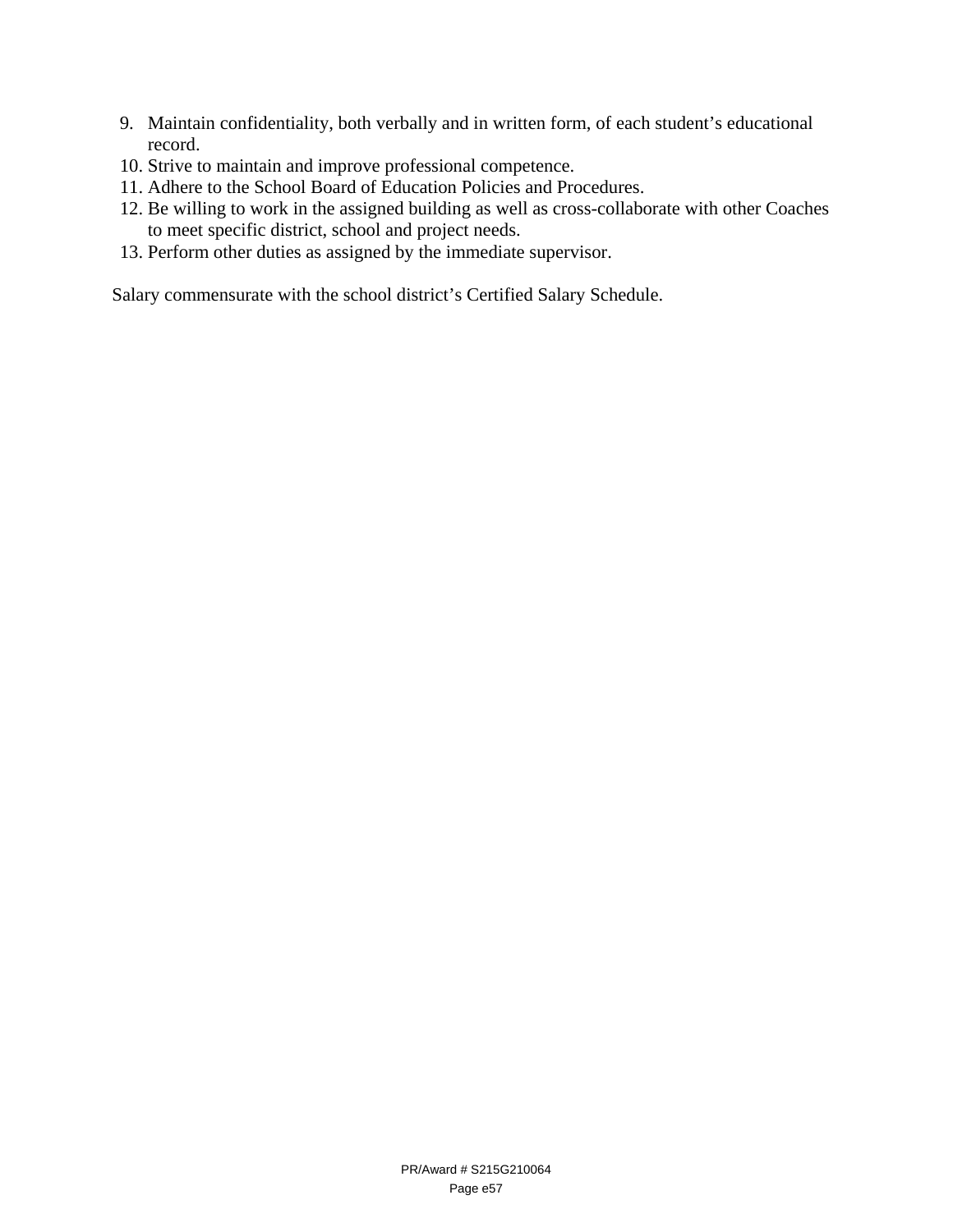

# **ACS READS**

Documentation & Certification of LEA Eligibility & Documentation of Non-Profit Status

## Allen County Schools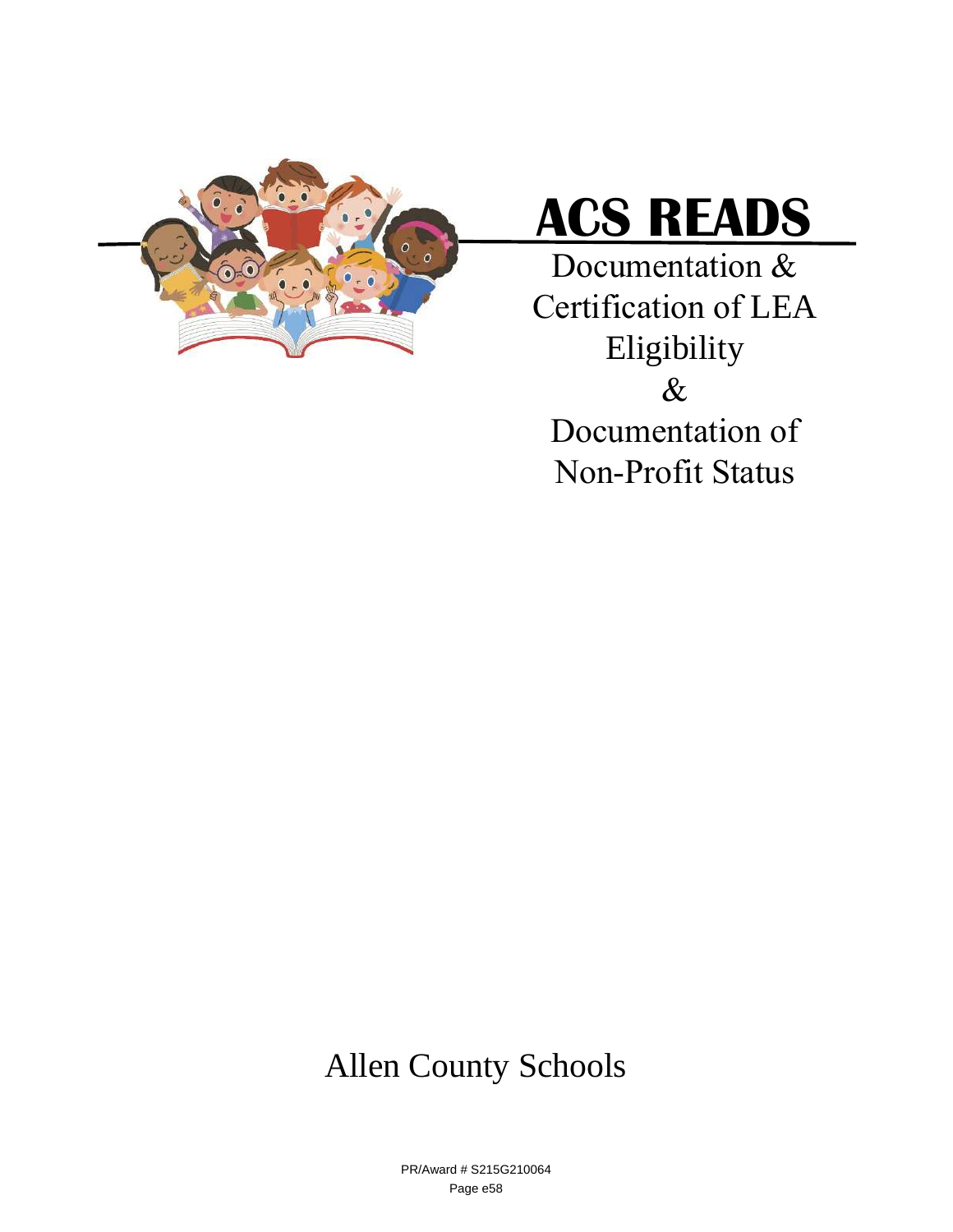# *Small Area Income and Poverty Estimate (SAIPE)* **1 Small Area Income and Poverty Estimate (SAIPE)** 2019 - Selected State - Selected School District *2019 - Selected State - Selected School District Ages 5 to 17 in Families in Poverty* Ages 5 to 17 in Families in Poverty

| 20.0           | 727                         | 3,632             | 21,315 |                            | Allen County School District (KY)   PK-12 | 2100070 | $\overline{\mathcal{L}}$ | 2019 |
|----------------|-----------------------------|-------------------|--------|----------------------------|-------------------------------------------|---------|--------------------------|------|
| Ratio          | <b>Poverty</b>              | <b>Population</b> |        | esponsibility   Population | District Name                             |         | <b>Year State</b>        |      |
| $\frac{17}{1}$ | E                           |                   | Total  |                            |                                           |         |                          |      |
| Ages 5         | Families                    | Ages 5 to         |        | Grade range                |                                           |         |                          |      |
| Relevant       | $\frac{17 \text{ in } }{2}$ | Relevant          |        |                            |                                           |         |                          |      |
|                | Ages 5                      |                   |        |                            |                                           |         |                          |      |
|                | Relevant                    |                   |        |                            |                                           |         |                          |      |

MODEL BASED ESTIMATES: The data provided are indirect estimates produced by statistical model-based methods using sample *MODEL BASED ESTIMATES: The data provided are indirect estimates produced by statistical model-based methods using sample* Source: U.S. Census Bureau, Small Area Income and Poverty Estimates (SAIPE) Program. *Source: U.S. Census Bureau, Small Area Income and Poverty Estimates (SAIPE) Program.*

*survey, decennial census, and administrative data sources. The estimates contain error stemming from model error, sampling error, and*

survey, decennial census, and administrative data sources. The estimates contain error stemming from model error, sampling error, and

*nonsampling error.*

nonsampling error.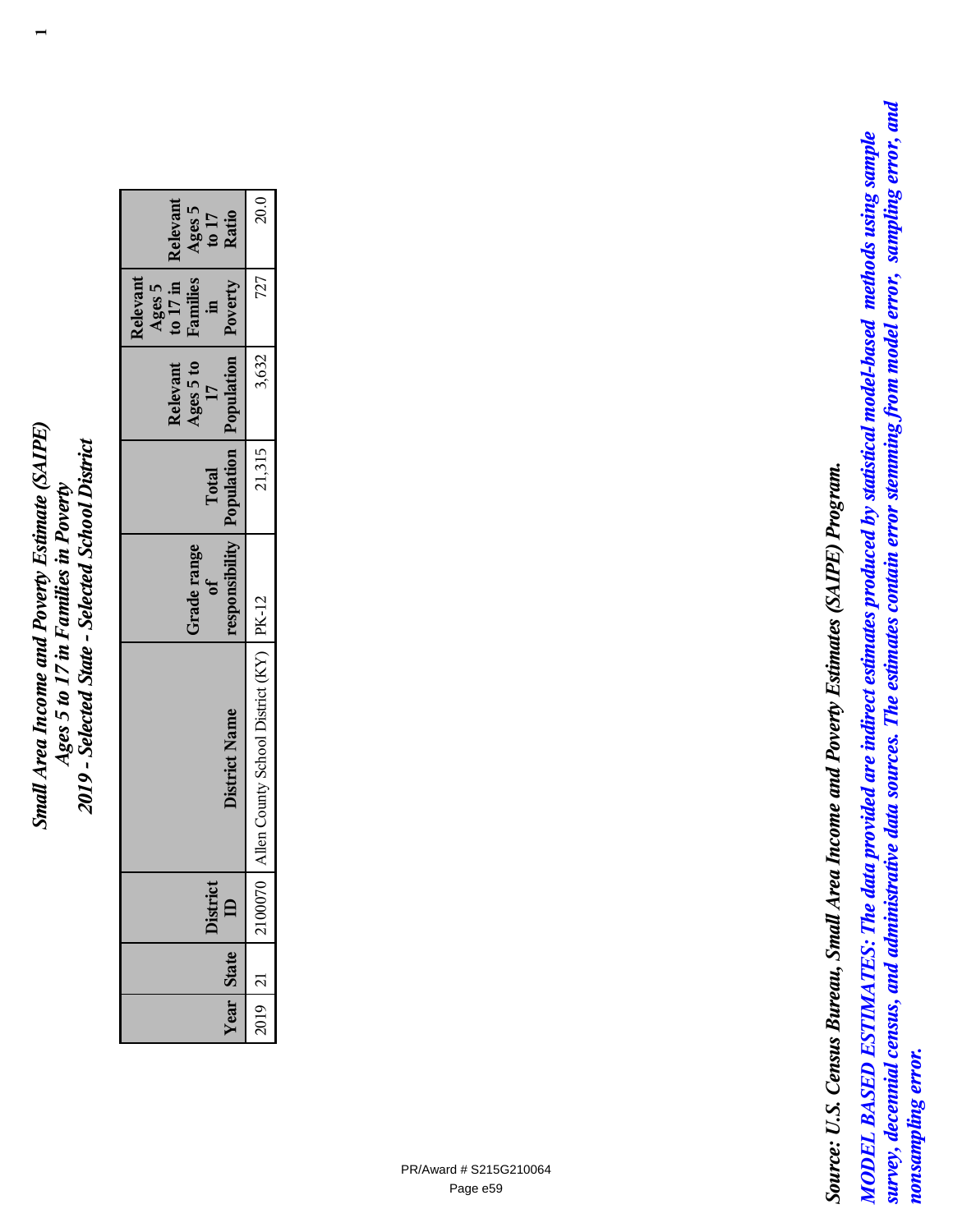#### **Internal Revenue Service**

#### Department of the Treasury

 $7/1/12$ 

ALLEN COUNTY BOARD OF EDUCATION 570 Oliver Street Scottsville, KY 42164-7955  $(270)$  618-3181



Dear Sir or Madam:

This is in response to your request for information concerning your organization's exemption from Federal income tax.

As an instrumentality of a governmental unit, your organization is not subject to Federal income tax under the provisions of Section 115(1) of the Internal Revenue Code of 1954, which states in part:

> "Gross income does not include income derived from the exercise of any essential governmental function and accruing to a State or any political subdivision thereof ..."

Because your organization is an instrumentality of a governmental unit, its income is not taxable as explained above. Contributions to instrumentalities are deductible under Section 170(c)(1) of the Code.

If you have any questions, please call us at the telephone number shown in the heading of this letter.

Sincerely,

for John E. Ricketts, Director, TE/GE **Customer Account Services**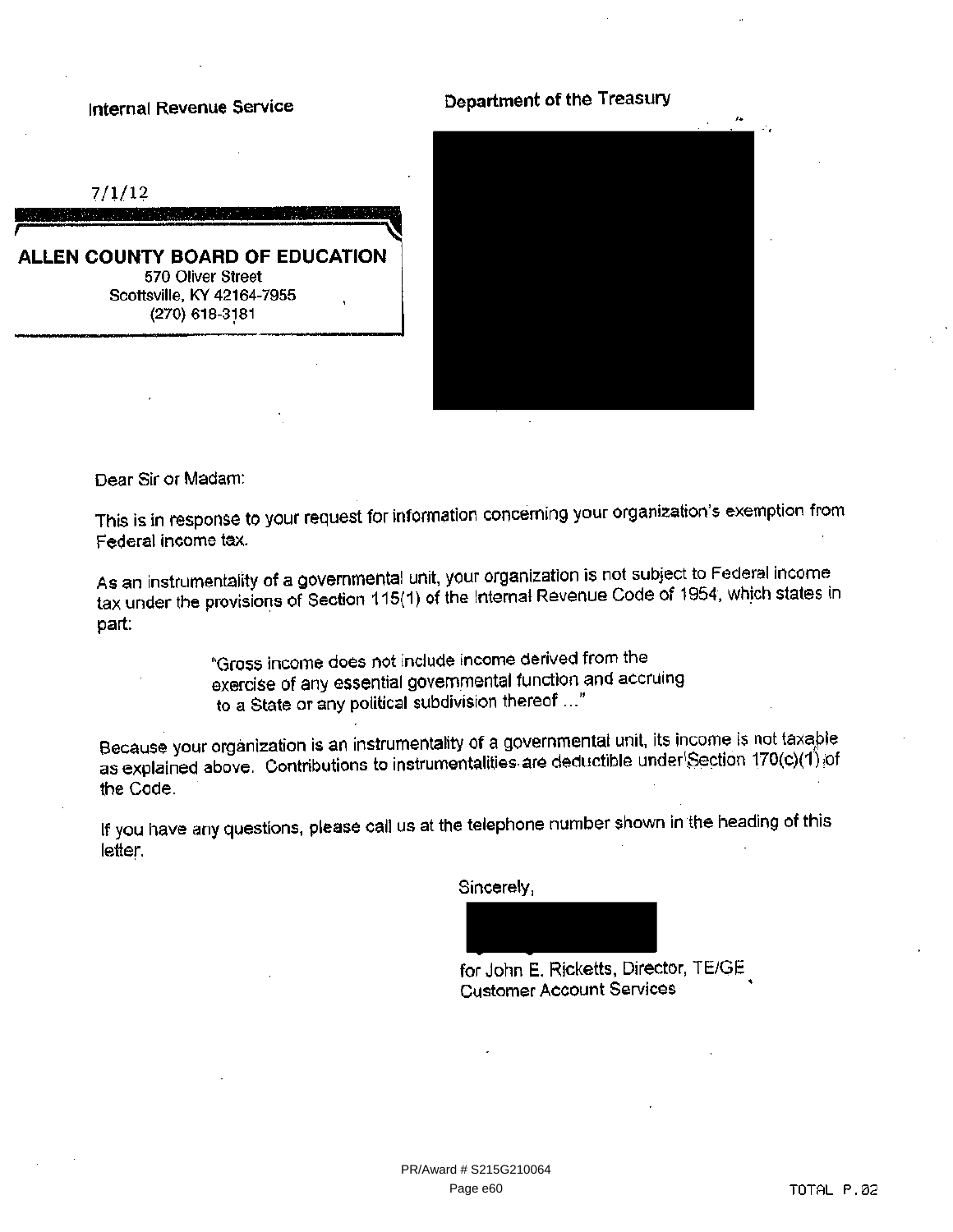

# **ACS READS**

TTimeline with milestones & responsibilities  $\&$ Logic Model

## Allen County Schools

PR/Award # S215G210064 Page e61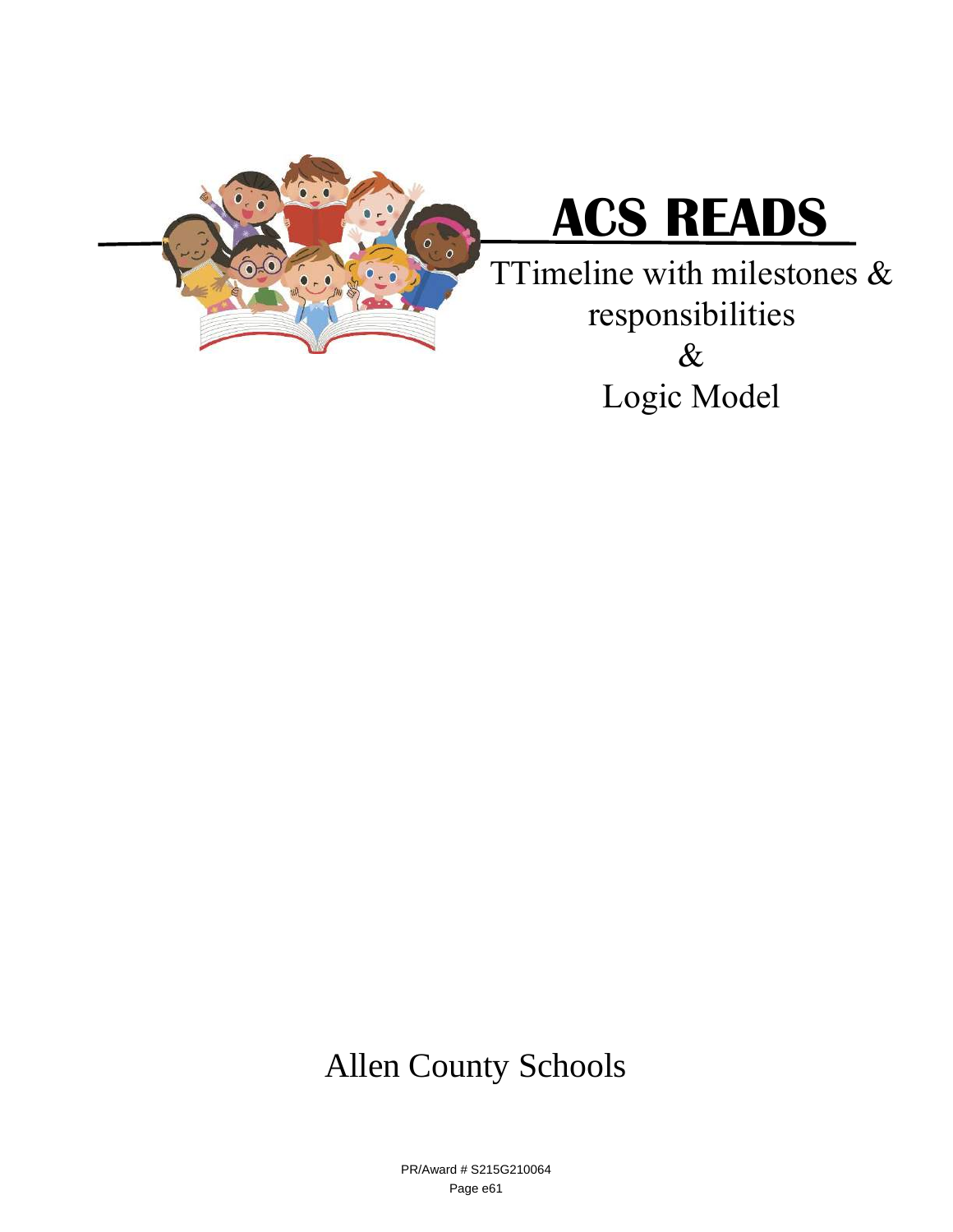| <b>Work Plan/Timeline</b>                                                                                                                                                                                                                                                      | Fall 2021   | Spring 2022 | Summer 2022  | Fall 2022    | 2023<br>Spring | Summer 202               | Fall 2023    | Spring 2024  | Summer 2024  | Fall 2024    | Spring 2025 | Summer 2025  | Fall 2025    | 2026<br>Spring  | 2026<br>Summer |                                               |
|--------------------------------------------------------------------------------------------------------------------------------------------------------------------------------------------------------------------------------------------------------------------------------|-------------|-------------|--------------|--------------|----------------|--------------------------|--------------|--------------|--------------|--------------|-------------|--------------|--------------|-----------------|----------------|-----------------------------------------------|
| <b>Milestones/Key Components</b>                                                                                                                                                                                                                                               |             | Year 1      |              |              | Year 2         |                          |              | Year 3       |              |              | Year 4      |              |              | Year 5          |                | <b>Responsibility</b>                         |
| Project awarded, October 2021                                                                                                                                                                                                                                                  | $\mathbf X$ |             |              |              |                |                          |              |              |              |              |             |              |              |                 |                |                                               |
| Project Director job posting/hiring, October 2021                                                                                                                                                                                                                              | $\mathbf X$ |             |              |              |                |                          |              |              |              |              |             |              |              |                 |                | Chief Academic Officer (CAO)                  |
| Kick-off meeting with librarians to discuss plans & expectations<br>for PD and book/material/resource purchasing; as well as including<br>specified district staff to assist in creating a responsive, inclusive,<br>supportive & identity-safe library environment, Oct 2021. | $\mathbf X$ |             |              |              |                |                          |              |              |              |              |             |              |              |                 |                | CAO, Project Director                         |
| Working with Librarians, source books for book giveaways for<br>students, Oct. 2021                                                                                                                                                                                            | $\mathbf X$ |             |              |              |                |                          |              |              |              |              |             |              |              |                 |                | Project Director                              |
| Working with Librarians, source books for community birth-preK<br>children first quarterly giveaway, Oct 2021                                                                                                                                                                  | $\mathbf X$ |             |              |              |                |                          |              |              |              |              |             |              |              |                 |                | Project Director                              |
| Project Director and Evaluator meet bi-monthly starting in<br>December 2021 (ongoing)                                                                                                                                                                                          | $\mathbf X$ | $\mathbf X$ | $\mathbf X$  | $\mathbf{X}$ | $\mathbf X$    | $\mathbf X$              | $\mathbf{X}$ | $\mathbf{X}$ | $\mathbf X$  | $\mathbf X$  | $\mathbf X$ | $\mathbf X$  | $\mathbf{X}$ | $\mathbf X$     |                | x Project Director & Evaluator                |
| Heggerty Phonemic Awareness Curriculum obtained and use<br>begins for grades PreK-3 (ongoing)                                                                                                                                                                                  | $\mathbf X$ | $\mathbf X$ | $\mathbf X$  | X            |                | $X \mid X \mid X \mid X$ |              |              | $\mathbf X$  | $\mathbf X$  | $\mathbf X$ |              | $X \mid X$   | $\mathbf{X}$    |                | $x$ Project Director                          |
| Initial baseline data & information gathered on students &<br>educators, Oct-Nov 2021                                                                                                                                                                                          | $\mathbf X$ |             |              |              |                |                          |              |              |              |              |             |              |              |                 |                | Project Director                              |
| Community birth-preK children quarterly book giveaway, quarterly<br>(ongoing)                                                                                                                                                                                                  | $\mathbf X$ | $\mathbf X$ | $\mathbf X$  | $\mathbf{X}$ | $\mathbf{x}$   | $\mathbf{X}$             | $\mathbf X$  | $\mathbf X$  | $\mathbf X$  | $\mathbf{x}$ | $\mathbf X$ |              | $X \mid X$   | $\mathbf{x}$    |                | $\bar{x}$ Project Director                    |
| ACS student book giveaways; 9 giveaways in years 1 & 2, 7<br>giveaways in years 3-5 (ongoing)                                                                                                                                                                                  | $\mathbf X$ | $\mathbf X$ | $\mathbf X$  | $\mathbf{X}$ | $\mathbf{x}$   | $\mathbf{x}$             |              | $X \mid X$   | $\mathbf{X}$ | $\mathbf{x}$ | $\mathbf X$ |              | $X \mid X$   |                 |                | $x \mid x$ Project Director                   |
| FastBridge reading assessments begin (ongoing)                                                                                                                                                                                                                                 |             | $\mathbf X$ | $\mathbf X$  |              |                | $X$ $X$ $X$              |              | $\mathbf X$  | $\mathbf X$  | $\mathbf X$  | $\mathbf X$ | $\mathbf X$  | $\mathbf{x}$ | $\mathbf{x}$    |                | x Project Director, CAO                       |
| Data & information gathered on students & educators (ongoing)                                                                                                                                                                                                                  |             | $\mathbf X$ | $\mathbf{x}$ | $\mathbf X$  | $\mathbf X$    | $\mathbf X$              | $\mathbf X$  | $\mathbf x$  | $\mathbf X$  | $\mathbf X$  | $\mathbf X$ | $\mathbf X$  | $\mathbf X$  | $\mathbf{x}$    |                | x Project Director, Evaluator                 |
| Librarians obtain books, materials & resources for their libraries<br>$(years 1-4)$                                                                                                                                                                                            |             | $\mathbf X$ | $\mathbf X$  | $\mathbf X$  | $\mathbf{X}$   |                          | $X \mid X$   | $\mathbf X$  | $\mathbf X$  | $\mathbf X$  | $\mathbf X$ | $\mathbf X$  |              |                 |                | Project Director                              |
| Librarian self-selected content-specific PD (Years 1,2, & 5)                                                                                                                                                                                                                   |             | $\mathbf X$ | $\mathbf X$  | $\mathbf X$  | $\mathbf X$    | $\mathbf X$              |              |              |              |              |             |              | $\mathbf{X}$ | $\mathbf{x}$    |                | x Project Director, CAO                       |
| Advisory Council meets bi-monthly or quarterly beginning in<br>spring 2022 (ongoing)                                                                                                                                                                                           |             | $\mathbf X$ | X            | $\mathbf{X}$ | $\mathbf{X}$   | $\mathbf{X}$             |              | $X \mid X$   | $\mathbf X$  | $\mathbf X$  | $\mathbf X$ |              | $X \mid X$   |                 |                | $x \mid x$ Project Director, Advisory Council |
| Librarians & Project Director design/create responsive, inclusive,<br>supportive & identity-safe library environment, & purchase<br>materials, etc. to institute the design (ongoing)                                                                                          |             | $\mathbf X$ | $\mathbf X$  | X            | $\mathbf{X}$   | $\mathbf{x}$             | $\mathbf{X}$ | $\mathbf{X}$ | $\mathbf{X}$ | $\mathbf{X}$ | $\mathbf X$ |              | $X \mid X$   | $\mathbf{X}$    |                | x Project Director                            |
| Primary & Intermediate school educators attend "Literacy Camp"<br>for 6 weeks after school to gain explicit instruction in reading<br>$(Years 1-3)$                                                                                                                            |             | $\mathbf X$ |              |              | $\mathbf X$    |                          |              | $\mathbf X$  |              |              |             |              |              |                 |                | Project Director, CAO                         |
| Reading Coach job posting/hiring                                                                                                                                                                                                                                               |             |             |              |              |                | $\mathbf X$              |              |              |              |              |             |              |              |                 |                | CAO, Project Director                         |
| Reading Coaches in each school beginning Fall 2023 (ongoing)                                                                                                                                                                                                                   |             |             |              |              |                |                          | $\mathbf X$  | $\mathbf X$  | $\mathbf{X}$ | $\mathbf X$  | X           | $\mathbf{X}$ | $\mathbf{X}$ | $\mathbf{x}$    |                | $x$ CAO, Project Director                     |
| Advisory Council & Project Director meet mid-grant to<br>discuss/assess progress of project (Spring 2024).                                                                                                                                                                     |             |             |              |              |                |                          |              | $\mathbf X$  |              |              |             |              |              |                 |                | Advisory Council, Project Director            |
| Final evaluation/assessment in late Fall of 2025*                                                                                                                                                                                                                              |             |             |              |              |                |                          |              |              |              |              |             |              |              | $x \mid x \mid$ |                | x Project Director, Evaluator                 |
| Final evaluative results of project                                                                                                                                                                                                                                            |             |             |              |              |                |                          |              |              |              |              |             |              | $\mathbf{X}$ | $\mathbf{x}$    |                | x Project Director, Evaluator                 |
| Final dissemination of project results                                                                                                                                                                                                                                         |             |             |              |              |                |                          |              |              |              |              |             |              |              |                 |                | x Project Director, Evaluator                 |
| *Evaluator reporting to the <b>Advisory Council</b> and Project Director will be at least quarterly. In addition, the Advisory Council will work with<br>schools/teachers and the Evaluator to design improvements/action steps related to any findings.                       |             |             |              |              |                |                          |              |              |              |              |             |              |              |                 |                |                                               |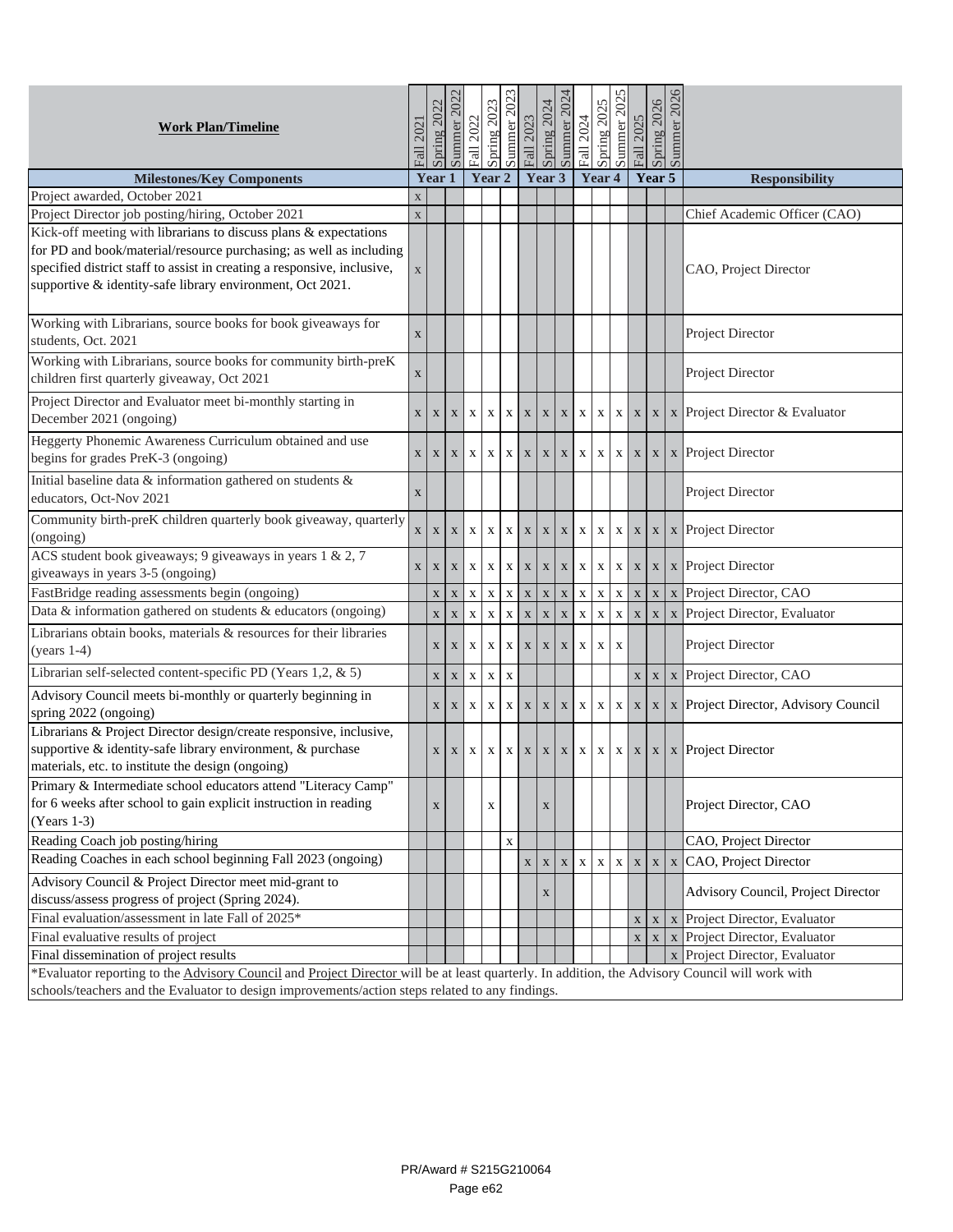| GOAL, OBJECTIVES, OUTCOMES | Goal: Develop & improve literacy skills for<br>children birth—12th grade. | Increase effectiveness & knowledge of librarians as evi-<br>• Increase #/% of students reading at proficiency in 4th $\&$<br>denced by increased use of resources by students &<br>8th grade 10% by year 3, & addtl. 10% by year 5.<br>Objectives (not all inclusive):<br>$\bullet$ | teachers across project period as measured by increased<br>materials & resources in school libraries by 25% by the<br>to birth to preK children in the community as measured<br>Increase # of developmentally appropriate books given<br>Increase available, age-appropriate, updated books,<br>circulation statistics, & Librarian self-report.<br>end of the project.<br>$\bullet$ | by # of medical provider relationships for book give-<br>Increase the number of books provided to district<br>aways pre- & post-project, & total # of books<br>disseminated<br>$\bullet$ | students by 50% by the end of the project period.<br>Increase effectiveness rating of educators.<br>$\bullet$ | · Increased librarian knowledge & effectiveness.<br>Outcomes (not all inclusive):                                                                                                                                                | $\bullet$ Increased # of students scoring proficient in reading in<br>· Increased educator knowledge, skills, & effectiveness.<br>Increased student engagement in reading.<br>4th & 8th grades.<br>$\bullet$ | $\bullet$ Enhanced & effective school library programs.<br>More children begin to learn earlier through<br>developmentally appropriate books.<br>$\bullet$ | Creation of responsive, inclusive, supportive & identity-<br>Increased reading motivation, performance & frequency<br>Increased use of school libraries by students & teachers.<br>in preK-12th students.<br>$\bullet$<br>$\bullet$<br>$\bullet$ | Increased # of updated books, materials & resources in<br>Increased # of young children in the community with<br>access to developmentally appropriate books.<br>safe library environment.<br>school libraries.<br>$\bullet$ |
|----------------------------|---------------------------------------------------------------------------|-------------------------------------------------------------------------------------------------------------------------------------------------------------------------------------------------------------------------------------------------------------------------------------|--------------------------------------------------------------------------------------------------------------------------------------------------------------------------------------------------------------------------------------------------------------------------------------------------------------------------------------------------------------------------------------|------------------------------------------------------------------------------------------------------------------------------------------------------------------------------------------|---------------------------------------------------------------------------------------------------------------|----------------------------------------------------------------------------------------------------------------------------------------------------------------------------------------------------------------------------------|--------------------------------------------------------------------------------------------------------------------------------------------------------------------------------------------------------------|------------------------------------------------------------------------------------------------------------------------------------------------------------|--------------------------------------------------------------------------------------------------------------------------------------------------------------------------------------------------------------------------------------------------|------------------------------------------------------------------------------------------------------------------------------------------------------------------------------------------------------------------------------|
| <b>ACS READS</b>           | <b>PROJECT OUTPUTS</b>                                                    | # of new books disseminated to children<br>· Improved reading assessment scores<br>• # of new books, materials, resources<br>obtained by school libraries<br>Replicable Model<br>$\bullet$                                                                                          | # of teachers trained in Explicit Instruction<br>$\bullet$ # & type of connections made to facilitate<br>K-PREP, NAEP reading assessments, &<br>$\bullet$ # of students assessed via FastBridge,<br>• # & type of PD utilized by Librarians<br>Brigance Early Childhood screener<br># of students provided with books<br>$-12th$ grade)<br>$\text{birth}$<br>$\bullet$<br>$\bullet$  | dissemination of books for children birth-<br>Types of evaluation data<br>preK                                                                                                           | · Reading Coach progress reports<br>Formative Data                                                            | Individual interviews<br>Completed tasks                                                                                                                                                                                         | post prof. development surveys<br>Teacher/student participation levels<br>Pre- & post-assessment data<br>g surveys<br>Pre- $\&$<br>Ongoing<br>$\bullet$                                                      | -increased educator effective-<br><b>Annual/Summative Data</b><br>TPGES - increased of                                                                     | e course scores/academic out-<br>ed teacher self-efficacy<br>· Increas<br>· Improv<br>comes<br>ness                                                                                                                                              | % of children who receive at least one free, grade- and language-appropriate book of their own<br>growth on state reading or<br>previous year                                                                                |
|                            | Rural School<br>$_{\rm LEA}$                                              | Anticipated to serve<br>(PreK-12th grade)<br>$3,000+$ students<br>Four schools<br>District                                                                                                                                                                                          | External Evaluator<br>Advisory Council<br>Improvement<br>Continuous                                                                                                                                                                                                                                                                                                                  |                                                                                                                                                                                          |                                                                                                               |                                                                                                                                                                                                                                  |                                                                                                                                                                                                              |                                                                                                                                                            |                                                                                                                                                                                                                                                  | <b>GPRA Measures</b>                                                                                                                                                                                                         |
| PROJECT INPUTS             | <b>Advisory Council</b><br><b>ACS Superintendent</b>                      | <b>ACS Chief Academic</b><br>External Evaluator<br>Reading Coaches<br>Project Director<br>Officer                                                                                                                                                                                   | Chief Academic Officer<br>ACS READS Literacy<br><b>ACS READS Project</b><br><b>Project Staff</b><br>Caches(x4)<br>Director                                                                                                                                                                                                                                                           | students from birth-12th grade each year<br>$\sum_{k=1}^{\infty}$ Multiple book giveaways for children/<br>$\frac{1}{2}$ students from birth—12th grade each<br><b>DESIGN ELEMENTS</b>   | Page e63                                                                                                      | $\frac{6}{8}$ New books & materials for school libraries<br>$\frac{6}{8}$ Creation of responsive, inclusive, supportive<br>$\frac{2}{8}$ & identity-safe library environments<br>$\frac{6}{8}$ preK-3rd grade phonemic awareness | Explicit instruction professional development<br>Self-selected, content-specific professional<br>development for librarians<br>curriculum<br>$\bullet$                                                       | Reading Coach in each school starting in<br>in reading for educators<br>year 3<br>$\bullet$                                                                | · Data collection (student assessment data,<br>K-12 reading assessment system<br>interviews, survey data)<br>$\bullet$                                                                                                                           | % of 4th & 8th graders who demonstrated individual student<br>% of schools whose book-to-student ratios increase from the<br>language arts assessments                                                                       |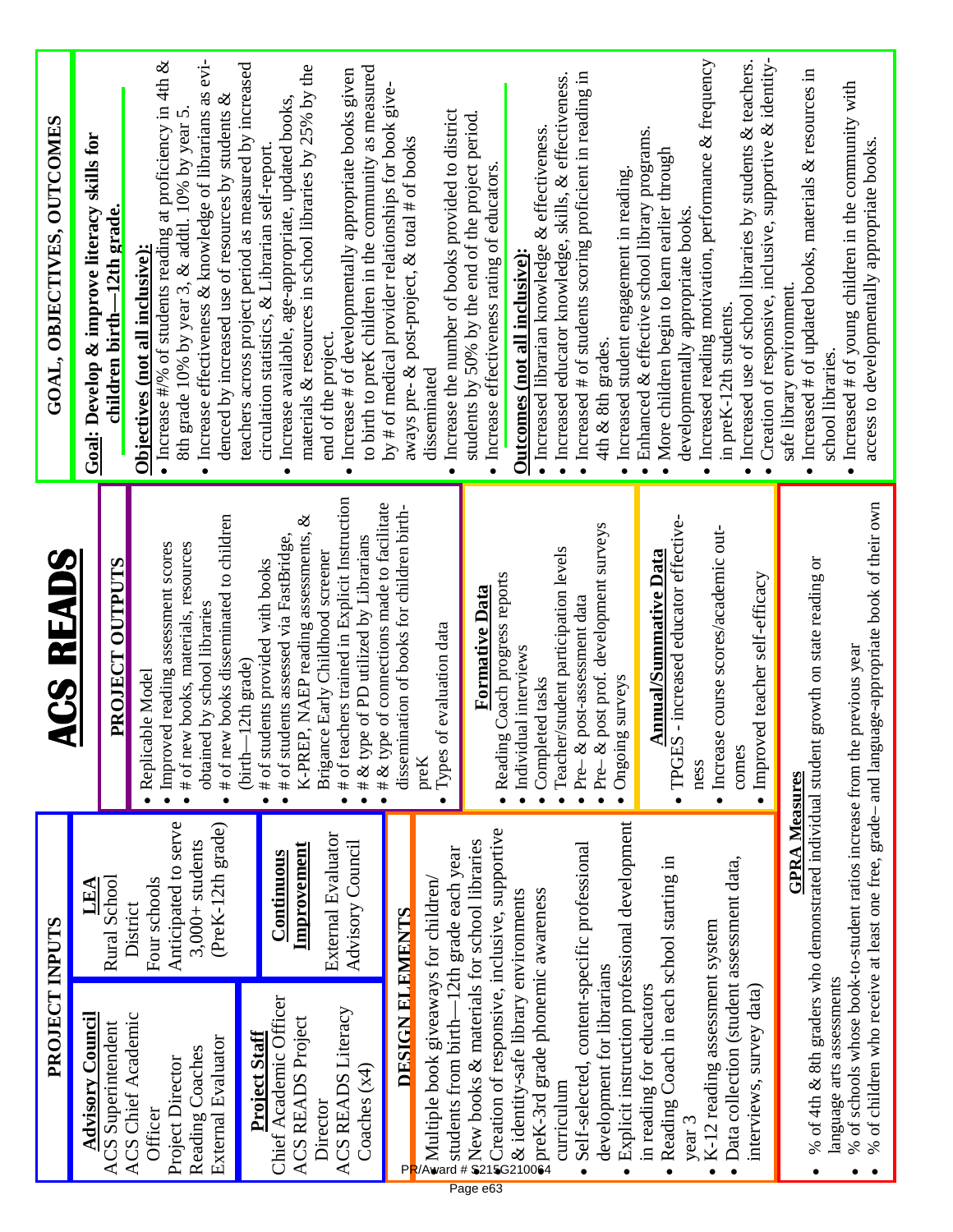

# **ACS READS**

Intergovernmental Review State Single Point of Contact

## Allen County Schools

PR/Award # S215G210064 Page e64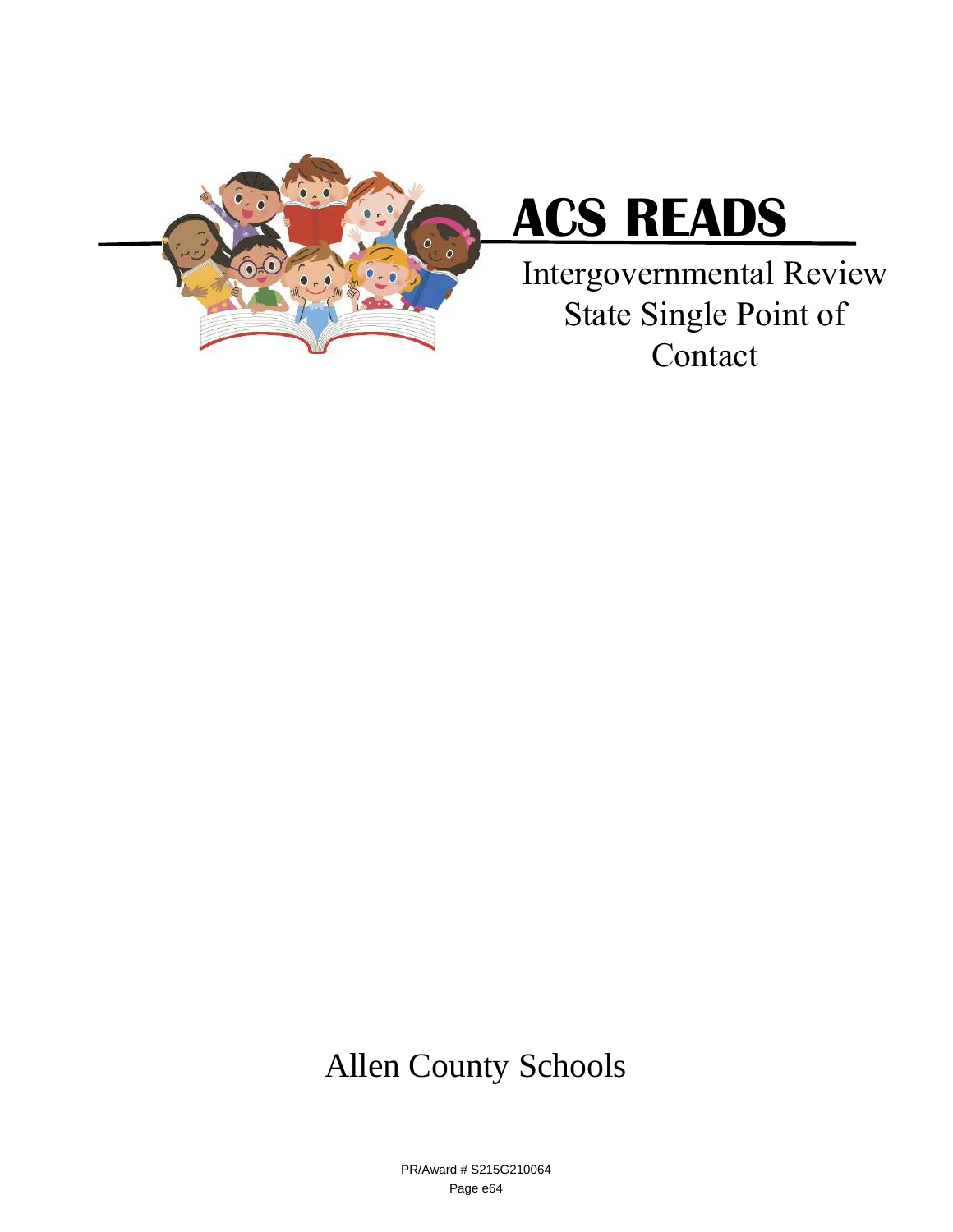

**OFFICE OF THE GOVERNOR DEPARTMENT FOR LOCAL GOVERNMENT** 100 AIRPORT ROAD, THIRD FLOOR FRANKFORT, KENTUCKY 40601 PHONE (502) 573-2382 FAX (502) 227-8691

www.kydlgweb.ky.gov

**Dennis Keene Commissioner**

August 10, 2021

Ms. Tara Thomas Allen County Schools 570 Oliver Street Scottsville, KY 42164-7955

**Andy Beshear Governor**

RE: ACS READS SAI# KY202108091264 CFDA# 84.215

Dear Ms. Thomas:

The Kentucky State e-Clearinghouse is the official designated Single Point of Contact (SPOC) for the Commonwealth pursuant to Presidential Executive Order 12372, and supported by Kentucky Statutes KRS 45.031. The primary function of the SPOC is to streamline the review aforementioned process for the applicant and the funding agency. This process helps in vocalizing the statutory and regulatory requirements. Information in the form of comments, if any, will be attached to this correspondence.

This proposal has been reviewed by the appropriate state agencies in the e-Clearinghouse for conflicts with state or local plans, goals and objectives. After receiving this letter you should make it available to the funding agency and continue with the funding agencies application process. This e-Clearinghouse SPOC letter signifies only that the project has followed the state reviewing requirements, and is neither a commitment of funds from this agency or any other state or federal agency. Please remember if any federal reviews are required the applicant must follow through with those federal agencies.

The results of this review are valid for one year from the date of this letter. If the project is not submitted to the funding agency or not approved within one year after the completion of this review, the applicant can request an extension by email to Lee.Nalley@ky.gov. If the project changes in any way after the review, the applicant must reapply through the e-Clearinghouse for a new review. There are no exceptions.

If you have any questions regarding this letter or the review process please contact the e-Clearinghouse office at 502-892-3462.

Sincerely,

Sechalley

Lee Nalley, SPOC Kentucky State Clearinghouse

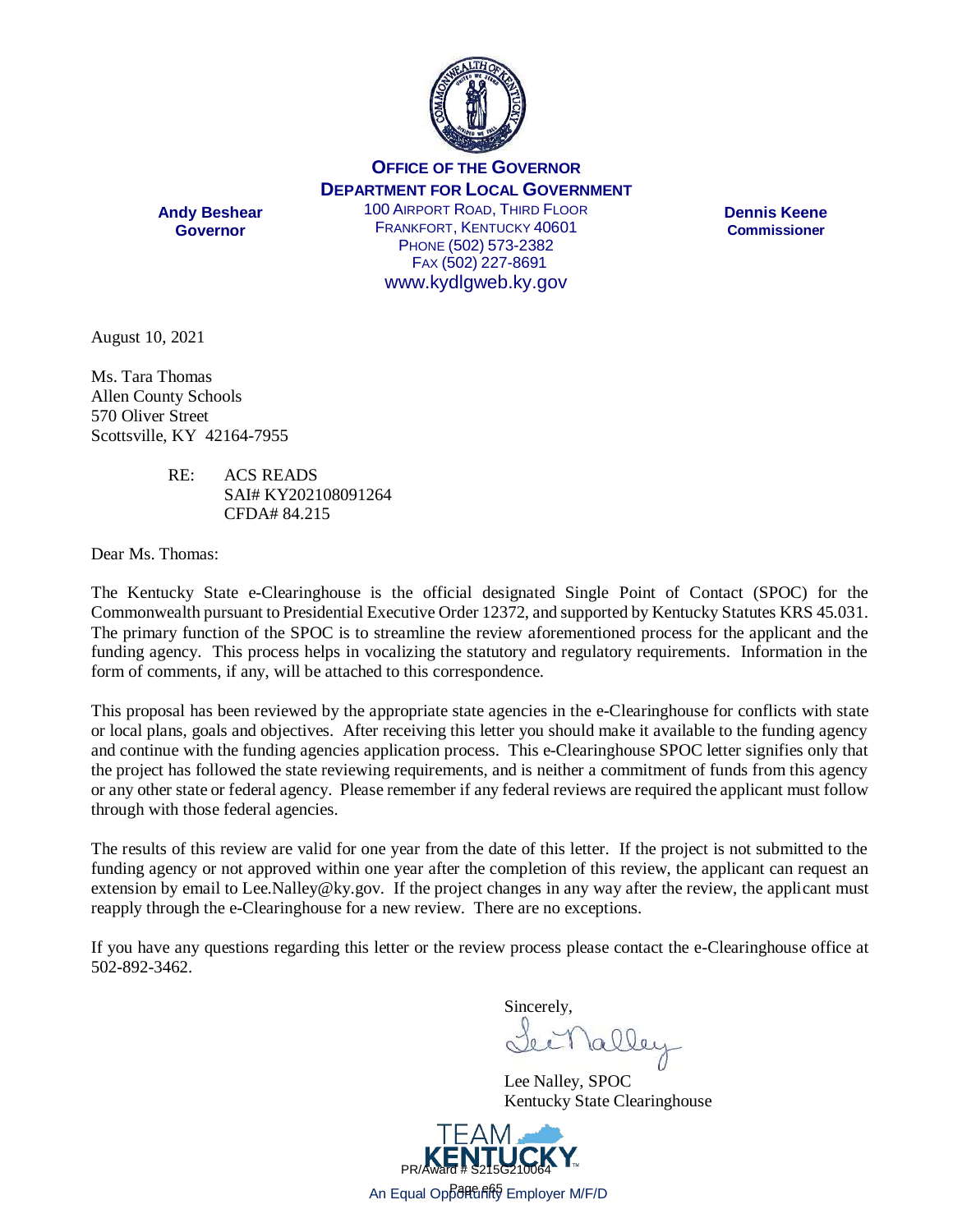#### **Budget Narrative File(s)**

| * Mandatory Budget Narrative Filename: 1237-ACS READS Budget Narrative.pdf |                                   |                                 |  |  |  |  |  |  |
|----------------------------------------------------------------------------|-----------------------------------|---------------------------------|--|--|--|--|--|--|
| Add Mandatory Budget Narrative                                             | Delete Mandatory Budget Narrative | View Mandatory Budget Narrative |  |  |  |  |  |  |
|                                                                            |                                   |                                 |  |  |  |  |  |  |

To add more Budget Narrative attachments, please use the attachment buttons below.

| Add Optional Budget Narrative | Delete Optional Budget Narrative   View Optional Budget Narrative |  |
|-------------------------------|-------------------------------------------------------------------|--|
|-------------------------------|-------------------------------------------------------------------|--|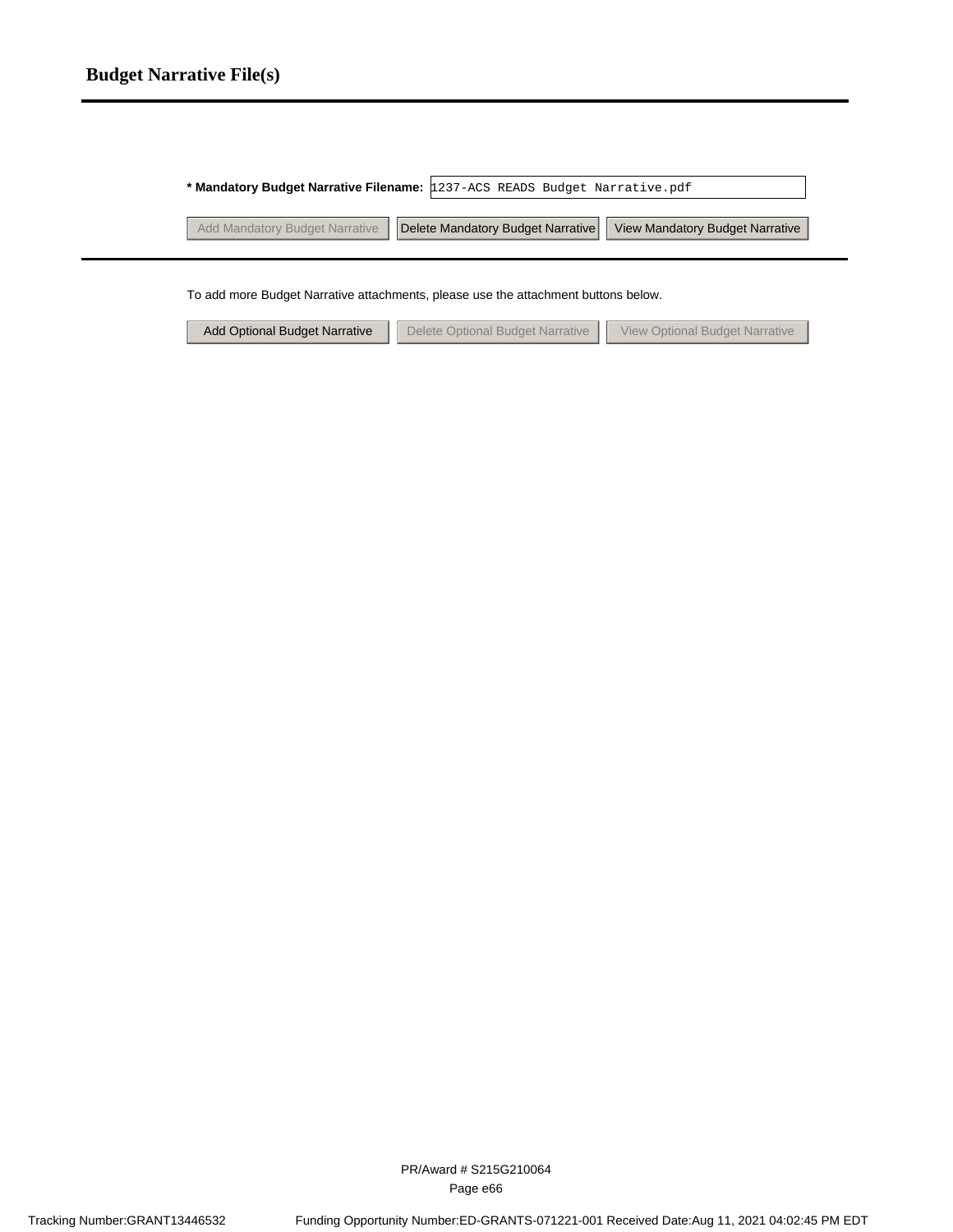

# **ACS READS**

Budget Narrative

## Allen County Schools

PR/Award # S215G210064 Page e67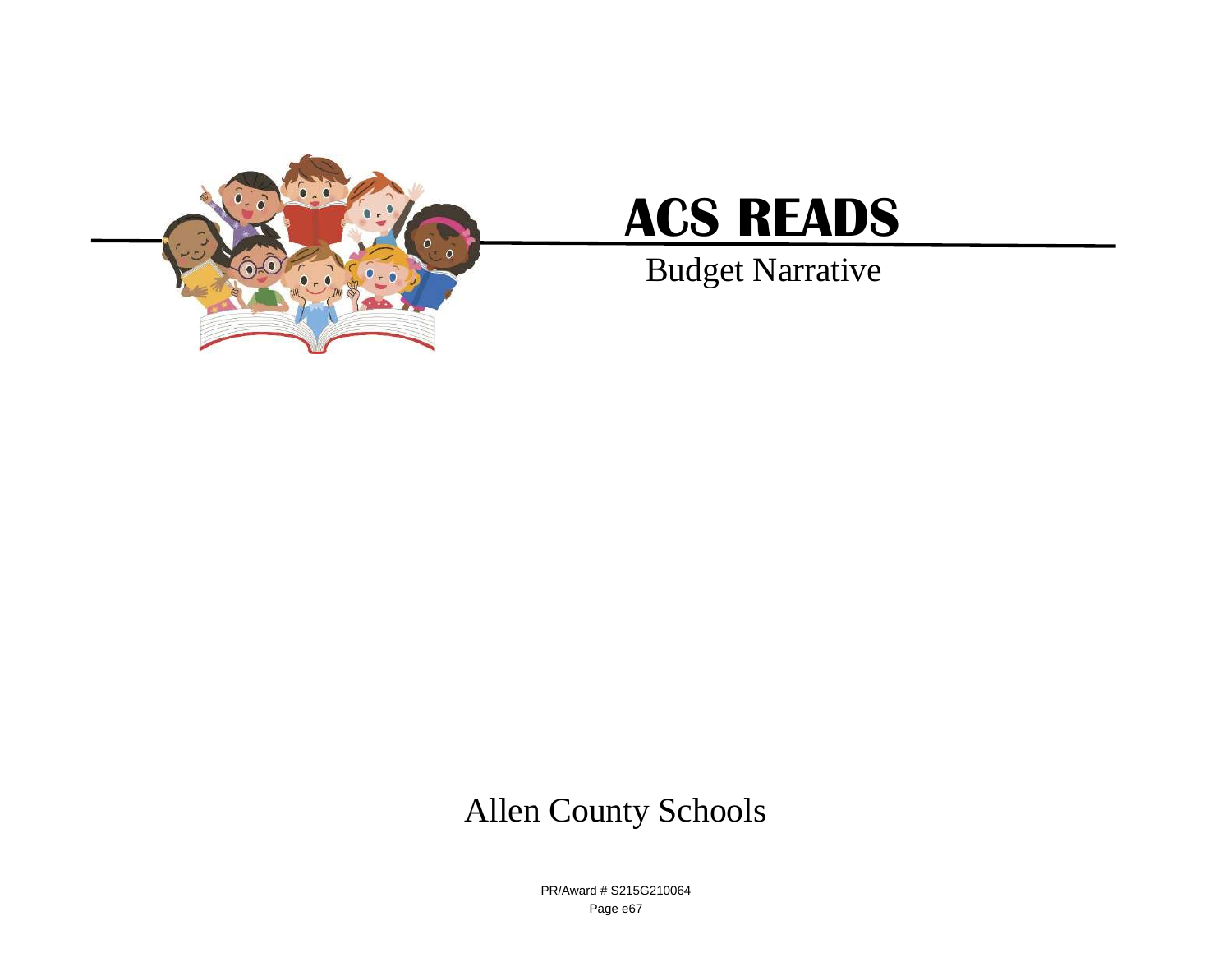|              | <b>ACS READS</b>                                                                       |        |        | <b>Allen County Schools</b> |        |        |
|--------------|----------------------------------------------------------------------------------------|--------|--------|-----------------------------|--------|--------|
|              | <b>Budget Narrative</b>                                                                |        |        |                             |        |        |
| $\mathbf{1}$ | Personnel                                                                              | Year 1 | Year 2 | Year 3                      | Year 4 | Year 5 |
| a            | Chief Academic Officer (1): (10% FTE), Base Salary                                     |        |        |                             |        |        |
|              | contract. Provides project and Project Director oversight.                             |        |        |                             |        |        |
|              | Project Director (1): (100% FTE), Base Salary<br>contract.                             |        |        |                             |        |        |
|              | b Leads project implementation, data collection, supervises project staff, and         |        |        |                             |        |        |
|              | oversees budget.<br>Reading Coaches (4): (100% FTE), Base Salary<br>. 215-day contract |        |        |                             |        |        |
|              | Years 3-5. Build capacity & improve teaching & learning, core instruction,             |        |        |                             |        |        |
| $\mathbf{c}$ | implement a strong system of interventions to enable student learning $\&$             |        |        |                             |        |        |
|              | achievement to improve. 4 coaches<br>/year in years 3-5.                               |        |        |                             |        |        |
|              |                                                                                        |        |        |                             |        |        |
|              | <b>Total, Personne</b>                                                                 |        |        |                             |        |        |
|              | 2 Fringe Benefits                                                                      |        |        |                             |        |        |
|              | Chief Academic Officer (1): (10% FTE), TRS Retirement match 3%                         |        |        |                             |        |        |
|              |                                                                                        |        |        |                             |        |        |
| $\mathbf{a}$ |                                                                                        |        |        |                             |        |        |
|              |                                                                                        |        |        |                             |        |        |
|              |                                                                                        |        |        |                             |        |        |
|              | Project Director (1): (100% Full Time Equivalent), TRS Retirement                      |        |        |                             |        |        |
| b            |                                                                                        |        |        |                             |        |        |
|              |                                                                                        |        |        |                             |        |        |
|              |                                                                                        |        |        |                             |        |        |
|              | Reading Coaches (4): (100% FTE), TRS Retirement match 3% (§                            |        |        |                             |        |        |
|              |                                                                                        |        |        |                             |        |        |
| $\mathbf c$  |                                                                                        |        |        |                             |        |        |
|              |                                                                                        |        |        |                             |        |        |
|              |                                                                                        |        |        |                             |        |        |
|              | <b>Total, Fringe Benefits</b>                                                          |        |        |                             |        |        |
| 3<br>a       | <b>Travel</b>                                                                          |        |        |                             |        |        |
|              | <b>Total, Trave</b>                                                                    |        |        |                             |        |        |
|              | 4 Equipment                                                                            |        |        |                             |        |        |
| a            |                                                                                        |        |        |                             |        |        |
|              | <b>Total, Equipmen</b>                                                                 |        |        |                             |        |        |
|              |                                                                                        |        |        |                             |        |        |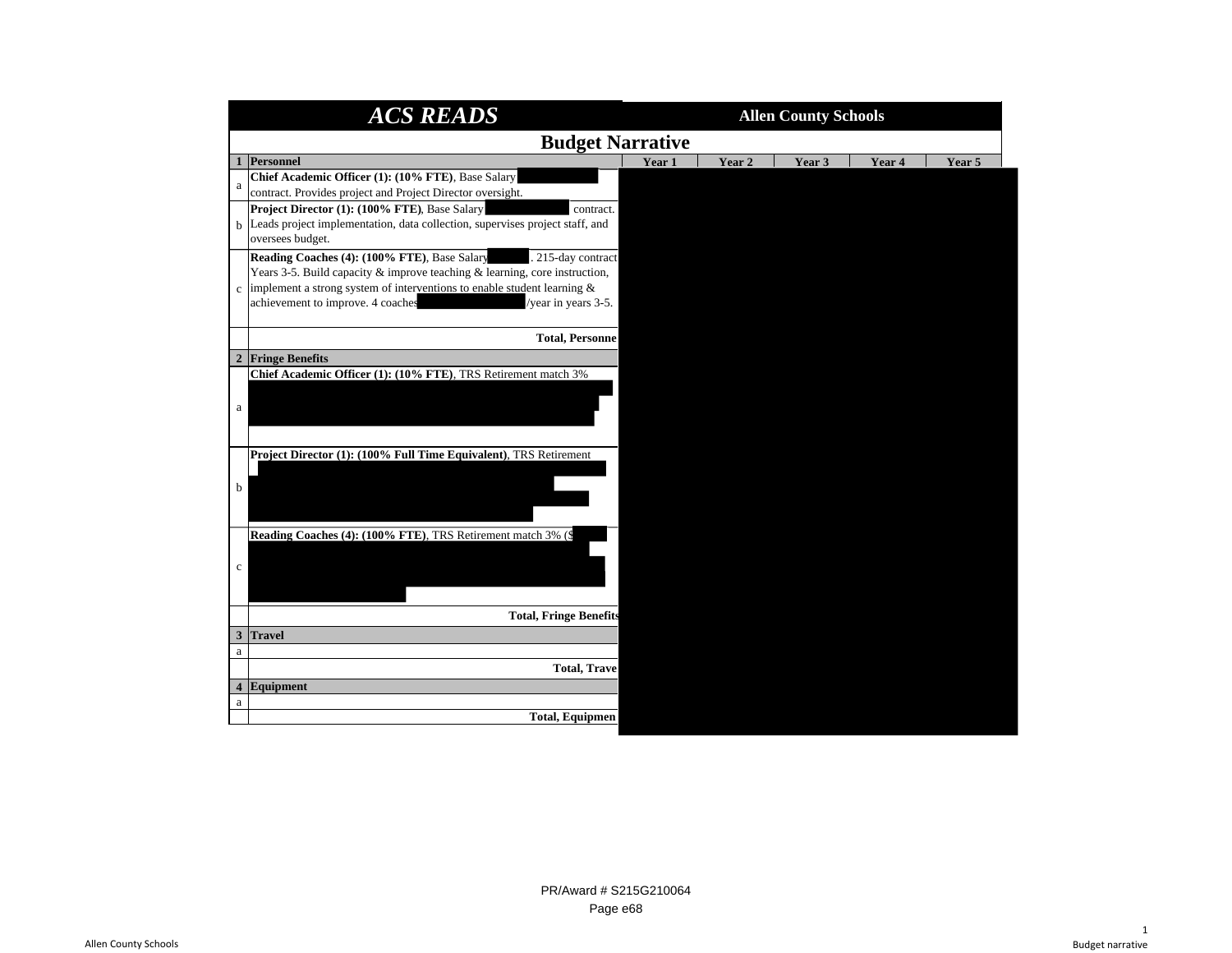|                         | 5 Supplies                                                                                                                | Year 1 | Year 2 | Year 3 | Year 4 | Year 5 |  |
|-------------------------|---------------------------------------------------------------------------------------------------------------------------|--------|--------|--------|--------|--------|--|
|                         | Laptops (1): Full-time project staff will receive a laptop computer as                                                    |        |        |        |        |        |  |
| a                       | appropriate for his/her role (Project Director, Reading Coaches). 1 unit in                                               |        |        |        |        |        |  |
|                         |                                                                                                                           |        |        |        |        |        |  |
|                         | Staff Supplies: Routine office supplies, copy paper, file folders, staples, etc.                                          |        |        |        |        |        |  |
|                         | b <sup>8</sup>                                                                                                            |        |        |        |        |        |  |
|                         | r 5.                                                                                                                      |        |        |        |        |        |  |
|                         | Books for birth-5 yr old children: books for approximately 500 children x                                                 |        |        |        |        |        |  |
|                         | c estimated cost of \$5.05/b                                                                                              |        |        |        |        |        |  |
|                         |                                                                                                                           |        |        |        |        |        |  |
|                         | Books for Primary Center students: books for 900 students x estimated                                                     |        |        |        |        |        |  |
| $\mathbf d$             | cost of \$7/book                                                                                                          |        |        |        |        |        |  |
|                         |                                                                                                                           |        |        |        |        |        |  |
|                         | Books for Intermediate Center students: books for 700 students x                                                          |        |        |        |        |        |  |
| e                       | estimated cost                                                                                                            |        |        |        |        |        |  |
|                         |                                                                                                                           |        |        |        |        |        |  |
|                         | Books for Middle School students: books for 460 students x estimated cost                                                 |        |        |        |        |        |  |
|                         | $f$ of \$11/book                                                                                                          |        |        |        |        |        |  |
|                         |                                                                                                                           |        |        |        |        |        |  |
|                         | Books for High School students: books for 900 students x estimated cost of                                                |        |        |        |        |        |  |
| g                       |                                                                                                                           |        |        |        |        |        |  |
|                         |                                                                                                                           |        |        |        |        |        |  |
|                         | Books for Summer School students: books for 600 students x estimated                                                      |        |        |        |        |        |  |
| h                       | $\cos t$ of $\$11$                                                                                                        |        |        |        |        |        |  |
|                         | Postage: Various mailing and postal supplies.                                                                             |        |        |        |        |        |  |
|                         | PreK Reading Curriculum: Heggerty Phonemic Awareness curriculum &                                                         |        |        |        |        |        |  |
| j                       | aids                                                                                                                      |        |        |        |        |        |  |
| $\bf k$                 | Kindergarten Reading Curriculum: Heggerty Phonemic Awareness                                                              |        |        |        |        |        |  |
|                         | curriculum & aids                                                                                                         |        |        |        |        |        |  |
|                         | 1st - 3rd grade Reading Curriculum: Heggerty Phonemic Awareness                                                           |        |        |        |        |        |  |
|                         | curriculum & aids                                                                                                         |        |        |        |        |        |  |
|                         | FastBridge reading assessment system for K-12. \$8/student/year x 3,000<br>students = $$$                                 |        |        |        |        |        |  |
| <sub>m</sub>            |                                                                                                                           |        |        |        |        |        |  |
|                         |                                                                                                                           |        |        |        |        |        |  |
| $\overline{\mathbf{n}}$ | Books, materials & resources for Primary Center Library:<br>Books, materials & resources for Intermediate Center Library: |        |        |        |        |        |  |
| $\overline{O}$          | Books, materials & resources for Middle School Library:                                                                   |        |        |        |        |        |  |
| p                       |                                                                                                                           |        |        |        |        |        |  |
| q                       | Books, materials & resources for High School Library:                                                                     |        |        |        |        |        |  |
|                         | <b>Total, Supplies</b>                                                                                                    |        |        |        |        |        |  |
|                         |                                                                                                                           |        |        |        |        |        |  |

 $\sim$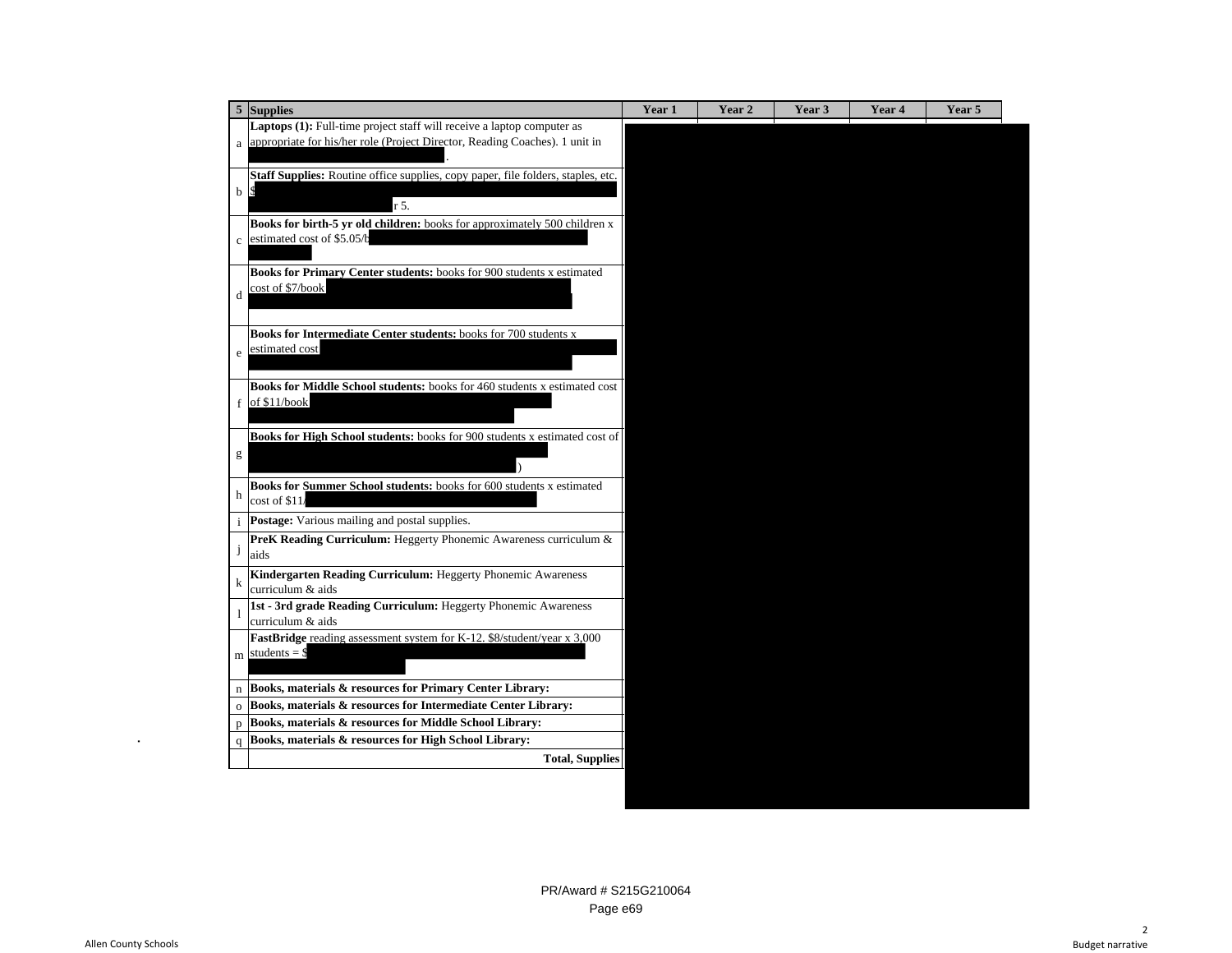|                 | 6 Contractual                                                                                                                        | Year 1                  | Year 2            | Year 3            | Year 4            | Year 5 |
|-----------------|--------------------------------------------------------------------------------------------------------------------------------------|-------------------------|-------------------|-------------------|-------------------|--------|
|                 | Professional Development: PD for librarians,                                                                                         |                         |                   |                   |                   |        |
| a               |                                                                                                                                      |                         |                   |                   |                   |        |
|                 | Professional Development: Explicit instruction PD for Primary &                                                                      |                         |                   |                   |                   |        |
| $\mathbf{h}$    | Intermediate Center educators (grades K-6). Years                                                                                    |                         |                   |                   |                   |        |
|                 | <b>External Evalution:</b> We have contracted with a national third-party external                                                   |                         |                   |                   |                   |        |
|                 | evaluator for project evaluation to complete a quasi-experimental design                                                             |                         |                   |                   |                   |        |
| $\mathbf{c}$    | study, develop data tools and surveys, collect data, and disemminate                                                                 |                         |                   |                   |                   |        |
|                 | information and findings throughout the project period. The external                                                                 |                         |                   |                   |                   |        |
|                 | evaluator will measure the effectiveness of the project. Estimated costs of 6%                                                       |                         |                   |                   |                   |        |
|                 | of the overall budget.                                                                                                               |                         |                   |                   |                   |        |
| d               | External Audit: We prorated audit amount to cover the project's portion of                                                           |                         |                   |                   |                   |        |
|                 | the annual audit expense.                                                                                                            |                         |                   |                   |                   |        |
|                 | <b>Total, Contractual</b>                                                                                                            | $\overline{\mathbf{s}}$ |                   |                   |                   |        |
| $7\phantom{.0}$ | <b>Construction</b>                                                                                                                  | Year 1                  | Year 2            | Year 3            | Year 4            | Year 5 |
| a               |                                                                                                                                      | \$0.00                  | \$0.00            | \$0.00            | \$0.00            | \$0.00 |
|                 | <b>Total, Construction</b>                                                                                                           | \$0.00                  | \$0.00            | \$0.00            | \$0.00            | \$0.00 |
| 8               | Other                                                                                                                                | Year 1                  | Year 2            | Year 3            | Year 4            | Year 5 |
|                 | Primary Center responsive learning environment - creation of a racially,                                                             |                         |                   |                   |                   |        |
| a               | ethnically, culturally, disability status, & linguistically responsive/inclusive,                                                    |                         |                   |                   |                   |        |
|                 | supportive & identity safe library environment.                                                                                      |                         |                   |                   |                   |        |
|                 | Intermediate Center responsive learning environment - creation of a                                                                  |                         |                   |                   |                   |        |
| b               | racially, ethnically, culturally, disability status, & linguistically responsive/                                                    |                         |                   |                   |                   |        |
|                 | inclusive, supportive & identity safe library environment                                                                            |                         |                   |                   |                   |        |
|                 | Middle School responsive learning environment - creation of a racially,                                                              |                         |                   |                   |                   |        |
|                 | ethnically, culturally, disability status, & linguistically responsive/inclusive,<br>supportive & identity safe library environment. |                         |                   |                   |                   |        |
|                 |                                                                                                                                      |                         |                   |                   |                   |        |
|                 | High School responsive learning environment - creation of a racially,                                                                |                         |                   |                   |                   |        |
| d               | ethnically, culturally, disability status, & linguistically responsive/inclusive,                                                    |                         |                   |                   |                   |        |
|                 | supportive & identity safe library environment.<br><b>Total, Other</b>                                                               |                         |                   |                   |                   |        |
| 9               |                                                                                                                                      | Year 1                  | Year 2            | Year 3            | Year <sub>4</sub> | Year 5 |
|                 | <b>Direct Costs</b>                                                                                                                  |                         |                   |                   |                   |        |
|                 | <b>Total, Direct Funds</b>                                                                                                           |                         |                   |                   |                   |        |
|                 | 10 Indirect Funds                                                                                                                    | Year 1                  | Year 2            | Year 3            | Year 4            | Year 5 |
|                 | 10% of Direct Charges                                                                                                                |                         |                   |                   |                   |        |
|                 | <b>Total, Indirect Funds</b>                                                                                                         |                         |                   |                   |                   |        |
| 11              | <b>Training Stipends</b>                                                                                                             | Year 1                  | Year 2            | Year 3            | Year 4            | Year 5 |
|                 |                                                                                                                                      | \$0.00                  | \$0.00            | \$0.00            | \$0.00            | \$0.00 |
|                 | <b>Total, Training Stipends</b>                                                                                                      |                         |                   | \$0.00            |                   |        |
| 12              | <b>Total Cost</b>                                                                                                                    | Year <sub>1</sub>       | Year <sub>2</sub> | Year <sub>3</sub> | Year <sub>4</sub> | Year 5 |
|                 | Lines 9-11                                                                                                                           |                         |                   |                   |                   |        |
|                 | <b>Total Cost:</b>                                                                                                                   |                         |                   |                   |                   |        |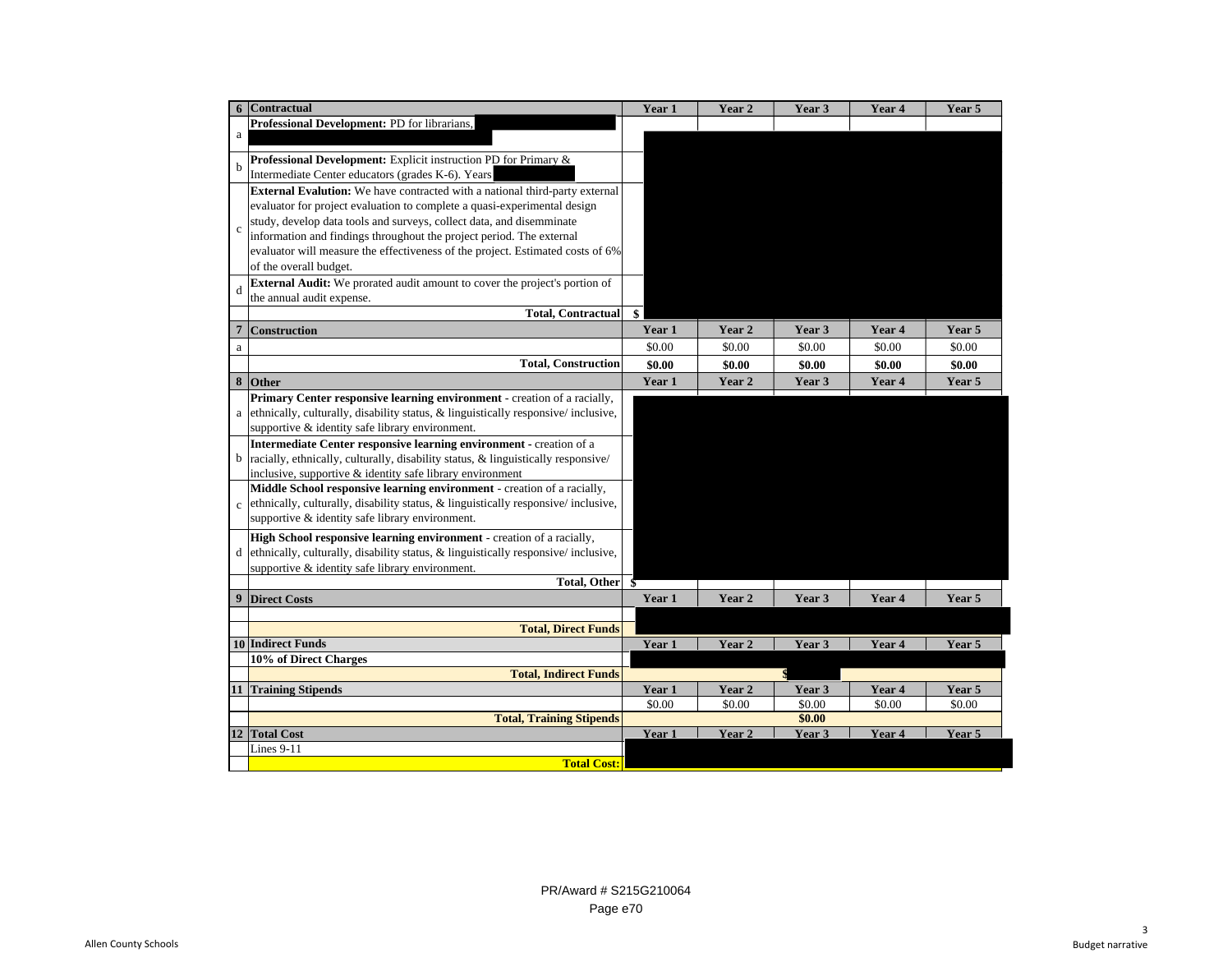

#### **U.S. DEPARTMENT OF EDUCATION BUDGET INFORMATION NON-CONSTRUCTION PROGRAMS**

OMB Number: 1894-0008 Expiration Date: 09/30/2023

| Name of Institution/Organization |  |
|----------------------------------|--|
|----------------------------------|--|

| Allen County Schools |  |
|----------------------|--|
|----------------------|--|

Applicants requesting funding for only one year should complete the column under "Project Year 1." Applicants requesting funding for multi-year grants should complete all applicable columns. Please read all instructions before completing form.

#### **SECTION A - BUDGET SUMMARY U.S. DEPARTMENT OF EDUCATION FUNDS**

| <b>Budget</b><br>Categories            | Project Year 1<br>(a)                                                                                                                                                                                                                                                                                                     | Project Year 2<br>(b) | Project Year 3<br>(C)                                                                                                                                | Project Year 4<br>(d)              | Project Year 5<br>(e)   | Project Year 6<br>(f)                | Project Year 7<br>(a) | Total<br>(h)                                                                                           |
|----------------------------------------|---------------------------------------------------------------------------------------------------------------------------------------------------------------------------------------------------------------------------------------------------------------------------------------------------------------------------|-----------------------|------------------------------------------------------------------------------------------------------------------------------------------------------|------------------------------------|-------------------------|--------------------------------------|-----------------------|--------------------------------------------------------------------------------------------------------|
| 1. Personnel                           |                                                                                                                                                                                                                                                                                                                           |                       |                                                                                                                                                      |                                    |                         |                                      |                       |                                                                                                        |
| 2. Fringe Benefits                     |                                                                                                                                                                                                                                                                                                                           |                       |                                                                                                                                                      |                                    |                         |                                      |                       |                                                                                                        |
| 3. Travel                              |                                                                                                                                                                                                                                                                                                                           |                       |                                                                                                                                                      |                                    |                         |                                      |                       |                                                                                                        |
| 4. Equipment                           |                                                                                                                                                                                                                                                                                                                           |                       |                                                                                                                                                      |                                    |                         |                                      |                       |                                                                                                        |
| 5. Supplies                            |                                                                                                                                                                                                                                                                                                                           |                       |                                                                                                                                                      |                                    |                         |                                      |                       |                                                                                                        |
| 6. Contractual                         |                                                                                                                                                                                                                                                                                                                           |                       |                                                                                                                                                      |                                    |                         |                                      |                       |                                                                                                        |
| 7. Construction                        |                                                                                                                                                                                                                                                                                                                           |                       |                                                                                                                                                      |                                    |                         |                                      |                       |                                                                                                        |
| 8. Other                               |                                                                                                                                                                                                                                                                                                                           |                       |                                                                                                                                                      |                                    |                         |                                      |                       |                                                                                                        |
| 9. Total Direct Costs<br>$(lines 1-8)$ |                                                                                                                                                                                                                                                                                                                           |                       |                                                                                                                                                      |                                    |                         |                                      |                       |                                                                                                        |
| 10. Indirect Costs*                    |                                                                                                                                                                                                                                                                                                                           |                       |                                                                                                                                                      |                                    |                         |                                      |                       |                                                                                                        |
| 11. Training Stipends                  |                                                                                                                                                                                                                                                                                                                           |                       |                                                                                                                                                      |                                    |                         |                                      |                       |                                                                                                        |
| 12. Total Costs<br>$(lines 9-11)$      |                                                                                                                                                                                                                                                                                                                           |                       |                                                                                                                                                      |                                    |                         |                                      |                       |                                                                                                        |
| *Indirect Cost Inform                  |                                                                                                                                                                                                                                                                                                                           |                       | (To Be Completed by Your Business Office): If you are requesting reimbursement for indirect costs on line 10, please answer the following questions: |                                    |                         |                                      |                       |                                                                                                        |
| (1)                                    | Do you have an Indirect Cost Rate Agreement approved by the Federal government?                                                                                                                                                                                                                                           |                       |                                                                                                                                                      | Yes                                | $\boxtimes$ No          |                                      |                       |                                                                                                        |
| (2)                                    | If yes, please provide the following information:                                                                                                                                                                                                                                                                         |                       |                                                                                                                                                      |                                    |                         |                                      |                       |                                                                                                        |
|                                        | Period Covered by the Indirect Cost Rate Agreement:                                                                                                                                                                                                                                                                       |                       | From:                                                                                                                                                | To:                                | (mm/dd/yyyy)            |                                      |                       |                                                                                                        |
|                                        | Approving Federal agency:                                                                                                                                                                                                                                                                                                 | ED                    | Other (please specify):                                                                                                                              |                                    |                         |                                      |                       |                                                                                                        |
|                                        | The Indirect Cost Rate is                                                                                                                                                                                                                                                                                                 | l%.                   |                                                                                                                                                      |                                    |                         |                                      |                       |                                                                                                        |
| (3)                                    | If this is your first Federal grant, and you do not have an approved indirect cost rate agreement, are not a State, Local government or Indian Tribe, and are not funded under a training rate<br>program or a restricted rate program, do you want to use the de minimis rate of 10% of MTDC?                            |                       |                                                                                                                                                      |                                    | $\boxtimes$ Yes<br>  No |                                      |                       | If yes, you must comply with the requirements of 2 CFR § 200.414(f).                                   |
| (4)<br>l Yes                           | If you do not have an approved indirect cost rate agreement, do you want to use the temporary rate of 10% of budgeted salaries and wages?<br>$\sqrt{\phantom{a}}$ No If yes, you must submit a proposed indirect cost rate agreement within 90 days after the date your grant is awarded, as required by 34 CFR § 75.560. |                       |                                                                                                                                                      |                                    |                         |                                      |                       |                                                                                                        |
| (5)                                    | For Restricted Rate Programs (check one) -- Are you using a restricted indirect cost rate that:                                                                                                                                                                                                                           |                       |                                                                                                                                                      |                                    |                         |                                      |                       |                                                                                                        |
|                                        | Is included in your approved Indirect Cost Rate Agreement? Or,                                                                                                                                                                                                                                                            |                       |                                                                                                                                                      | Complies with 34 CFR 76.564(c)(2)? |                         | The Restricted Indirect Cost Rate is |                       | %.                                                                                                     |
| (6)                                    | For Training Rate Programs (check one) -- Are you using a rate that:                                                                                                                                                                                                                                                      |                       |                                                                                                                                                      |                                    |                         |                                      |                       |                                                                                                        |
|                                        | Is based on the training rate of 8 percent of MTDC (See EDGAR § 75.562(c)(4))? Or $\bigcup_{Page \text{ } eP4}$ training rate of 8 percent of MTDC (See EDGAR § 75.562(c)(4))?                                                                                                                                            |                       |                                                                                                                                                      |                                    |                         |                                      |                       | PR/Award # S215G219Refuded in your approved Indirect Cost Rate Agreement, because it is lower than the |
| $E\Gamma E24$                          |                                                                                                                                                                                                                                                                                                                           |                       |                                                                                                                                                      |                                    |                         |                                      |                       |                                                                                                        |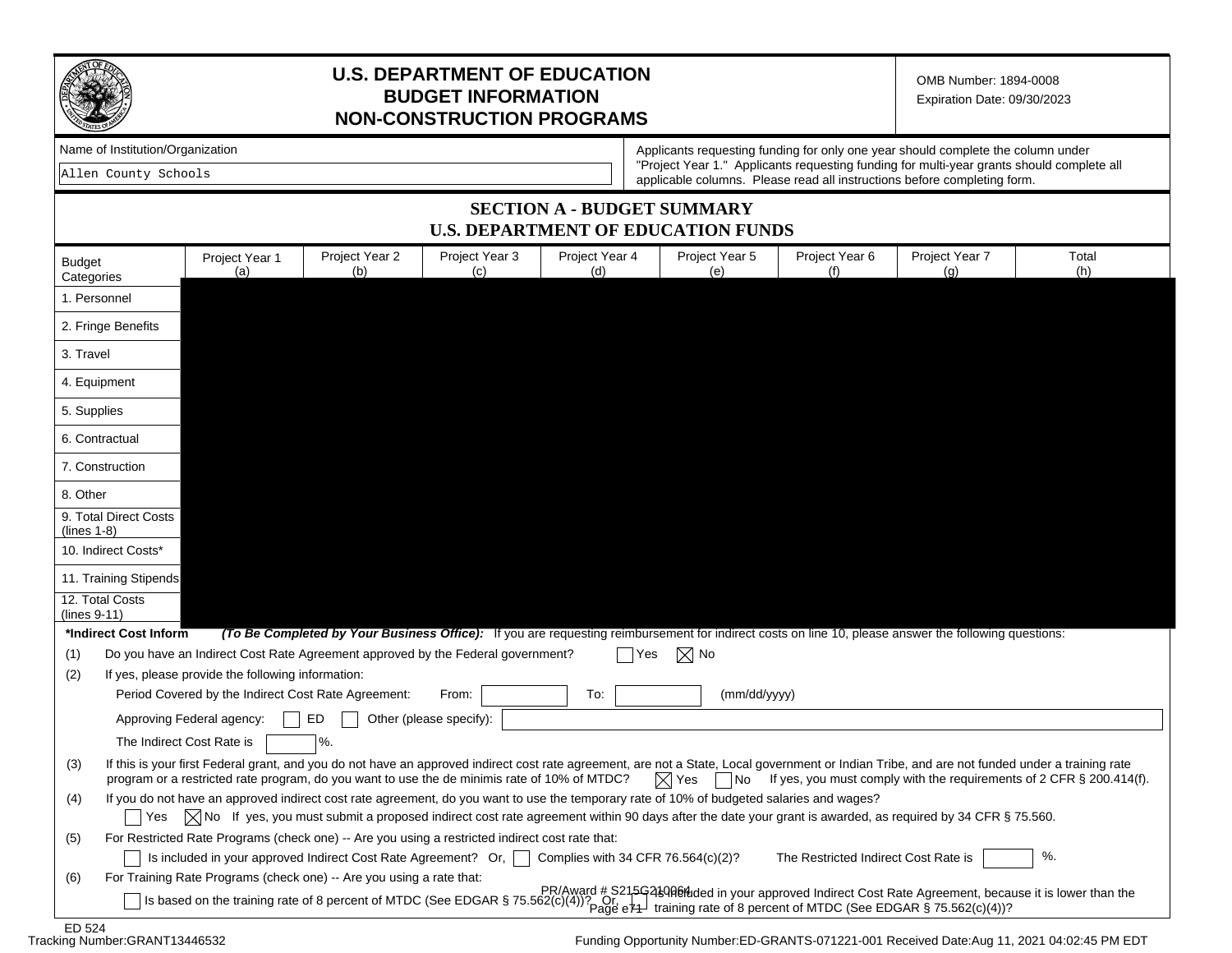| Name of Institution/Organization<br>Allen County Schools      |                |                |                |                | Applicants requesting funding for only one year<br>should complete the column under "Project Year<br>1." Applicants requesting funding for multi-year<br>grants should complete all applicable columns.<br>Please read all instructions before completing<br>form. |                |                |       |  |  |
|---------------------------------------------------------------|----------------|----------------|----------------|----------------|--------------------------------------------------------------------------------------------------------------------------------------------------------------------------------------------------------------------------------------------------------------------|----------------|----------------|-------|--|--|
| <b>SECTION B - BUDGET SUMMARY</b><br><b>NON-FEDERAL FUNDS</b> |                |                |                |                |                                                                                                                                                                                                                                                                    |                |                |       |  |  |
|                                                               | Project Year 1 | Project Year 2 | Project Year 3 | Project Year 4 | Project Year 5                                                                                                                                                                                                                                                     | Project Year 6 | Project Year 7 | Total |  |  |

| <b>Budget Categories</b>                               | Project Year 1<br>(a) | Project Year 2<br>(b) | Project Year 3<br>(c) | Project Year 4<br>(d) | Project Year 5<br>(e) | Project Year 6<br>(f) | Project Year 7<br>(g) | Total<br>(h) |  |
|--------------------------------------------------------|-----------------------|-----------------------|-----------------------|-----------------------|-----------------------|-----------------------|-----------------------|--------------|--|
| 1. Personnel                                           | 0.00                  | 0.00                  | 0.00                  | 0.00                  | 0.00                  |                       |                       | 0.00         |  |
| 2. Fringe Benefits                                     | 0.00                  | 0.00                  | 0.00                  | 0.00                  | 0.00                  |                       |                       | 0.00         |  |
| 3. Travel                                              | 0.00                  | 0.00                  | 0.00                  | 0.00                  | 0.00                  |                       |                       | 0.00         |  |
| 4. Equipment                                           | 0.00                  | 0.00                  | 0.00                  | 0.00                  | 0.00                  |                       |                       | 0.00         |  |
| 5. Supplies                                            | 0.00                  | 0.00                  | 0.00                  | 0.00                  | 0.00                  |                       |                       | 0.00         |  |
| 6. Contractual                                         | 0.00                  | 0.00                  | 0.00                  | 0.00                  | 0.00                  |                       |                       | 0.00         |  |
| 7. Construction                                        | 0.00                  | 0.00                  | 0.00                  | 0.00                  | 0.00                  |                       |                       | 0.00         |  |
| 8. Other                                               | 0.00                  | 0.00                  | 0.00                  | 0.00                  | 0.00                  |                       |                       | 0.00         |  |
| 9. Total Direct Costs<br>$(lines 1-8)$                 | 0.00                  | 0.00                  | 0.00                  | 0.00                  | 0.00                  |                       |                       | 0.00         |  |
| 10. Indirect Costs                                     | 0.00                  | 0.00                  | 0.00                  | 0.00                  | 0.00                  |                       |                       | 0.00         |  |
| 11. Training Stipends                                  | 0.00                  | 0.00                  | 0.00                  | 0.00                  | 0.00                  |                       |                       | 0.00         |  |
| 12. Total Costs<br>$(lines 9-11)$                      | 0.00                  | 0.00                  | $0.00$                | 0.00                  | 0.00                  |                       |                       | 0.00         |  |
| <b>SECTION C - BUDGET NARRATIVE (see instructions)</b> |                       |                       |                       |                       |                       |                       |                       |              |  |

ED 524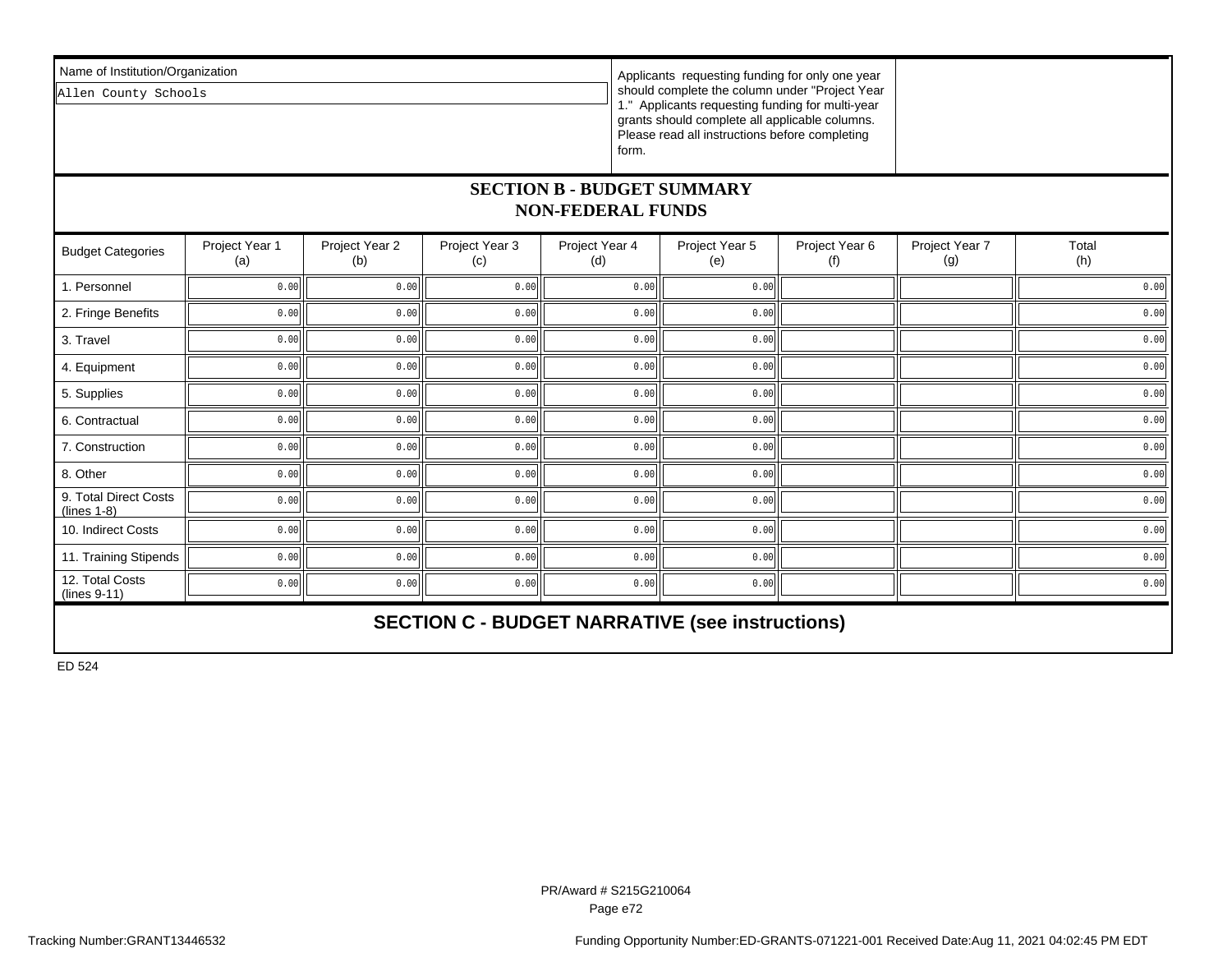| Name of Institution/Organization                                                                                                                                           |                       |                       |                       |                       | Applicants requesting funding for only one year                                                                                                                                                                 |                       |                       |              |  |  |  |
|----------------------------------------------------------------------------------------------------------------------------------------------------------------------------|-----------------------|-----------------------|-----------------------|-----------------------|-----------------------------------------------------------------------------------------------------------------------------------------------------------------------------------------------------------------|-----------------------|-----------------------|--------------|--|--|--|
| Allen County Schools                                                                                                                                                       |                       |                       |                       |                       | should complete the column under "Project Year<br>1." Applicants requesting funding for multi-year<br>grants should complete all applicable columns.<br>Please read all instructions before completing<br>form. |                       |                       |              |  |  |  |
| IF APPLICABLE: SECTION D - LIMITATION ON ADMINISTRATIVE EXPENSES                                                                                                           |                       |                       |                       |                       |                                                                                                                                                                                                                 |                       |                       |              |  |  |  |
| (1) List administrative cost cap $(x\%)$ :<br>What does your administrative cost cap apply to?<br>(a) indirect and direct costs or, $\Box$<br>(b) only direct costs<br>(2) |                       |                       |                       |                       |                                                                                                                                                                                                                 |                       |                       |              |  |  |  |
| <b>Budget Categories</b>                                                                                                                                                   | Project Year 1<br>(a) | Project Year 2<br>(b) | Project Year 3<br>(c) | Project Year 4<br>(d) | Project Year 5<br>(e)                                                                                                                                                                                           | Project Year 6<br>(f) | Project Year 7<br>(g) | Total<br>(h) |  |  |  |
| Personnel<br>Administrative<br>2. Fringe Benefits<br>Administrative                                                                                                        |                       |                       |                       |                       |                                                                                                                                                                                                                 |                       |                       |              |  |  |  |
| 3. Travel Administrative                                                                                                                                                   |                       |                       |                       |                       |                                                                                                                                                                                                                 |                       |                       |              |  |  |  |
| 4. Contractual<br>Administrative                                                                                                                                           |                       |                       |                       |                       |                                                                                                                                                                                                                 |                       |                       |              |  |  |  |
| 5. Construction<br>Administrative                                                                                                                                          |                       |                       |                       |                       |                                                                                                                                                                                                                 |                       |                       |              |  |  |  |
| 6. Other Administrative                                                                                                                                                    |                       |                       |                       |                       |                                                                                                                                                                                                                 |                       |                       |              |  |  |  |
| 7. Total Direct Administrative<br>Costs (lines 1-6)                                                                                                                        |                       |                       |                       |                       |                                                                                                                                                                                                                 |                       |                       |              |  |  |  |
| 8. Indirect Costs                                                                                                                                                          |                       |                       |                       |                       |                                                                                                                                                                                                                 |                       |                       |              |  |  |  |
| 9. Total Administrative<br>Costs                                                                                                                                           |                       |                       |                       |                       |                                                                                                                                                                                                                 |                       |                       |              |  |  |  |
| 10. Total Percentage of<br><b>Administrative Costs</b>                                                                                                                     |                       |                       |                       |                       |                                                                                                                                                                                                                 |                       |                       |              |  |  |  |
| ED 524                                                                                                                                                                     |                       |                       |                       |                       |                                                                                                                                                                                                                 |                       |                       |              |  |  |  |